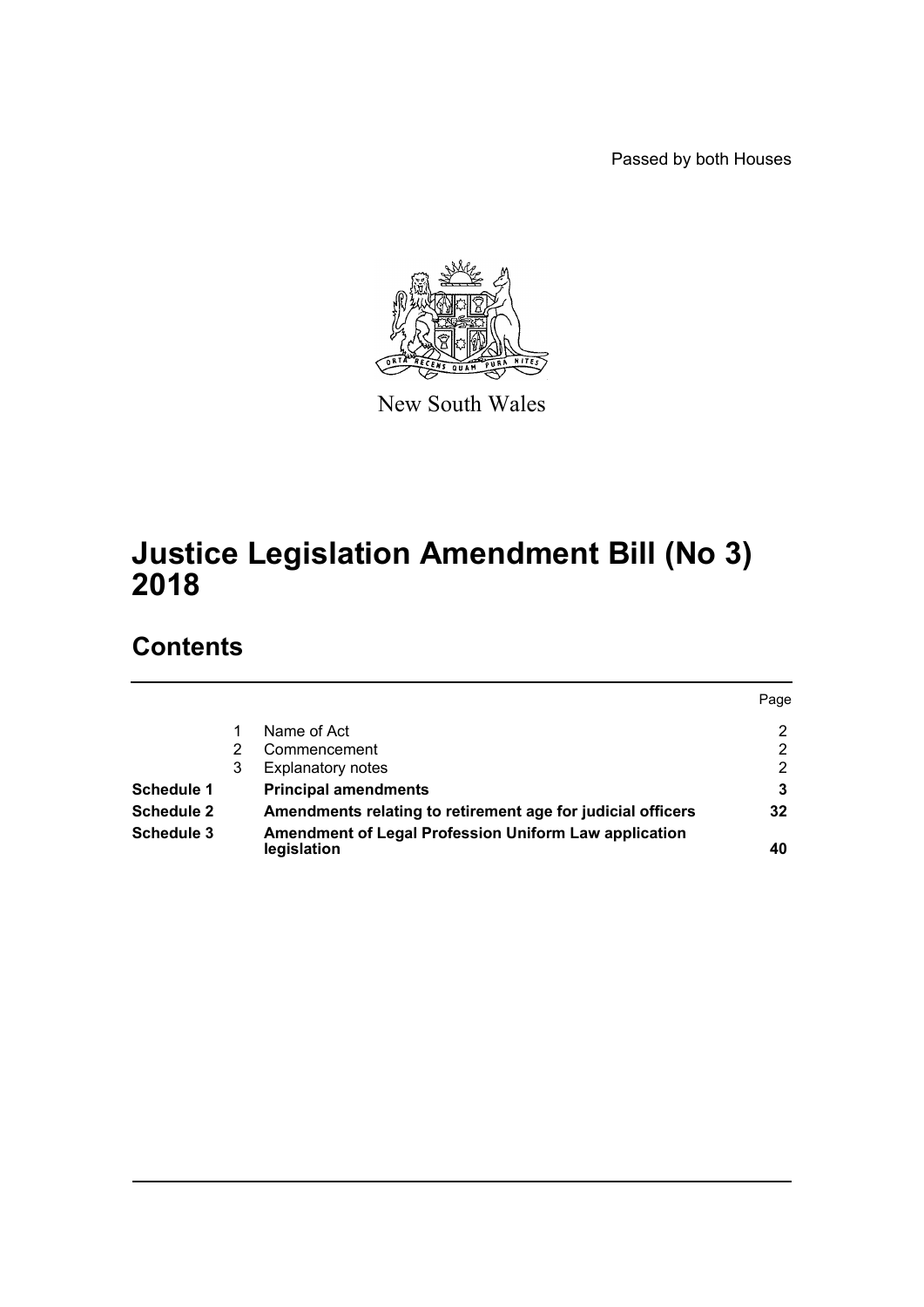*I certify that this public bill, which originated in the Legislative Assembly, has finally passed the Legislative Council and the Legislative Assembly of New South Wales.*

> *Clerk of the Legislative Assembly. Legislative Assembly, Sydney, , 2018*



New South Wales

# **Justice Legislation Amendment Bill (No 3) 2018**

Act No , 2018

An Act to amend various Acts and Regulations relating to courts, crimes and other Justice portfolio matters; and for other purposes.

See also the *Crimes Legislation Amendment (Victims) Act 2018* and the *Government Information (Public Access) Amendment Act 2018*.

*I have examined this bill and find it to correspond in all respects with the bill as finally passed by both Houses.*

*Assistant Speaker of the Legislative Assembly.*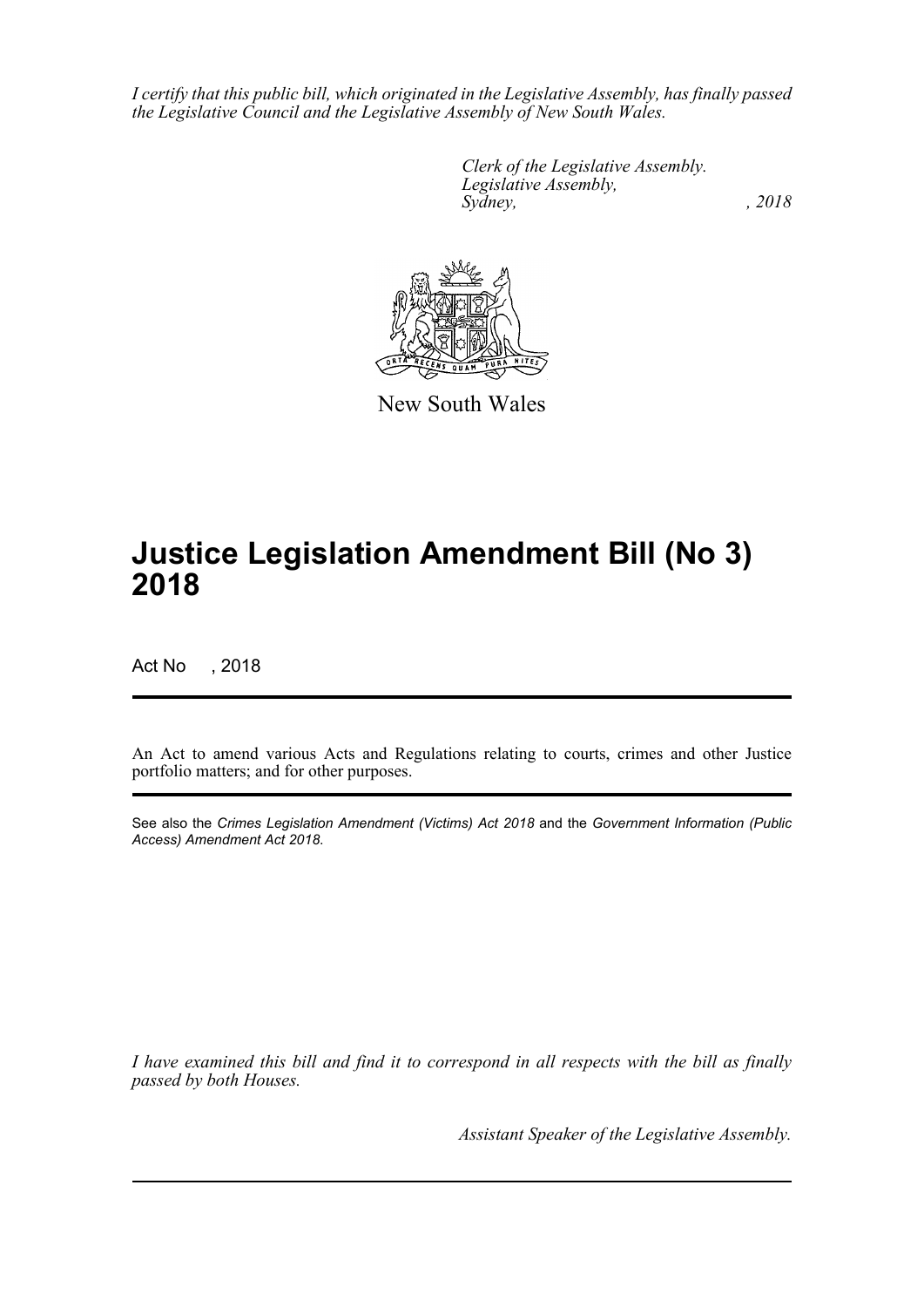Justice Legislation Amendment Bill (No 3) 2018 [NSW]

#### <span id="page-2-0"></span>**The Legislature of New South Wales enacts:**

#### **1 Name of Act**

This Act is the *Justice Legislation Amendment Act (No 3) 2018*.

## <span id="page-2-1"></span>**2 Commencement**

- (1) This Act commences on the date of assent to this Act, except as provided by this section.
- (2) Schedules 1.2 [1]–[3], 1.4 [1] and [4], 1.5, 1.9 [2], 1.17 [1] and [4], 1.20 and 1.26 and 3 commence on a day or days to be appointed by proclamation.
- (3) Schedule 1.6 commences on 1 December 2018 or the date of assent to this Act, whichever is later.
- (4) Schedule 1.11 [1] and [2] commence on 17 December 2018 or the date of assent to this Act, whichever is later.
- (5) Schedule 1.22 commences on 1 January 2019 or the date of assent to this Act, whichever is later.

#### <span id="page-2-2"></span>**3 Explanatory notes**

The matter appearing under the heading "Explanatory note" in Schedules 1–3 does not form part of this Act.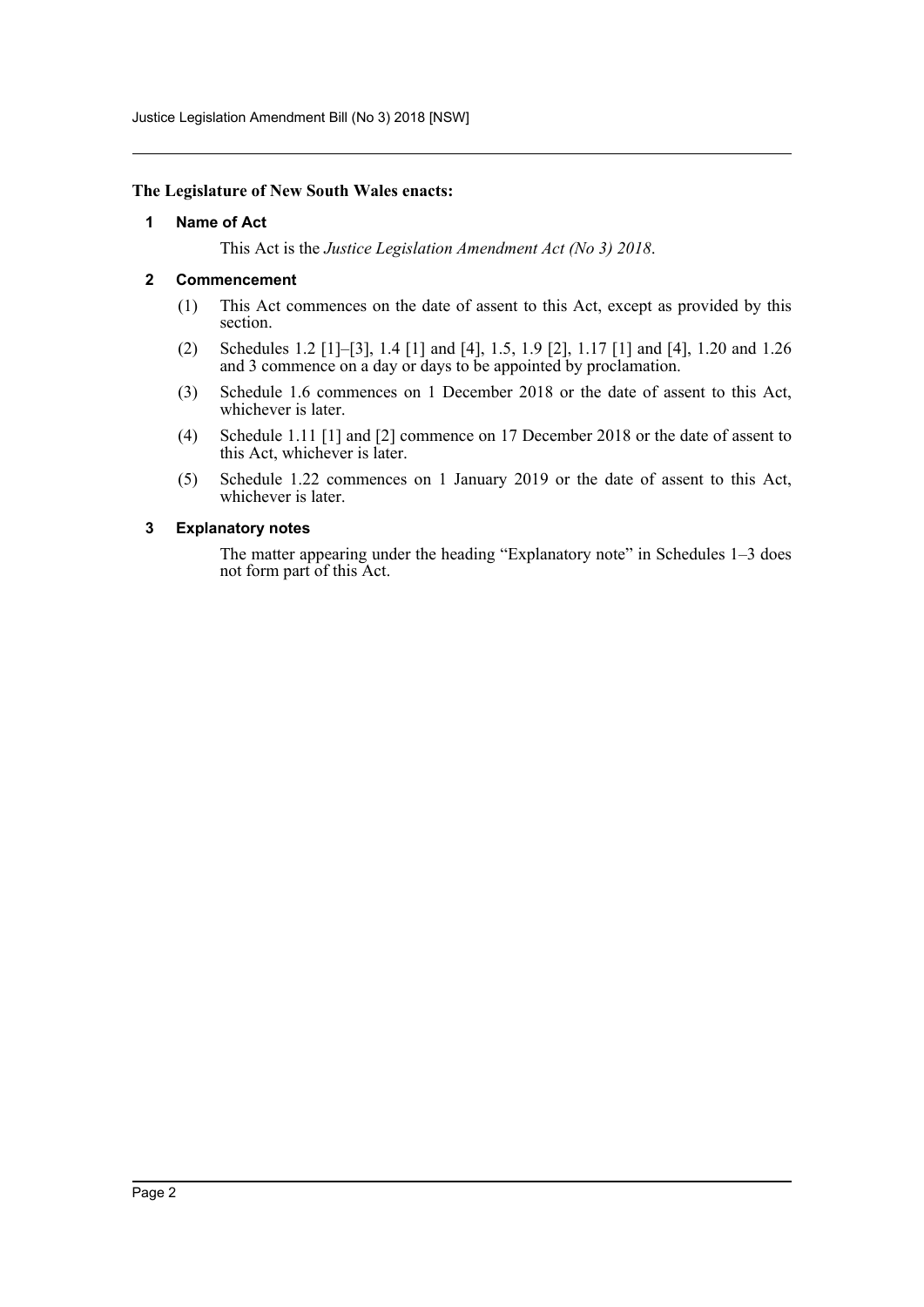# <span id="page-3-0"></span>**Schedule 1 Principal amendments**

# **1.1 Anzac Memorial (Building) Act 1923 No 27**

# **[1] Section 2 Definitions**

Omit "pursuant to section 7 (1), as in force immediately before the commencement of the *Anzac Memorial (Building) Amendment Act 1984*" from the definition of *memorial building*.

Insert instead "on the land described in Schedule 1".

# **[2] Section 2 (2)**

Insert at the end of section 2:

(2) Notes included in this Act do not form part of this Act.

# **[3] Section 3 Trustees**

Omit section 3 (1) (h). Insert instead:

(h) the Australian Defence Force representative—see section 3C,

# **[4] Section 3 (1) (i)**

Omit "(from the transition date)".

## **[5] Section 3 (5)**

Omit the subsection.

# **[6] Section 3C**

Insert after section 3B:

# **3C Australian Defence Force representative**

- (1) The Australian Defence Force representative is a person for the time being appointed by the Minister, by instrument in writing, as the Australian Defence Force representative for the purposes of this Act.
- (2) The Minister is, on the nomination of the Chief of the Australian Defence Force, to appoint, by rotation, one of the following as the Australian Defence Force representative:
	- (a) the Commander Forces Command, Australian Army,
	- (b) the Commander Australian Fleet, Royal Australian Navy,
	- (c) the Air Commander Australia, Royal Australian Air Force.
- (3) The Australian Defence Force representative holds office as a trustee for the period (not exceeding 3 years but not less than 2 years) that is specified in the instrument of appointment, but is eligible for re-appointment.
- (4) The Minister may at any time revoke the appointment of a person as the Australian Defence Force representative.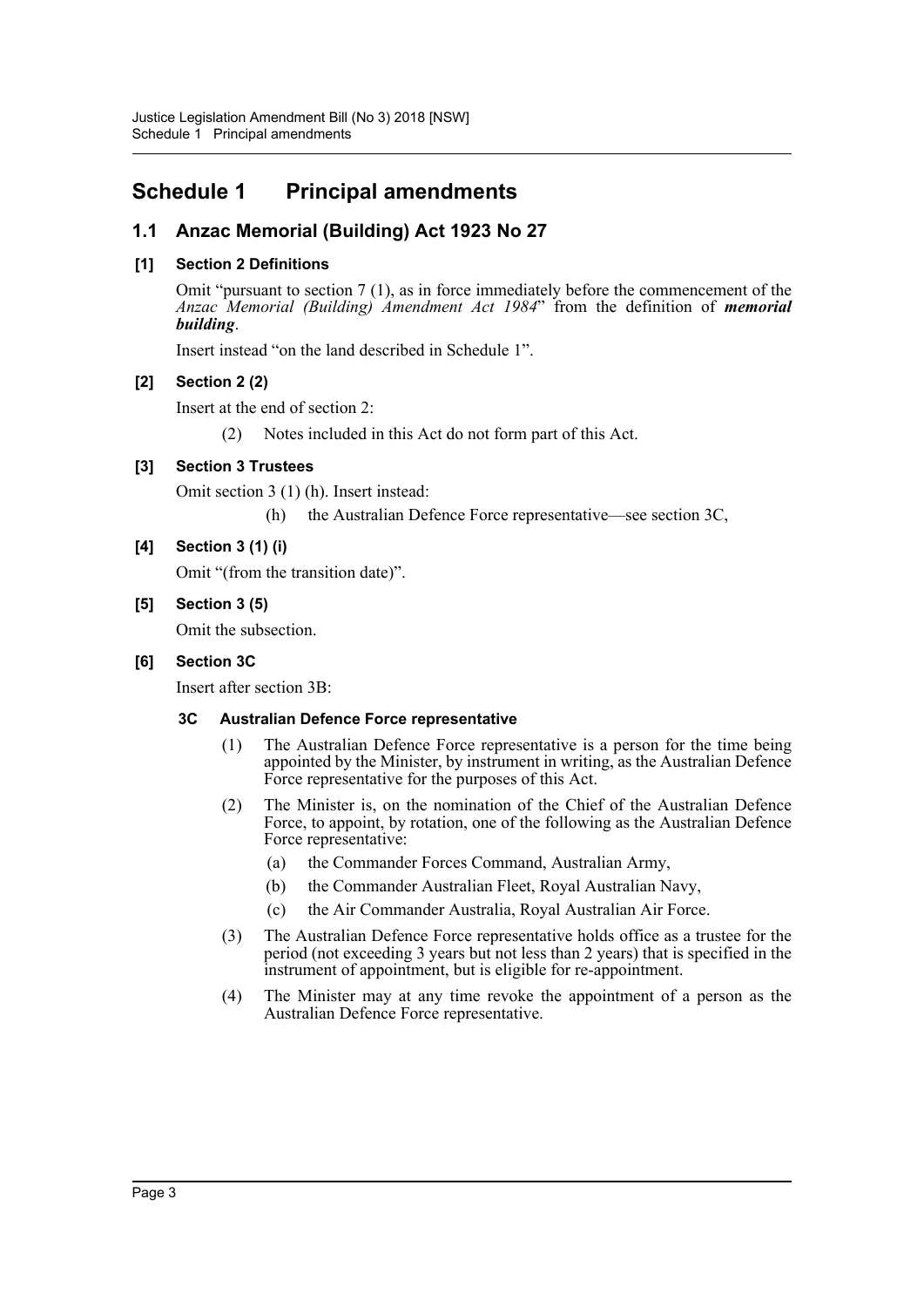## **[7] Section 7 Application of money**

Omit section 7 (2). Insert instead:

(2) The site of the memorial building is in the City of Sydney on the land described in Schedule 1.

**Note.** Schedule 1 contains land dedicated for a war memorial under section 25 of the *Crown Lands Consolidation Act 1913* on 9 January 1931 and land that was added when the memorial building site was expanded in 2018.

## **[8] Section 9 By-laws**

Omit "the Schedule to this Act" wherever occurring in section 9 (1) and (5). Insert instead "Schedule 1".

## **[9] Section 9 (4A)**

Omit "the Schedule". Insert instead "Schedule 1".

## **[10] Section 12**

Insert after section 11:

## **12 Personal liability of trustees**

- (1) Anything done or omitted to be done by a trustee does not subject the trustee personally to any action, liability, claim or demand if the thing was done, or omitted to be done, in good faith for the purpose of exercising the functions of the trustee under this Act.
- (2) However, any such liability attaches instead to the Crown.

## **[11] Schedule**

Omit the Schedule. Insert instead:

# **Schedule 1 Land dedicated for memorial building**

## **Original memorial building site**

Lot 1915, DP 906666, being the land dedicated for a war memorial under section 25 of the *Crown Lands Consolidation Act 1913*, by notification in the Gazette on 9 January 1931 with dedication number D1000124.

## **Additional land for memorial building site**

Part of Lot 200, DP 1230973, as shown marked "Pt 1" in proposed Plan of Subdivision of Lot 200, DP 1230973 (being unregistered DP 1246361) approved by the Secretary of the Department of Industry on or before the date of assent to the *Justice Legislation Amendment Act (No 3) 2018* and held in the office of the Department of Industry at Parramatta.

#### **Explanatory note**

Item [11] of the proposed amendments expands the site of the Anzac Memorial Building, which is under the care of the trustees, by adding a parcel of adjacent land to the existing site. Items [1] and [7]–[9] are consequential amendments.

Item [2] provides that notes in the text of the Act do not form part of the Act. A note is inserted by item [7].

Items [3] and [6] provide for a representative of the Australian Defence Force to be a trustee of the Anzac Memorial Building. The Australian Defence Force representative, who will be appointed by the Minister for Veterans Affairs on the nomination of the Chief of the Australian Defence Force, will be the Commander Forces Command of the Australian Army, the Commander Australian Fleet of the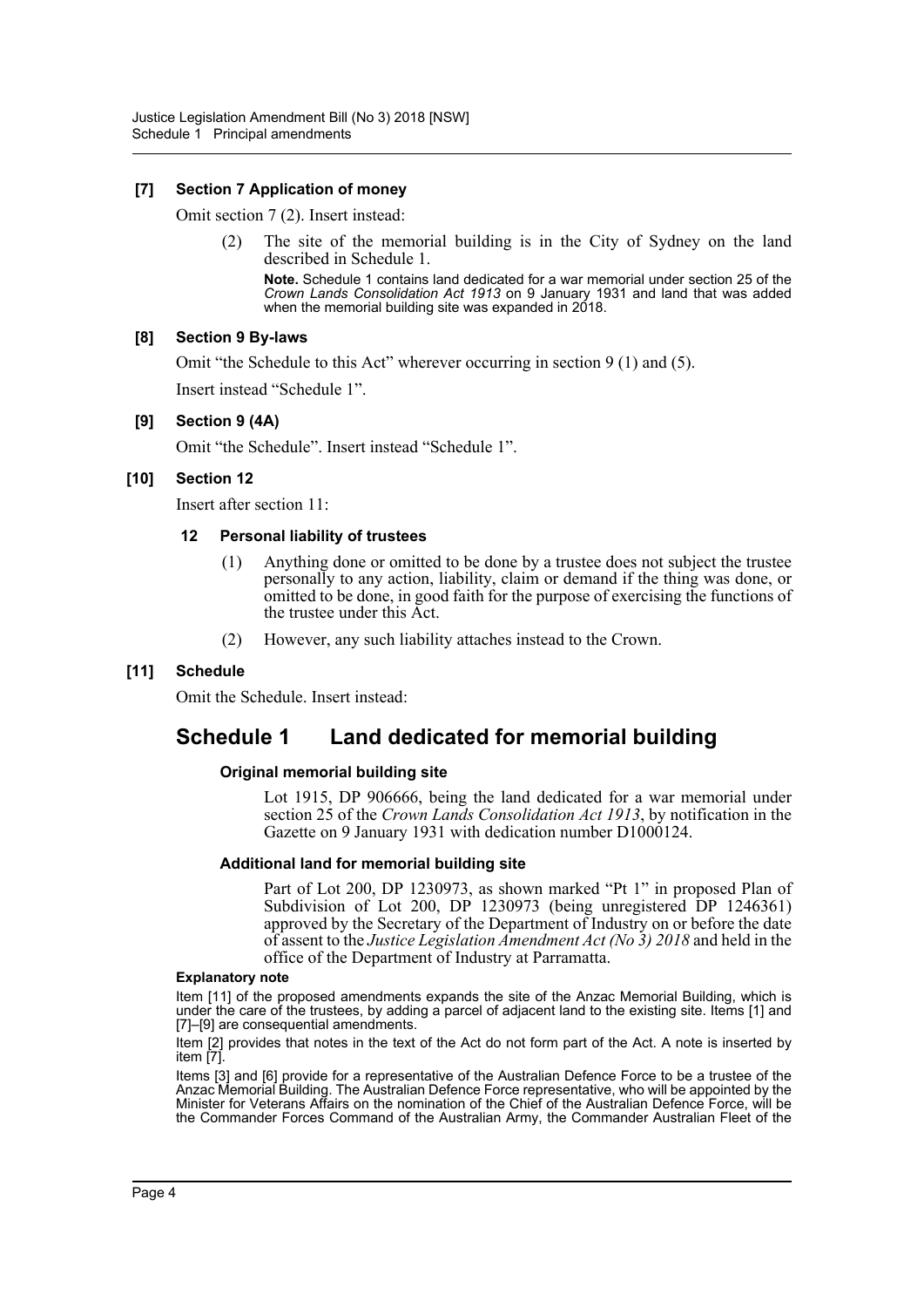Royal Australian Navy or the Air Commander Australia of the Royal Australian Air Force on rotation for a 2 to 3 year term each.

Item [10] protects the trustees of the Anzac Memorial Building from personal liability for things done in good faith when exercising the functions of the trustees. Items [4] and [5] omit spent transitional provisions.

# **1.2 Bail Act 2013 No 26**

## **[1] Section 16B Offences to which the show cause requirement applies**

Insert "(whether granted under this Act or a law of another jurisdiction)" after "bail" in section  $16B(1)$  (h) (i).

#### **[2] Section 16B (1) (h) (ii)**

Insert "(whether granted under a law of this State or another jurisdiction)" after "parole".

#### **[3] Section 18 Matters to be considered as part of assessment**

Insert "(whether granted under this Act or a law of another jurisdiction)" after "bail" in section  $18(1)$  (e).

## **[4] Sections 65 (a) and 68 (2) (c)**

Omit "section 104 of the *Criminal Procedure Act 1986*" wherever occurring.

Insert instead "section 101 of the *Criminal Procedure Act 1986*".

#### **Explanatory note**

Items [1] and [2] of the proposed amendments extend the category of offences for which bail is to be refused unless the accused person shows cause to include a serious indictable offence that is committed while the accused person is on bail or parole granted under the law of another jurisdiction. Item [3] extends the requirement for a person making a bail decision to consider whether the accused person has previously committed a serious offence while on bail to include bail granted under the law of another jurisdiction.

Item [4] updates cross-references.

# **1.3 Children (Criminal Proceedings) Act 1987 No 55**

#### **Section 41 Enforcement of conditions of good behaviour bond or probation or compliance with outcome plan**

Omit ", on oath," from section 41 (1).

#### **Explanatory note**

The proposed amendment provides that juvenile justice officers, members of the police force and other authorised officers may inform the Children's Court about a person's failure to comply with a good behaviour bond, probation or outcome plan without having to give the information on oath, as is currently the case.

# **1.4 Children (Detention Centres) Act 1987 No 57**

# **[1] Section 37D Disclosure of information obtained in administration or execution of Act**

Omit the section.

## **[2] Section 55 Conditions as to supervision**

Omit "by or under the order or under the regulations" from section 55 (2).

Insert instead "in the regulations".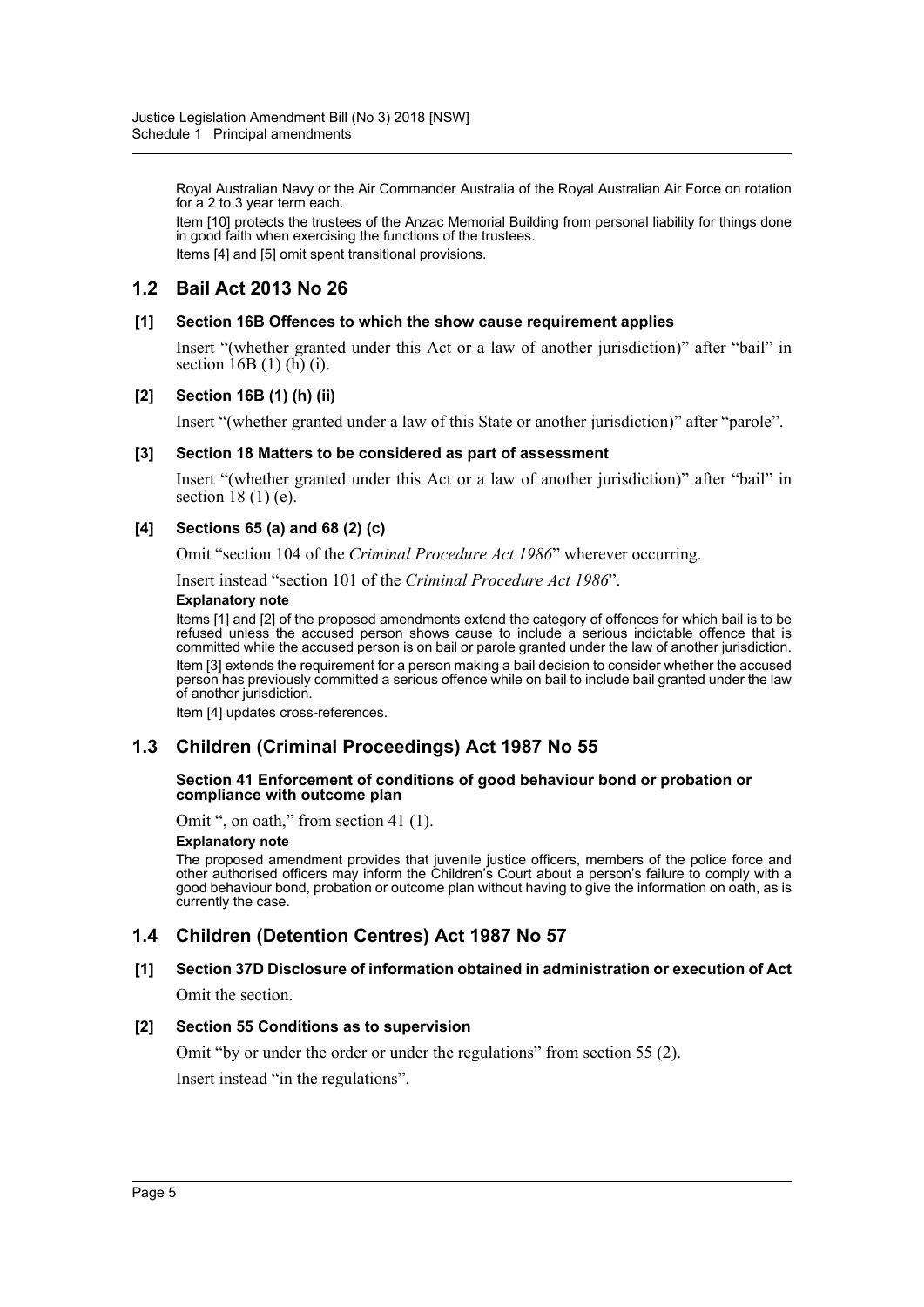## **[3] Section 101A**

Insert after section 101:

#### **101A Functions of centre manager**

- (1) A centre manager is, in the exercise of the centre manager's functions under this Act, subject to the direction and control of the Secretary.
- (2) A centre manager may delegate to any person any of the centre manager's functions, other than this power of delegation and other than any function delegated to the centre manager by the Secretary.

## **[4] Sections 102–102B**

Omit section 102. Insert instead:

## **102 Unlawful disclosure of information**

- (1) A person must not disclose any information obtained in connection with the administration or execution of this Act unless that disclosure is made:
	- (a) with the consent of the person from whom the information was obtained, or
	- (b) in connection with the administration or execution of this Act, or
	- (c) for the purposes of any legal proceedings, or
	- (d) in accordance with a requirement of the *Ombudsman Act 1974* or with any request made by the Ombudsman, or
	- (e) with other lawful excuse.

Maximum penalty: 10 penalty units or imprisonment for 12 months, or both.

- (2) Without limiting the disclosures that may fall within subsection (1) (e), a person makes a disclosure with lawful excuse for the purposes of that paragraph if the disclosure is:
	- (a) authorised by the Secretary, or
	- (b) in accordance with an official policy made by the Secretary for the purposes of this section.

## **102A Authority to disclose information**

- (1) The Secretary may disclose information obtained by the Secretary in connection with the exercise of the Secretary's official functions under this or any other Act for any purpose prescribed by the regulations.
- (2) A regulation made under this section extends to information obtained before the commencement of the regulation unless the regulation otherwise provides.
- (3) The power to prescribe a purpose under subsection (1) does not imply that the Secretary may disclose information only for a prescribed purpose.
- (4) The authority to disclose information under this section applies despite the *Privacy and Personal Information Protection Act 1998* and the *Health Records and Information Privacy Act 2002*.
- (5) The Minister is to consult with the Minister for Health before recommending the making of a regulation under subsection (1) that may result in the disclosure or use of health information (within the meaning of the *Health Records and Information Privacy Act 2002*).
- (6) A failure to comply with subsection (5) does not affect the validity of a regulation.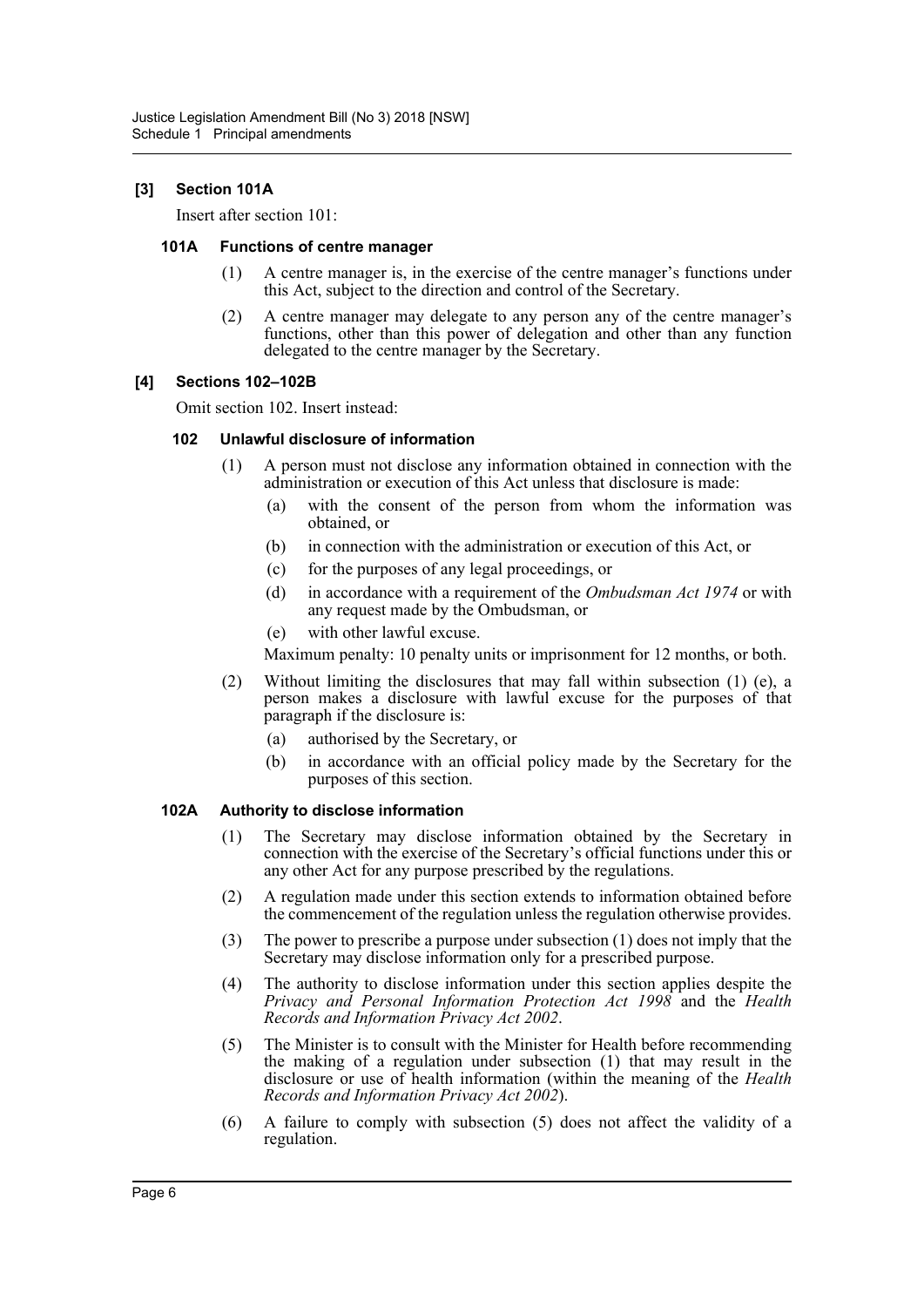## **102B Authority to exchange certain information**

- (1) The Secretary may enter into an arrangement (an *information sharing arrangement*) with the head of a relevant agency for the purpose of sharing or exchanging information that is held by the Department or the relevant agency.
- (2) Under an information sharing arrangement, each party to the arrangement is authorised:
	- (a) to request and receive prescribed information that is held by the other party to the arrangement, and
	- (b) to disclose prescribed information that is held by the party to the other party to the arrangement.
- (3) An information sharing arrangement extends to information obtained before the commencement of the regulation under which it is made unless the regulation otherwise provides.
- (4) The authority to disclose, request or receive information under this section applies despite the *Privacy and Personal Information Protection Act 1998* and the *Health Records and Information Privacy Act 2002*.
- (5) In this section:

*law enforcement agency* means any of the following:

- (a) the NSW Police Force, or the police force of another State or a Territory,
- (b) the New South Wales Crime Commission,
- (c) the Australian Federal Police,
- (d) the Australian Crime Commission,
- (e) the Director of Public Prosecutions of New South Wales, of another State or a Territory or of the Commonwealth,
- (f) the Law Enforcement Conduct Commission,
- (g) the Independent Commission Against Corruption,
- (h) a person or body prescribed by the regulations for the purposes of this definition.

*prescribed information* means information prescribed by the regulations.

*relevant agency* means any of the following that is prescribed by the regulations as a relevant agency:

- (a) a law enforcement agency,
- (b) a government agency of a State or Territory that corresponds with the Department,
- (c) any other person or body.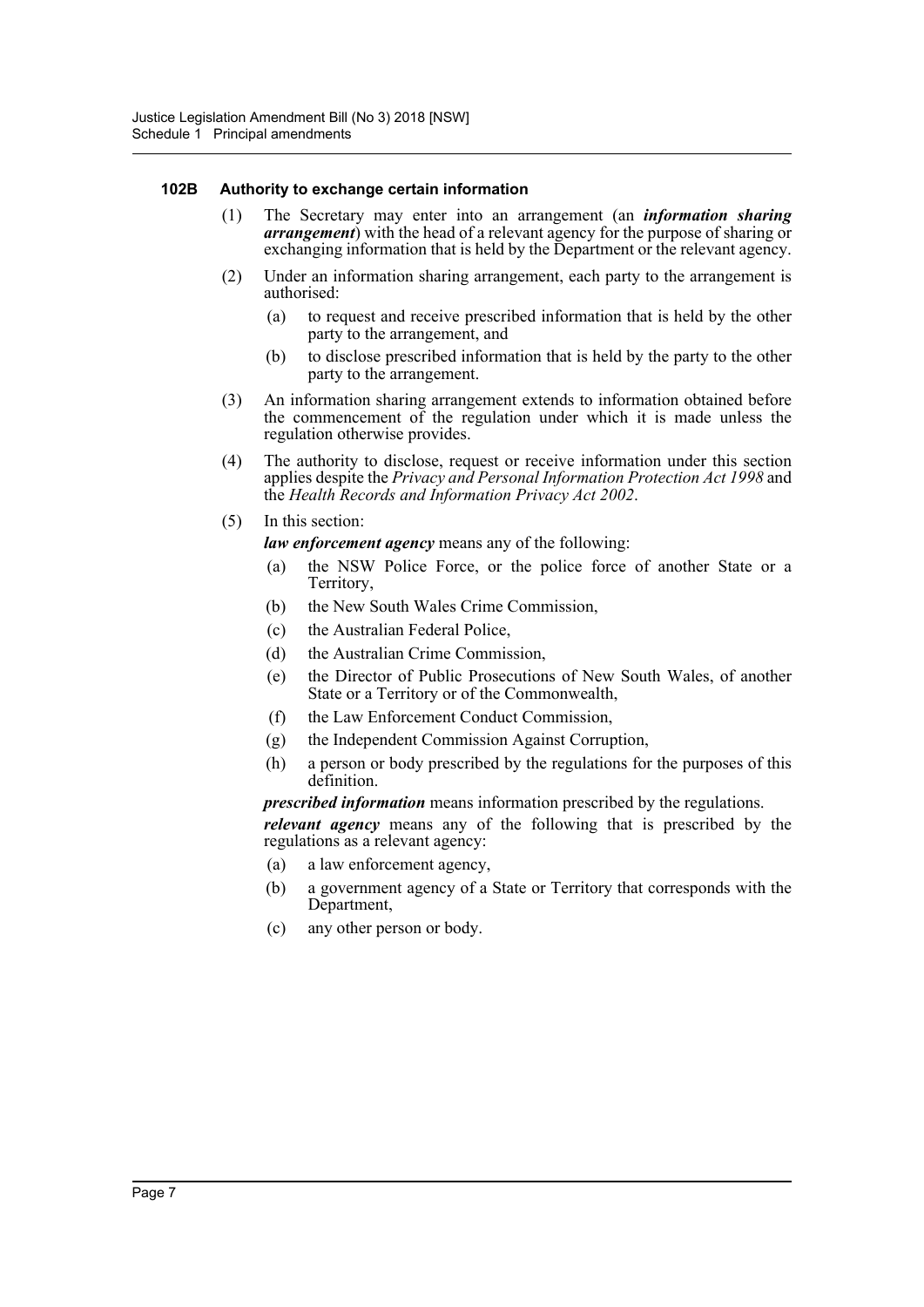## **[5] Schedule 1 Savings and transitional provisions**

Insert at the end of the Schedule, with appropriate Part and clause numbering:

# **Part Provisions consequent on enactment of Justice Legislation Amendment Act (No 3) 2018**

#### **Parole supervision conditions**

The amendment to section 55 by the *Justice Legislation Amendment Act (No 3) 2018* applies to a parole order made on or after the commencement of the amendment.

#### **Saving of information sharing arrangement**

An information sharing arrangement between the Secretary and the Commissioner of Fines Administration that was in force under section 102 immediately before its substitution by the *Justice Legislation Amendment Act (No 3) 2018* continues in force, despite that substitution, and is taken, on that substitution, to have been entered into under section 102B, as inserted by that Act.

#### **Explanatory note**

Item [2] of the proposed amendments provides that the period of supervision of a juvenile offender under a parole order is the period specified in the regulations under the *Children (Detention Centres) Act 1987.* The period of supervision will no longer be set by the Children's Court in the parole order itself. Item [5] inserts a transitional provision.

Item [3] makes a centre manager of a detention centre, in the exercise of the centre manager's functions under the *Children (Detention Centres) Act 1987*, subject to the control and direction of the Secretary of the Department of Justice. It also enables a centre manager to delegate the centre manager's functions.

Item [4] makes further and more detailed provision for the disclosure of information under the *Children (Detention Centres) Act 1987*. The provisions enable disclosures to be made by the Secretary of the Department of Justice in the exercise of official functions or for a purpose prescribed by the regulations. They also enable the Secretary to enter into information sharing arrangements with a person or body prescribed by the regulations for a purpose prescribed by the regulations. At present, an information sharing arrangement can only be entered into with the Commissioner of Fines Administration. The amendments also re-enact the offence of making an unauthorised disclosure of information obtained under the Act. Item [1] is a consequential amendment. Item [5] continues any existing information sharing arrangement entered into with the Commissioner of Fines Administration.

# **1.5 Children (Detention Centres) Regulation 2015**

## **Clause 148A**

Insert before clause 149:

## **148A Exchange of information with Commissioner of Fines Administration**

- (1) The Commissioner of Fines Administration is prescribed as a *relevant agency* for the purposes of the definition of that term in section 102B of the Act.
- (2) For the purposes of the definition of *prescribed information* in section 102B of the Act, the information referred to in subclause  $(3)$  is prescribed in relation to the party concerned if it assists in the exercise of:
	- (a) the functions of the Secretary under the Act or this Regulation, or
	- (b) the functions of the Commissioner of Fines Administration under the *Fines Act 1996* or the regulations under that Act.
- (3) Under an information sharing arrangement between the Secretary and the Commissioner of Fines Administration: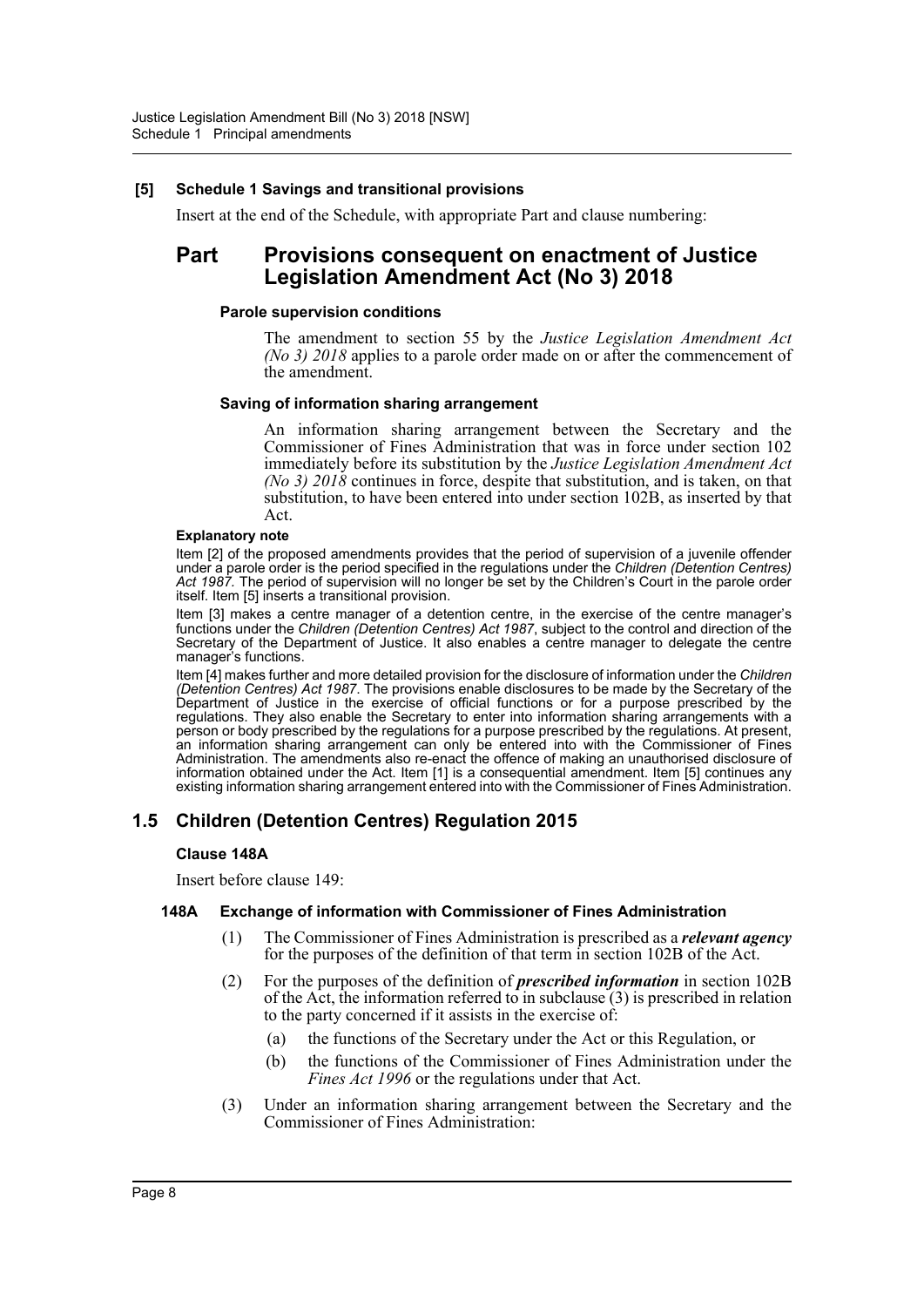- (a) the Secretary is authorised to request and receive information from the Commissioner of Fines Administration comprising the name, address and date of birth of a person who is the subject of a detention order and is a fine defaulter (within the meaning of the *Fines Act 1996*), and details of the fine, and
- (b) the Commissioner of Fines Administration is authorised to disclose that information to the Secretary, and
- (c) the Commissioner of Fines Administration is authorised to request and receive from the Department the following information about a person who is the subject of a detention order and is a fine defaulter (within the meaning of the *Fines Act 1996*):
	- (i) name,
	- (ii) address,
	- (iii) date of birth, and
- (d) the Secretary is authorised to disclose that information to the Commissioner of Fines Administration.

#### **Explanatory note**

The proposed amendment is consequential on the amendments to the *Children (Detention Centres) Act 1987* in the proposed Act, which authorise information sharing arrangements between the Secretary of the Department of Justice and other agencies. It continues existing disclosure arrangements with the Commissioner of Fines Administration.

# **1.6 Civil and Administrative Tribunal Act 2013 No 2**

#### **[1] Part 3A, heading**

Omit "**Diversity**". Insert instead "**Federal**".

#### **[2] Section 34A Definitions**

Omit the definition of *federal diversity jurisdiction*. Insert instead:

*federal jurisdiction* means jurisdiction of a kind referred to in section 75 or 76 of the Commonwealth Constitution.

#### **[3] Section 34B Applications or appeals involving federal jurisdiction may be made to authorised court**

Omit section 34B (2) (b). Insert instead:

(b) the determination of the application or appeal by the Tribunal would involve an exercise of federal jurisdiction, and

## **[4] Section 34C Proceedings after leave granted**

Omit "diversity" from section 34C (3).

#### **[5] Schedule 5 Occupational Division**

Insert in alphabetical order in clause 4 (1):

*Point to Point Transport (Taxis and Hire Vehicles) Act 2016 Tattoo Parlours Act 2012*

#### **Explanatory note**

In *Burns v Corbett* [2018] HCA 15, the High Court decided that the Civil and Administrative Tribunal could not exercise jurisdiction of the kind referred to in section 75 or 76 of the Commonwealth Constitution (commonly called *federal jurisdiction*) because only courts could exercise federal jurisdiction. It was common ground between the parties in that case that the Tribunal was not a court of the State, so the High Court was not required to decide the issue.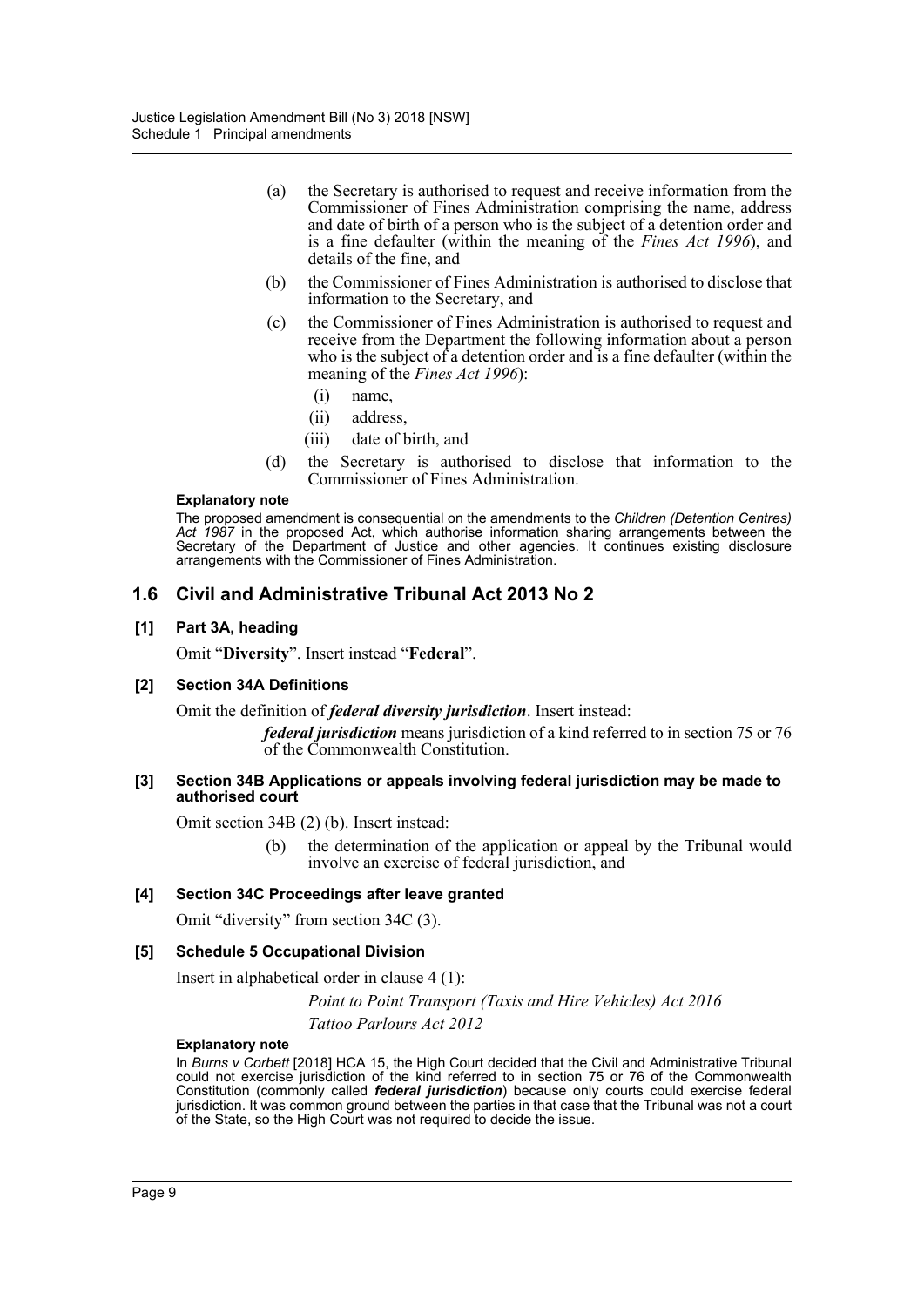An Appeal Panel of the Tribunal decided in *Johnson v Dibbin; Gatsby v Gatsby* [2018] NSWCATAP 45 that the Tribunal was a court of the State and could, as a result, exercise federal jurisdiction. However, the Court of Appeal decided in *Attorney General for New South Wales v Gatsby* [2018] NSWCA 254 that the Tribunal was not a court of the State for this purpose.

Items [2]–[4] of the proposed amendments extend the current provisions of Part 3A of the *Civil and Administrative Tribunal Act 2013* to enable certain persons to commence proceedings in the District Court or Local Court for the determination of original applications and external appeals that the Civil and Administrative Tribunal cannot determine because they involve the exercise of federal jurisdiction. Currently, Part 3A is limited to exercises of federal diversity jurisdiction (that is, jurisdiction referred to in section 75 (iv) of the Commonwealth Constitution). Item [1] makes a consequential amendment.

Item [5] transfers the administrative review jurisdiction of the Civil and Administrative Tribunal for the *Point to Point Transport (Taxis and Hire Vehicles) Act 2016* and the *Tattoo Parlours Act 2012* from the Administrative and Equal Opportunity Division (the default Division for Acts not otherwise allocated) to the Occupational Division.

# **1.7 Civil Liability Act 2002 No 22**

## **Schedule 1 Savings and transitional provisions**

Insert at the end of the Schedule, with appropriate Part and clause numbering:

# **Part Provisions consequent on enactment of Crimes (Sentencing Procedure) Amendment (Sentencing Options) Act 2017**

## **Offenders in custody**

(1) A reference to a person described in paragraph (c) of the definition of *offender in custody* or *offender* in section 26A as substituted by the amending Act includes a reference to an offender described in that paragraph immediately before its substitution.

**Note.** Before its substitution by the amending Act, paragraph (c) of that definition referred to an offender within the meaning of Part 4 (Imprisonment by way of home detention) of the *Crimes (Administration of Sentences) Act 1999*.

- (2) A reference to a community correction order in paragraph (e) of that definition includes a reference to a community service order under the *Crimes (Sentencing Procedure) Act 1999* as in force before the amendment of that Act by the amending Act. The community service order is taken to be a community correction order (see Part 29 of Schedule 2 to the *Crimes (Sentencing Procedure) Act 1999*).
- (3) This clause is taken to have commenced on 24 September 2018.
- (4) In this clause, *amending Act* means the *Crimes (Sentencing Procedure) Amendment (Sentencing Options) Act 2017*.

#### **Explanatory note**

The proposed amendment re-enacts, and correctly inserts, a transitional provision consequent on the commencement of amendments to the definition of *offender in custody* or *offender* in the *Civil Liability Act 2002.* The amendments, which were made by the *Crimes (Sentencing Procedure) Amendment (Sentencing Options) Act 2017*, commenced on 24 September 2018.

# **1.8 Crimes Act 1900 No 40**

## **[1] Section 60AA Meaning of "law enforcement officer"**

Omit "probation and parole officers" from paragraph (i) of the definition of *law enforcement officer*.

Insert instead "community corrections officers".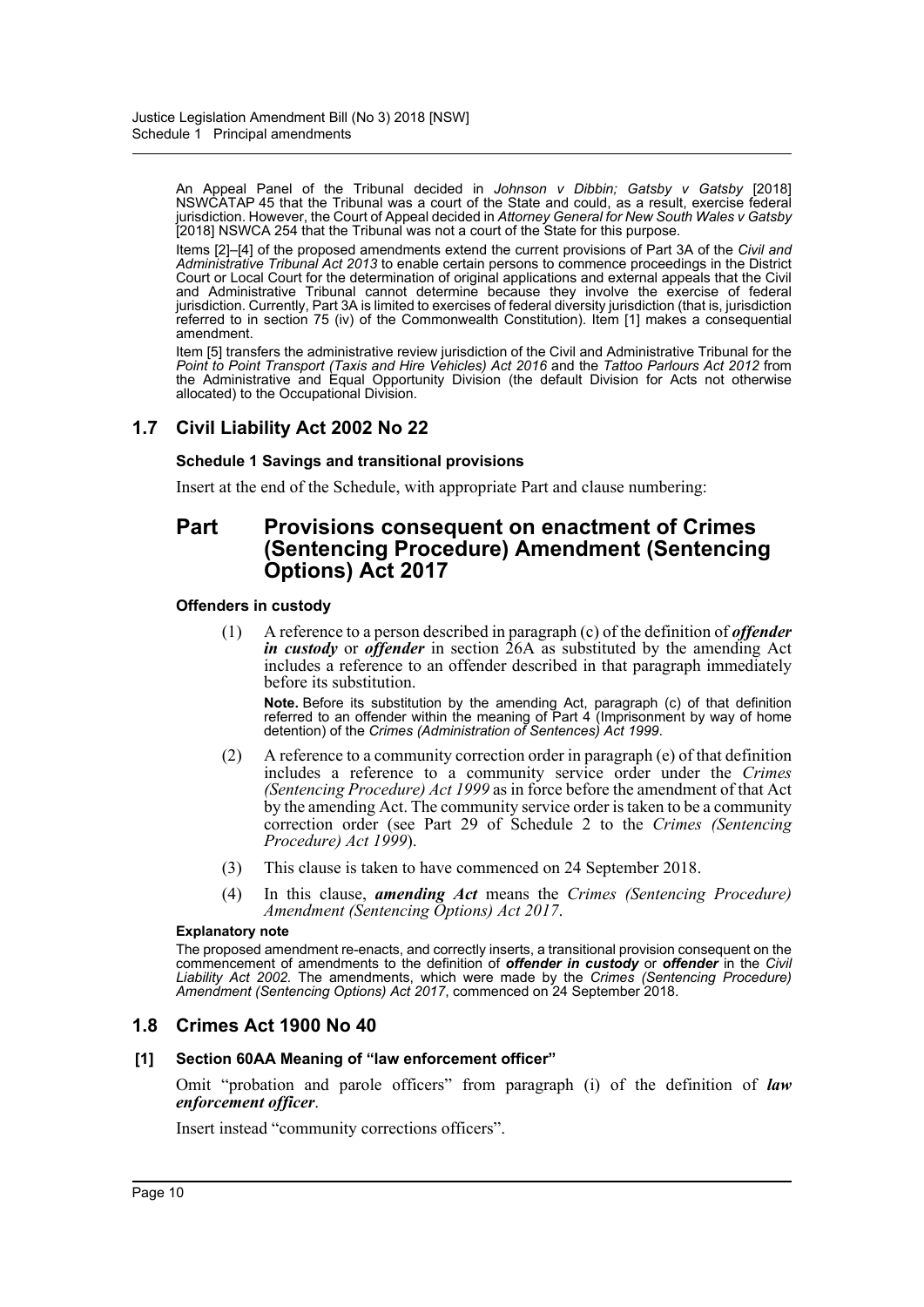## **[2] Section 61J Aggravated sexual assault**

Insert after section 61J (2) (b):

(b1) at the time of, or immediately before or after, the commission of the offence, the alleged offender threatens to inflict grievous bodily harm or wounding on the alleged victim or any other person who is present or nearby, or

## **[3] Section 545B Intimidation or annoyance by violence or otherwise**

Omit "he had a legal right to do, or of his having abstained from doing any act which he" from section  $545\overline{B}$  (1) (b).

Insert instead "the other person had a legal right to do or having abstained from doing any act which that other person".

## **[4] Section 545B (1) (i)**

Omit "his wife" wherever occurring.

Insert instead "that other person's spouse, de facto partner".

## **[5] Section 545B (1) (i)**

Omit "him". Insert instead "that other person".

## **[6] Section 545B (1) (iii)**

Omit "him" wherever occurring. Insert instead "that other person"

## **[7] Section 545B (2), definition of "Intimidation"**

Omit "any member of his family or to any of his dependants".

Insert instead "the person's spouse, de facto partner, child or dependant".

## **[8] Section 545B (2), definition of "Injury"**

Omit "his". Insert instead "the person's".

## **[9] Section 545B, note**

Insert at the end of the section:

**Note.** *De facto partner* is defined in section 21C of the *Interpretation Act 1987*.

#### **Explanatory note**

Item [2] of the proposed amendments extends the circumstances in which the sexual assault of a person will be treated as aggravated sexual assault. The offence of aggravated sexual assault carries a heavier penalty than the offence of sexual assault. At present, if the alleged offender threatens to inflict actual bodily harm on the alleged victim or a person who is present or nearby by means of an offensive weapon or instrument, the assault will be treated as an aggravated sexual assault. Under the amendment, a sexual assault will also be treated as an aggravated sexual assault if the alleged offender threatens to inflict grievous bodily harm or wounding on the alleged victim or any other person who is present or nearby (whether or not by means of an offensive weapon or instrument).

Items [3]–[9] update the language of the offence of intimidation by replacing gender-specific language and extending the provision to include intimidation of a person's de facto partner (currently the offence extends to intimidation of a person's spouse only).

Item [1] updates a reference to Corrective Services NSW staff.

# **1.9 Crimes (Administration of Sentences) Act 1999 No 93**

## **[1] Section 3 Interpretation**

Omit the definition of *compliance and monitoring officer* from section 3 (1).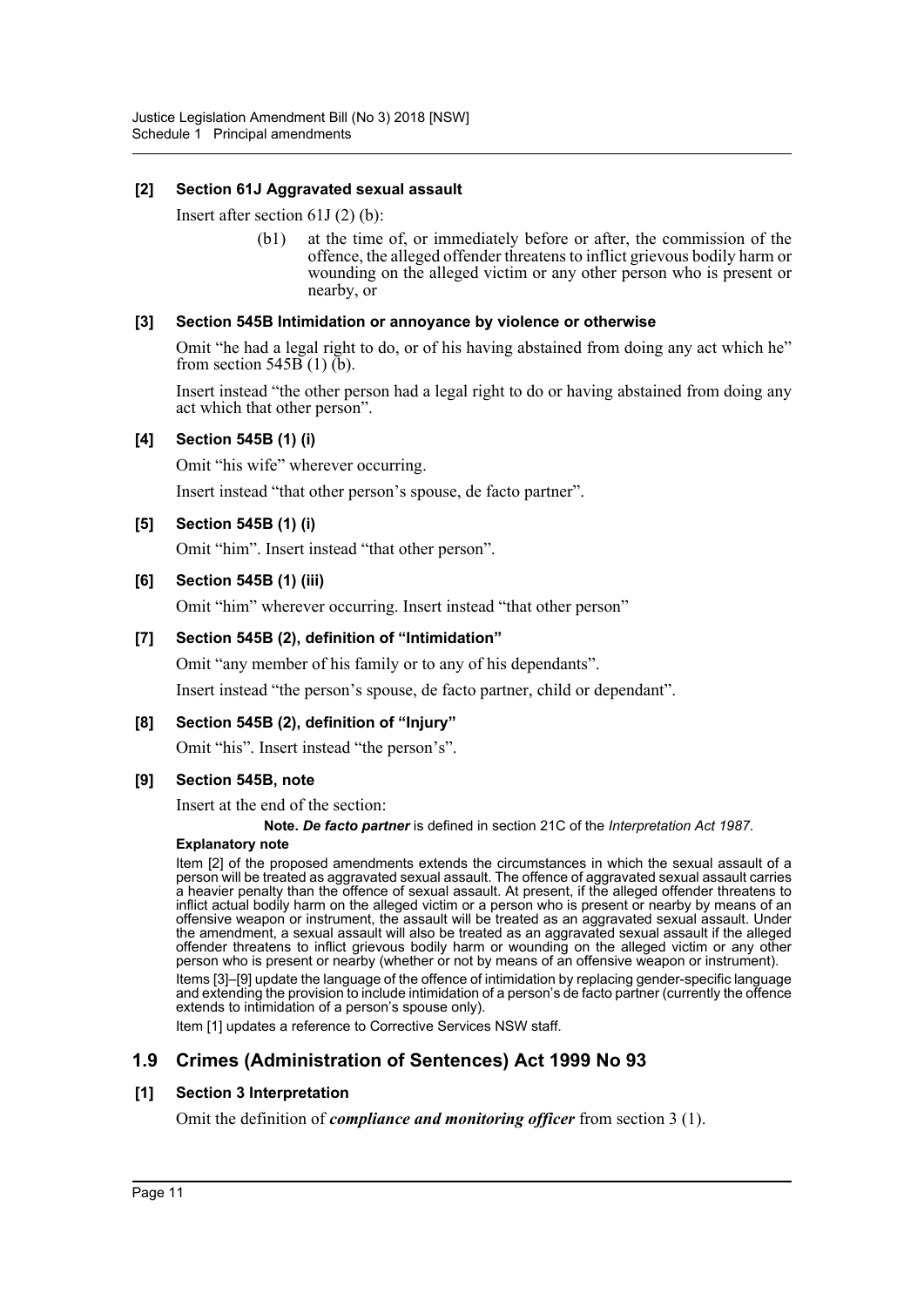## **[2] Section 8 Release from custody**

Insert after section 8 (2):

- (2A) An inmate may be released from custody at any time during the period of 4 days after the date on which the inmate would otherwise be required to be released under this section if:
	- (a) there is a good reason to delay the release (such as a lack of transport), and
	- (b) the inmate requests or consents to the delay.
- (2B) Subsection (2A) does not permit an inmate to be held in a correctional centre for any period longer than the period requested or consented to by the inmate.

#### **[3] Section 107C Breach of community correction order**

Insert after section 107C (6):

(6A) A court may exercise any function under this section in relation to a community correction order after the order has expired, but only in respect of matters arising during the term of the order.

#### **[4] Section 108C Breach of conditional release order**

Insert after section 108C (6):

(6A) A court may exercise any function under this section in relation to a conditional release order after the order has expired, but only in respect of matters arising during the term of the order.

#### **[5] Section 128C Conditions as to supervision**

Omit "by or under the order or under the regulations" from section 128C (2).

Insert instead "in the regulations".

## **[6] Section 164AA**

Insert after section 164:

#### **164AA Circumstances for revocation in addition to non-compliance with intensive correction order**

- (1) The Parole Authority may, on its own initiative or on the recommendation of the Commissioner, make an order revoking an intensive correction order (a *revocation order*):
	- (a) if it is satisfied that the offender is unable to comply with the offender's obligations under the order as a result of a material change in the offender's circumstances, or
	- (b) if the offender fails to appear before the Parole Authority when called on to do so under section 180, or
	- (c) if the offender has applied for the order to be revoked.
- (2) The Parole Authority may make a revocation order on the recommendation of the Commissioner if it is satisfied that health reasons or compassionate grounds exist that justify the revocation.

## **[7] Section 164A Revocation orders**

Insert before section 164A (1):

(1A) A revocation order under this Division may be made: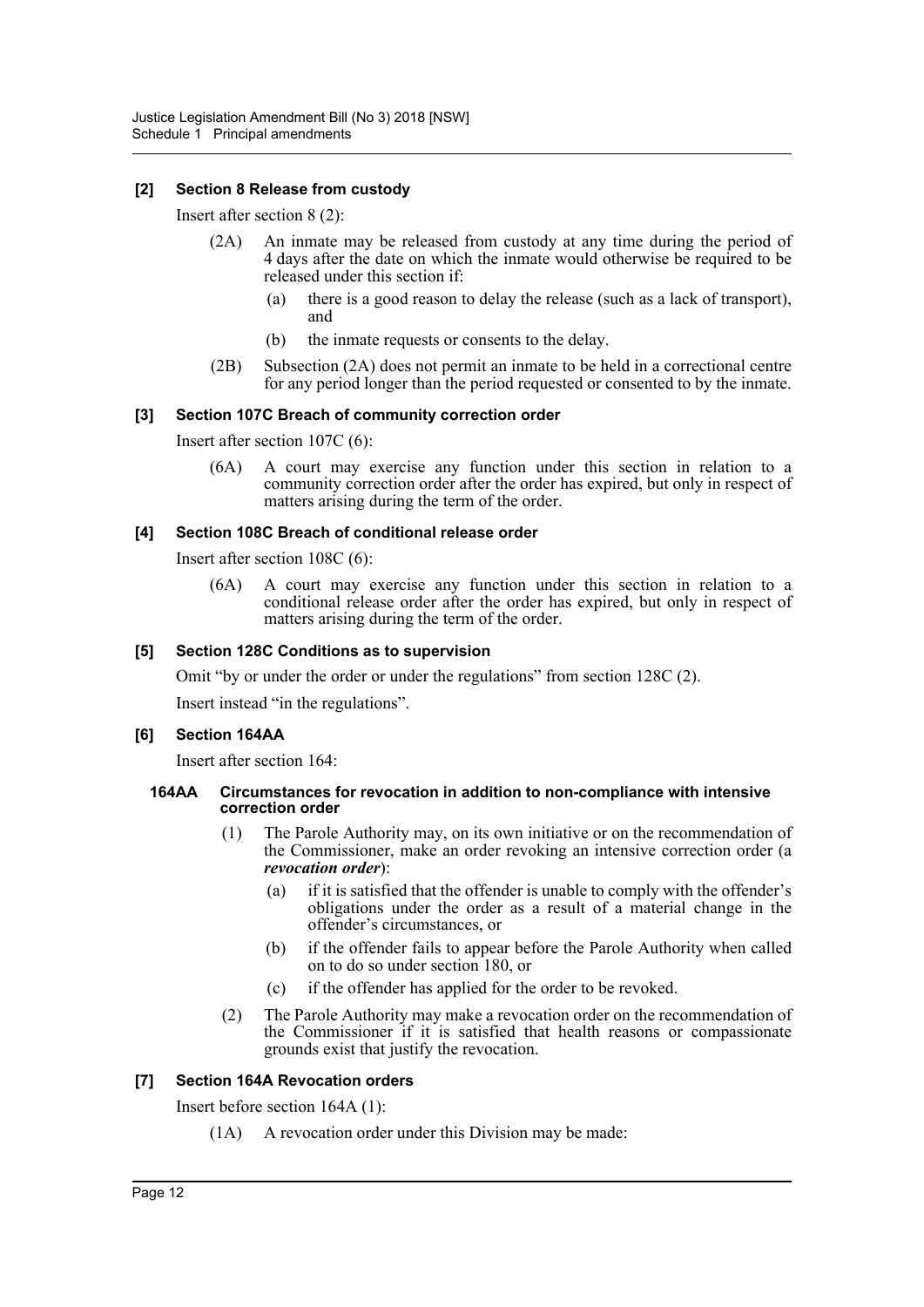- (a) whether or not the offender has been called on to appear before the Parole Authority, and
- (b) whether or not the Parole Authority has held an inquiry.

## **[8] Section 164A (1)**

Omit "(see section  $164 (2) (e)$ )".

## **[9] Section 168CA**

Insert after section 168C:

#### **168CA Actions by Commissioner or community corrections officer on non-compliance with re-integration home detention order**

- (1) This section applies if the Commissioner or a community corrections officer is satisfied that an offender has failed to comply with the offender's obligations under a re-integration home detention order.
- (2) A community corrections officer may take any of the following actions:
	- (a) record the breach and take no further action,
	- (b) give an informal warning to the offender,
	- (c) give, or arrange to be given to, the offender a formal warning that further breaches will result in referral to the Parole Authority,
	- (d) give a reasonable direction to the offender relating to the kind of behaviour by the offender that caused the breach.
- (3) As an alternative, or in addition, to taking any such action, the Commissioner or a community corrections officer may decide to refer the breach to the Parole Authority because of the serious nature of the breach and may also make a recommendation as to the action that the Parole Authority may take in respect of the offender.
- (4) In deciding whether and what action should be taken in respect of the offender's breach of the re-integration home detention order, the Commissioner or a community corrections officer may have regard to any action previously taken in respect of the breach or any earlier breaches of the order.
- (5) The regulations may make provision for or with respect to any action that may be taken by a community corrections officer under this section.

## **[10] Section 193C Parole Authority decisions**

Omit "section 163 (1)" from section 193C (1) (c). Insert instead "section 164AA".

# **[11] Section 193C (1) (f)**

Insert after section 193C (1) (e):

(f) any other decisions following a submission or recommendation by the Commissioner or the State.

# **[12] Section 235G Functions of Departmental compliance and monitoring officers** Omit the section.

## **[13] Section 236O Residential facility officers**

Omit section 236O (7).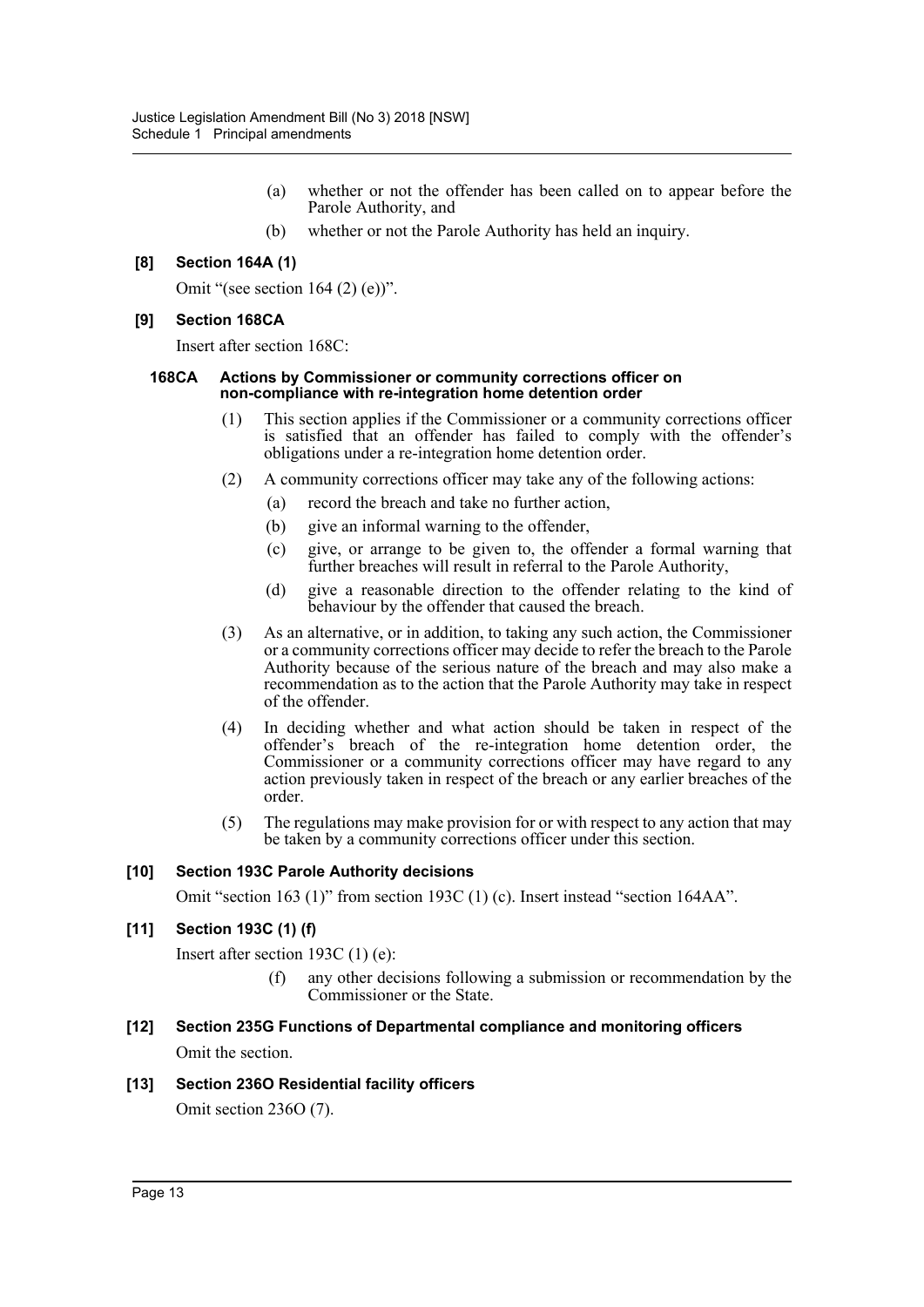#### **[14] Schedule 5 Savings, transitional and other provisions**

Insert at the end of the Schedule, with appropriate Part and clause numbering:

# **Part Provisions consequent on enactment of Justice Legislation Amendment Act (No 3) 2018**

#### **Supervision conditions**

The amendment made to section 128C by the *Justice Legislation Amendment Act (No 3) 2018* applies to a parole order made on or after the commencement of the amendment.

#### **Revocation of intensive correction orders**

Division 1 of Part 7 of this Act has effect as if the amendments to that Division made by the *Justice Legislation Amendment Act (No 3) 2018* had commenced on 24 September 2018.

#### **Explanatory note**

Item [2] of the proposed amendments enables an inmate to be kept in custody for up to 4 days after the inmate's release date if there is a good reason to delay the release (such as a lack of transport) and if the inmate requests or consents to the delay. Currently, if an inmate's release date is on the weekend or a public holiday, the inmate can request to stay in custody until the following Monday or the day after the public holiday.

Items [3] and [4] enable a court to take action against an offender who has breached a community correction order or conditional release order after the order has expired, but only in respect of matters arising during the term of the order.

Item [5] provides that the period of supervision of an offender under a parole order is to be the period specified in the regulations under the *Crimes (Administration of Sentences) Act 1999*. The period of supervision will no longer be set by the State Parole Authority (the *Parole Authority*) in the parole order itself. Item [14] is a transitional provision.

Items [6] and [7] reinstate the Parole Authority's powers in relation to revoking an intensive correction order that the Authority had before the commencement of the *Crimes (Sentencing Procedure) Amendment (Sentencing Options) Act 2017* on 24 September 2018. The Parole Authority may revoke an intensive correction order for reasons other than a breach of the order and may do so without holding an inquiry or hearing from the offender. Item [14] inserts a transitional provision. Item [8] is a consequential amendment.

Item [9] enables a community corrections officer to deal with a breach of a re-integration home detention order in the same way as an officer may deal with a breach of an intensive correction order or a parole order, including by recording the breach but not taking further action or by giving the offender a warning or reasonable directions. The amendment also enables a community corrections officer or the Commissioner of Corrective Services to refer a more serious breach to the Parole Authority and recommend the action to be taken.

Item [11] requires the Parole Authority to record reasons for any decision that follows a recommendation or submission by the State or the Commissioner of Corrective Services. Item [10] corrects a cross-reference.

Items [1], [12] and [13] are consequential on changes to Corrective Services NSW staff arrangements.

# **1.10 Crimes (Appeal and Review) Act 2001 No 120**

#### **Section 63 Stay of execution of sentence pending determination of appeal**

Insert after section 63 (2B):

(2C) Subject to subsection (2A), subsection (2) operates to stay the operation of a disqualification of a driver licence that arises under an Act as a consequence of a conviction, whether the relevant appeal is against the conviction or the sentence imposed as a consequence of the conviction.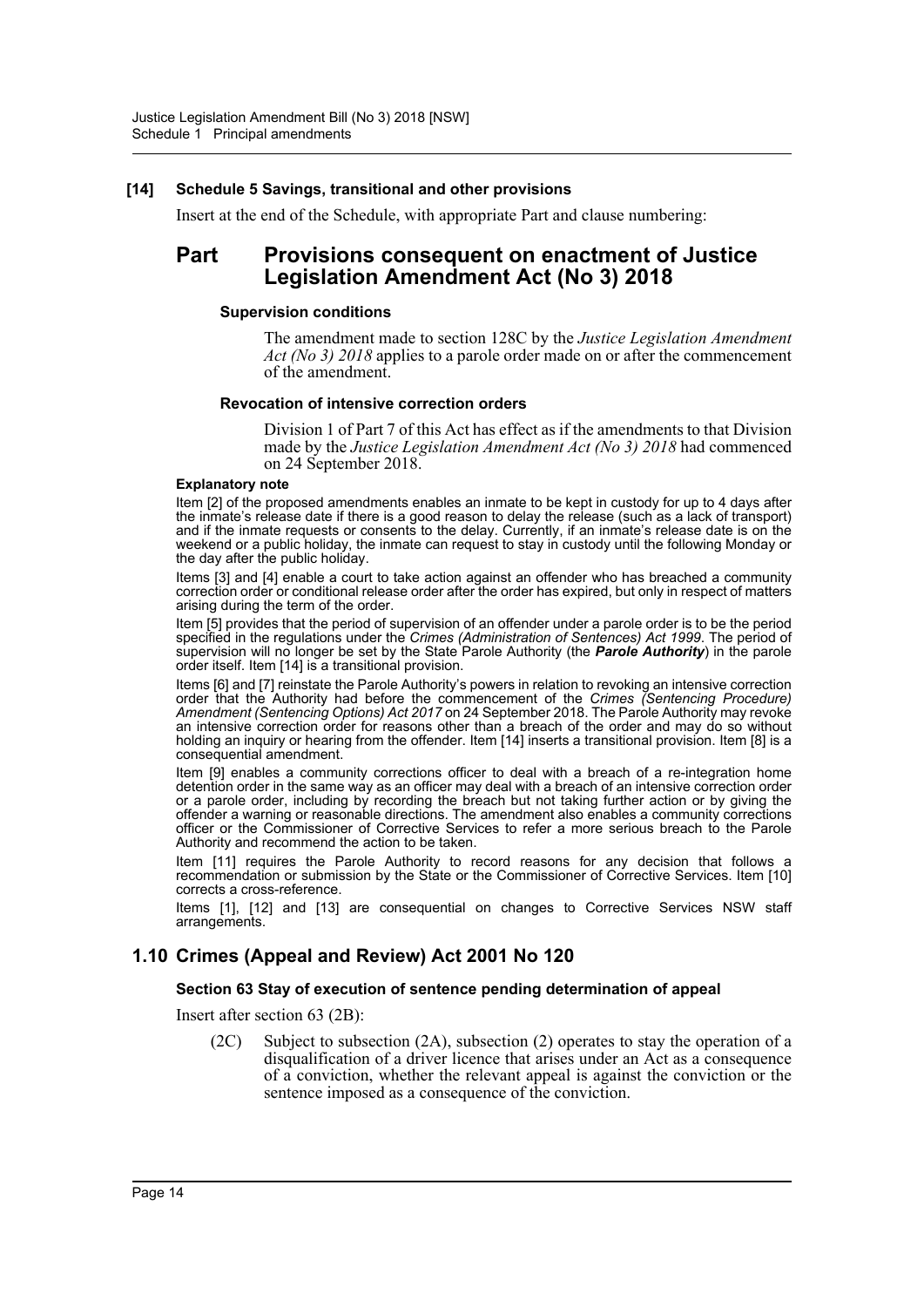#### **Explanatory note**

The proposed amendment makes it clear that (subject to existing exceptions) an automatic disqualification of a driver licence that arises under an Act as a result of a conviction is stayed under the *Crimes (Appeal and Review) Act 2001* pending the determination of an appeal under that Act, whether the appeal is against the conviction or the sentence imposed as a result of the conviction.

# **1.11 Crimes (Domestic and Personal Violence) Act 2007 No 80**

#### **[1] Section 5 Meaning of "domestic relationship"**

Insert "(subject to section 5A)" after "other person" in section 5 (1) (f).

#### **[2] Section 5A**

Insert after section 5:

#### **5A Special provisions—carers and their dependants**

- (1) A person (a *dependant*) who has or has had a relationship with another person involving the person's dependence on the ongoing paid care of the other person (a *paid carer*) is treated as having a domestic relationship with the paid carer only for the purposes of the protection of the dependant.
- (2) Accordingly:
	- (a) a paid carer and a dependant are to be treated as having a domestic relationship for the purposes of any offence committed by a paid carer against a dependant, but not for the purposes of an offence committed by a dependant against a paid carer, and
	- (b) an apprehended domestic violence order may be made against a paid carer for the protection of a dependant (or for the protection of two or more persons at least one of whom is a dependant), but not against a dependant for the protection of a paid carer.
- (3) This section does not limit or otherwise affect the application of this Act to a relationship between a dependant and an unpaid carer, or to a relationship between a dependant and a carer that, disregarding section (5) (1) (f), would be a domestic relationship under section 5.

**Note.** For example, if a dependant and a paid carer are relatives, they will be treated as having a domestic relationship under section 5 (1) (g) and an apprehended domestic violence order could be made against the dependant for the protection of the paid carer.

(4) To avoid doubt, an apprehended personal violence order may be made against a dependant for the protection of a paid carer if the paid carer and dependant do not have a domestic relationship.

## **[3] Section 98KA**

Insert after section 98K:

## **98KA Part has no effect on sexual assault communications privilege**

- (1) The collection, use or disclosure of information under this Part does not affect the application of Division 2 of Part 5 of Chapter 6 of the *Criminal Procedure Act 1986* to any of that information that is a protected confidence.
- (2) This section applies whether or not a protected confider consents to the collection, use or disclosure of the information under this Part.
- (3) In this section, *protected confidence* and *protected confider* have the same meanings as they have in Division 2 of Part 5 of Chapter 6 of the *Criminal Procedure Act 1986*.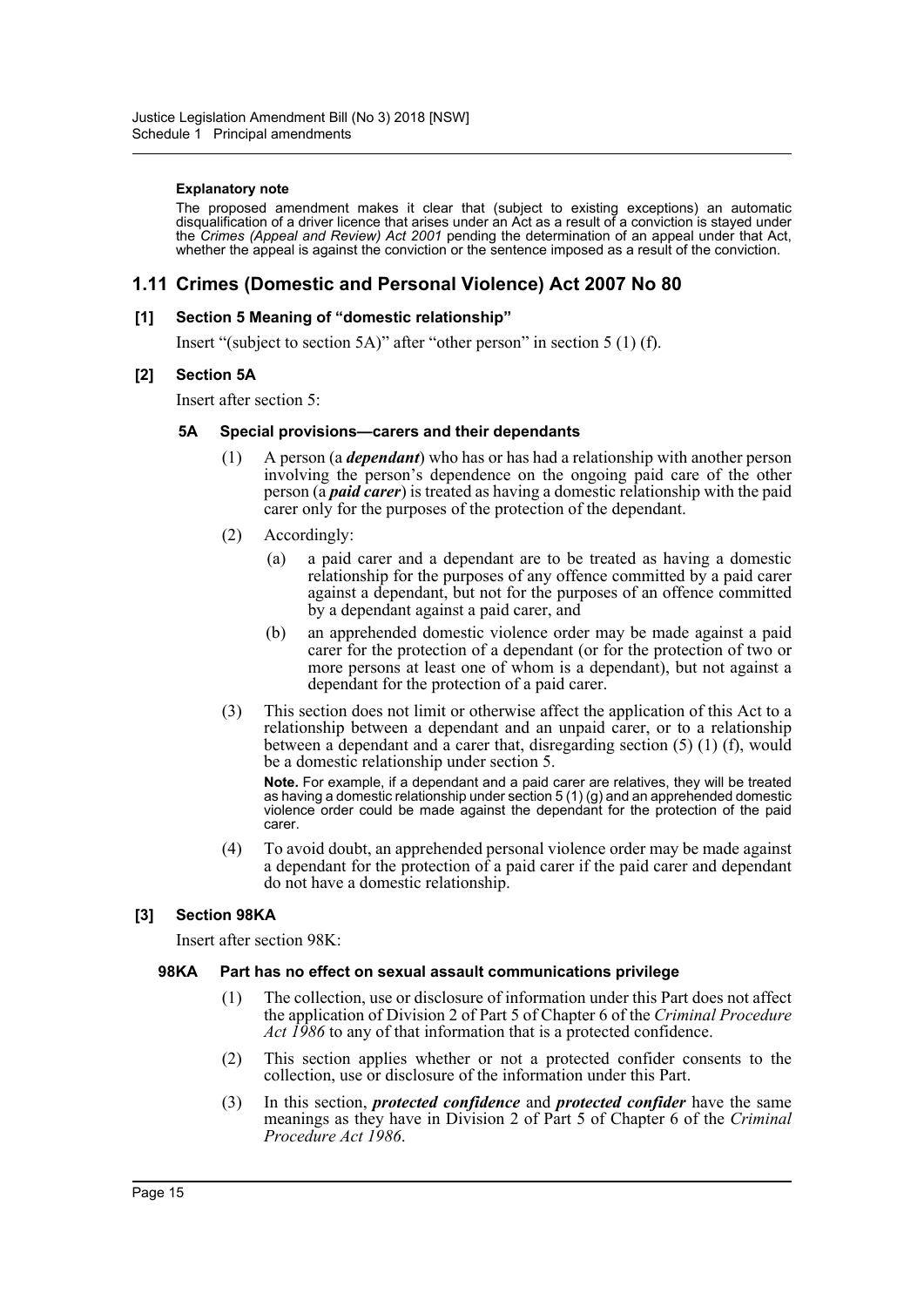#### **[4] Schedule 1 Savings, transitional and other provisions**

Insert at the end of the Schedule, with appropriate Part and clause numbering:

# **Part Provisions consequent on enactment of Justice Legislation Amendment Act (No 3) 2018**

#### **Changes to definition of "domestic relationship"**

- (1) Section 5A, as inserted by the *Justice Legislation Amendment Act (No 3) 2018*, does not apply to, or affect the validity of, any order made under this Act before the commencement of the section.
- (2) Section 5A, as inserted by the *Justice Legislation Amendment Act (No 3) 2018*, does not affect an application for an order under this Act made but not finally determined before the commencement of the section or any proceedings arising from the application that have not finally been determined before the commencement of the section, even if those proceedings take place after that commencement. For the purposes of the application and proceedings, this Act as in force immediately before the commencement of section 5A is taken to continue to apply.

#### **Explanatory note**

Items [1] and [2] of the proposed amendments change the way in which a relationship between a dependant and a paid carer is treated under the *Crimes (Domestic and Personal Violence) Act 2007*. At present, a relationship between a dependant and a paid or unpaid carer is treated as a domestic relationship under the Act. The amendments provide that a relationship with a paid carer is to be treated as a domestic relationship only for the protection of the dependant. Accordingly, a personal violence offence committed by a paid carer against a dependant is treated as a domestic violence offence under the Act, but a personal violence offence committed by a dependant against a paid carer is not.

The effect of the amendment is that an apprehended domestic violence order will no longer be available for the protection of a paid carer from a dependant, only for the protection of a dependant from a paid carer. A paid carer will still be able to apply for an apprehended personal violence order against a dependant.

As it is currently mandatory for the Police to apply for an apprehended domestic violence order in domestic relationship situations, this means it will no longer be mandatory for Police to apply for an apprehended domestic violence order in a case where it is alleged that a paid carer is threatened by a dependant. It will continue to be mandatory for Police to apply for an apprehended domestic violence order if it is alleged that a paid carer has committed a domestic violence offence against a dependant.

The amendment does not affect the application of the Act to a relationship between an unpaid carer and a dependant or a relationship between a carer (paid or unpaid) and a dependant that is treated as a domestic relationship otherwise than because of the dependency relationship. For example, if a dependant and a paid carer are relatives, the pair will still be treated as having a domestic relationship and an apprehended domestic violence order may be obtained by the carer against the dependant. Item [4] is a transitional provision.

Item [3] makes it clear that the collection, use or disclosure of information under certain statutory information sharing arrangements between agencies that facilitate the protection of victims of domestic violence and access to support services does not affect the application of any sexual assault communications privilege in relation to that information. The privilege continues to apply whether or not a protected confider consents to the collection, use or disclosure of the information under those information sharing arrangements.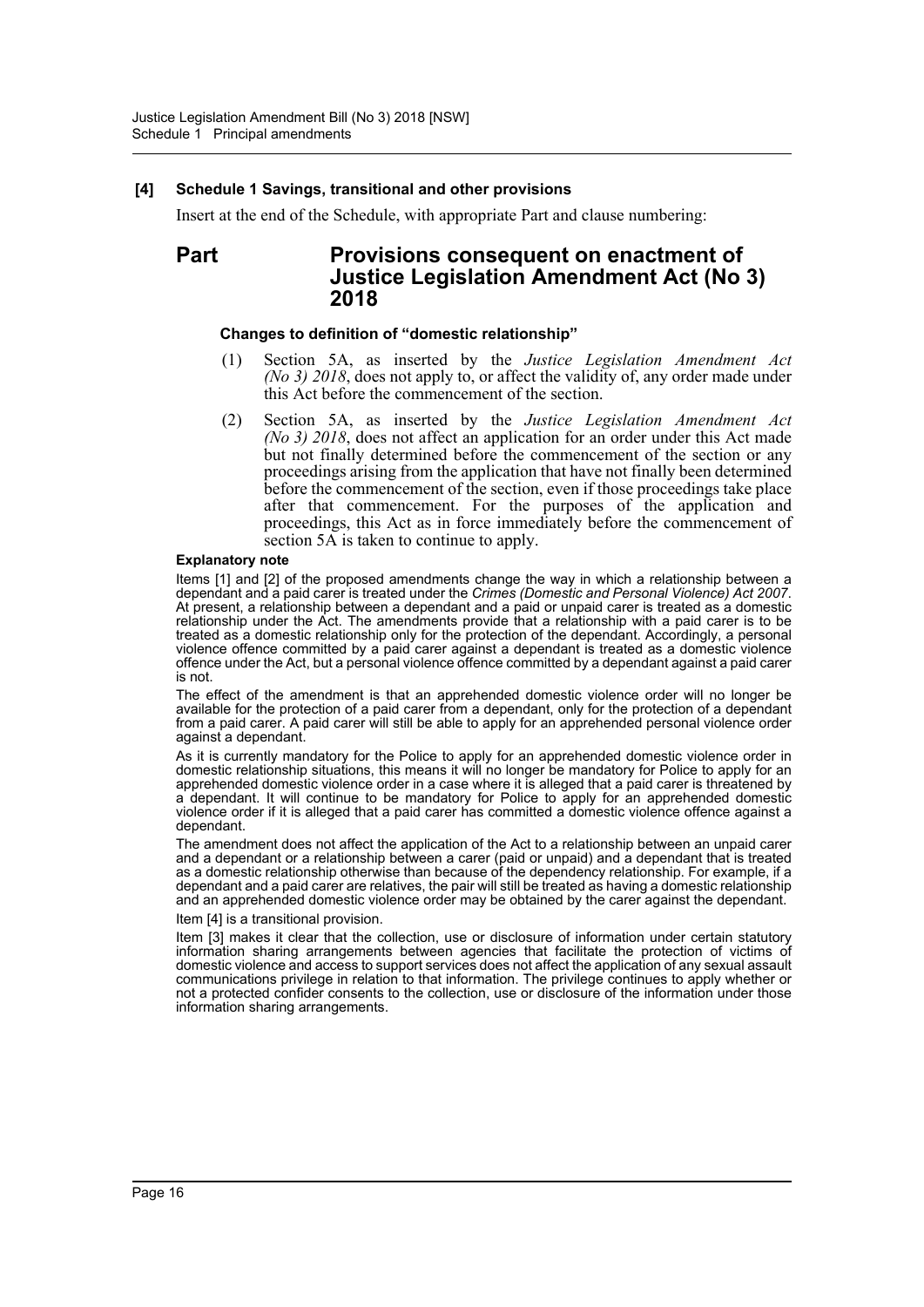# **1.12 Crimes (Interstate Transfer of Community Based Sentences) Act 2004 No 72**

# **Section 27A Definitions**

Omit ", compliance and monitoring officer or probation and parole officer" from the definition of *local law enforcement officer*.

Insert instead "or community corrections officer". **Explanatory note** The proposed amendment updates a reference to Corrective Services NSW staff.

# **1.13 Crimes (Sentencing Procedure) Act 1999 No 92**

## **[1] Section 3 Interpretation**

Omit the definition of *probation and parole officer* from section 3 (1).

## **[2] Section 17C Request for assessment report**

Insert after section  $17C(1)$  (b) (v):

- (vi) during proceedings to determine an appeal against a sentence,
- (vii) any other times prescribed by the regulations.

#### **Explanatory note**

Item [1] of the proposed amendments removes a redundant definition as a consequence of changes to Corrective Services NSW staff.

Item [2] provides that a court determining an appeal against sentence may request an assessment report be prepared in relation to the offender and provides for the regulations to prescribe other times at which a court may request an assessment report.

# **1.14 Criminal Appeal Act 1912 No 16**

#### **Section 5DA Appeal by Crown against reduced sentence for assistance to authorities**

Insert "or varied or imposed by the District Court on appeal from the Local Court or the Children's Court" after "Court of Criminal Appeal" in section 5DA (3).

#### **Explanatory note**

The proposed amendment makes it clear that the Crown may appeal against a sentence varied or imposed on appeal from the Local Court or the Children's Court to the District Court if the sentence was reduced because the person undertook to assist law enforcement authorities and the person fails wholly or partly to fulfil the undertaking.

# **1.15 Criminal Procedure Act 1986 No 209**

## **[1] Section 179 Time limit for commencement of summary proceedings**

Insert at the end of section 179 (2) (c):

, or

(d) to a back up summary offence if the District Court determines an appeal against a conviction or finding of guilt by the Children's Court or Local Court for the related indictable offence by setting aside the conviction or finding of guilt.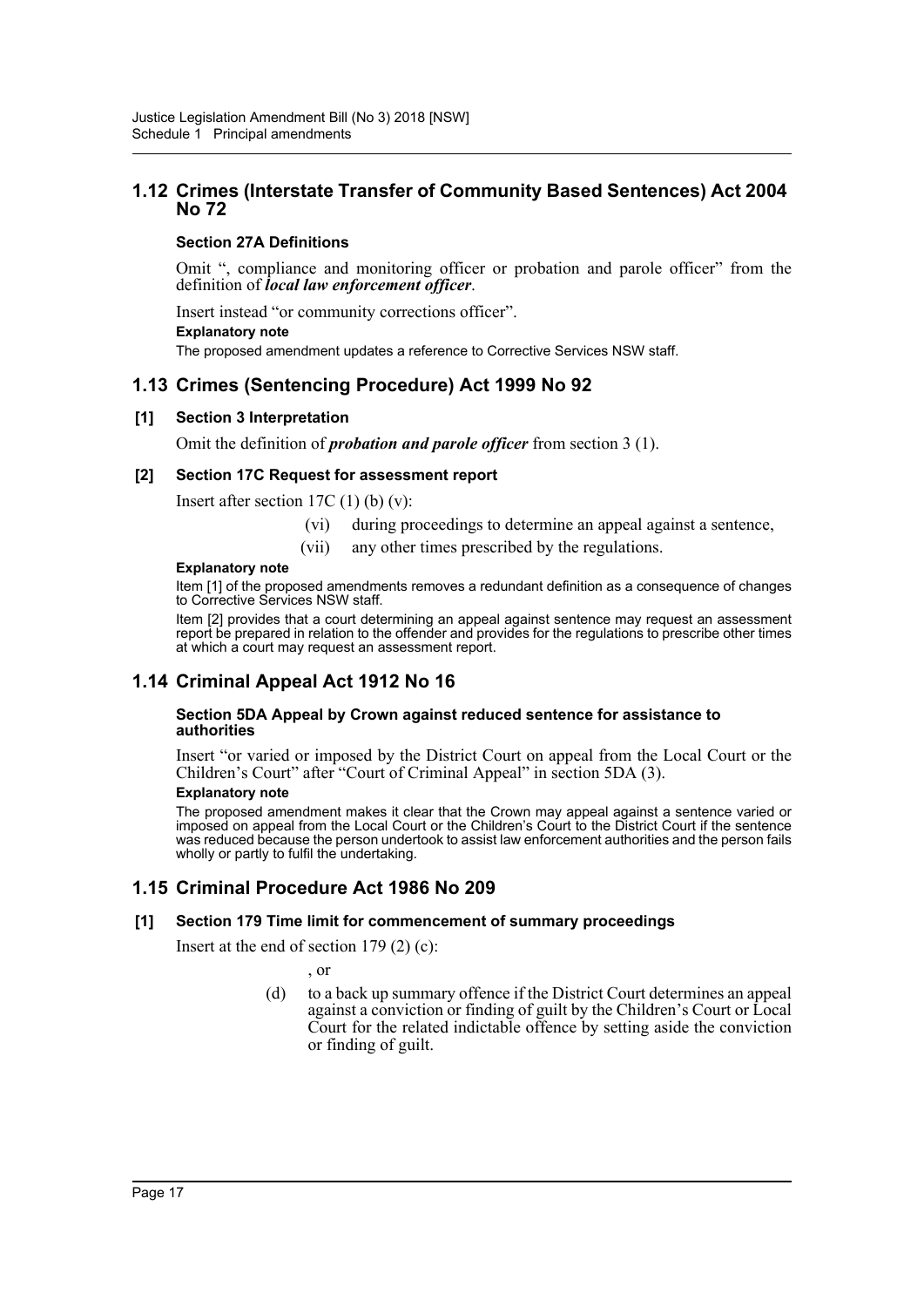## **[2] Section 179 (4) and (5)**

Insert after section 179 (3):

- (4) Proceedings for a back up summary offence must be commenced not later than 6 months after the District Court determines an appeal against the conviction or finding of guilt by the Children's Court or Local Court for the related indictable offence by setting aside the conviction or finding of guilt.
- (5) In this section, a summary offence is a *back up summary offence* if a charge for the summary offence was laid against a person but was withdrawn or dismissed after the person was convicted or found guilty of an indictable offence (the *related indictable offence*) by the Children's Court or Local Court on the basis of the same facts.

## **[3] Section 222 Issue of subpoenas**

Insert after section 222 (2):

(2A) A police officer may issue a subpoena under subsection (2) on behalf of a public officer.

## **[4] Section 275C**

Insert after section 275B:

## **275C Court may direct expert evidence be given concurrently or consecutively**

- (1) The court may, at any time, give directions as it considers appropriate to enable the giving of expert evidence concurrently or consecutively in criminal proceedings.
- (2) Directions under this section may include the following:
	- (a) a direction that an expert witness give evidence at any stage of the proceedings,
	- (b) a direction that more than one expert witness give evidence at the same time in the proceedings,
	- (c) a direction that an expert witness give an oral exposition of the witness's opinion on a particular matter,
	- (d) a direction that an expert witness be examined, cross-examined or re-examined in a particular manner or sequence, including by putting to each expert witness, in turn, each question relevant to one matter or issue at a time,
	- (e) a direction that an expert witness be permitted to ask questions of another expert witness who is giving evidence at the same time during the proceedings.
- (3) A direction may be given under this section only with the consent of the prosecutor and the accused person.
- (4) This section does not limit any other powers of a court to give directions in relation to evidence, witnesses or the management and conduct of proceedings.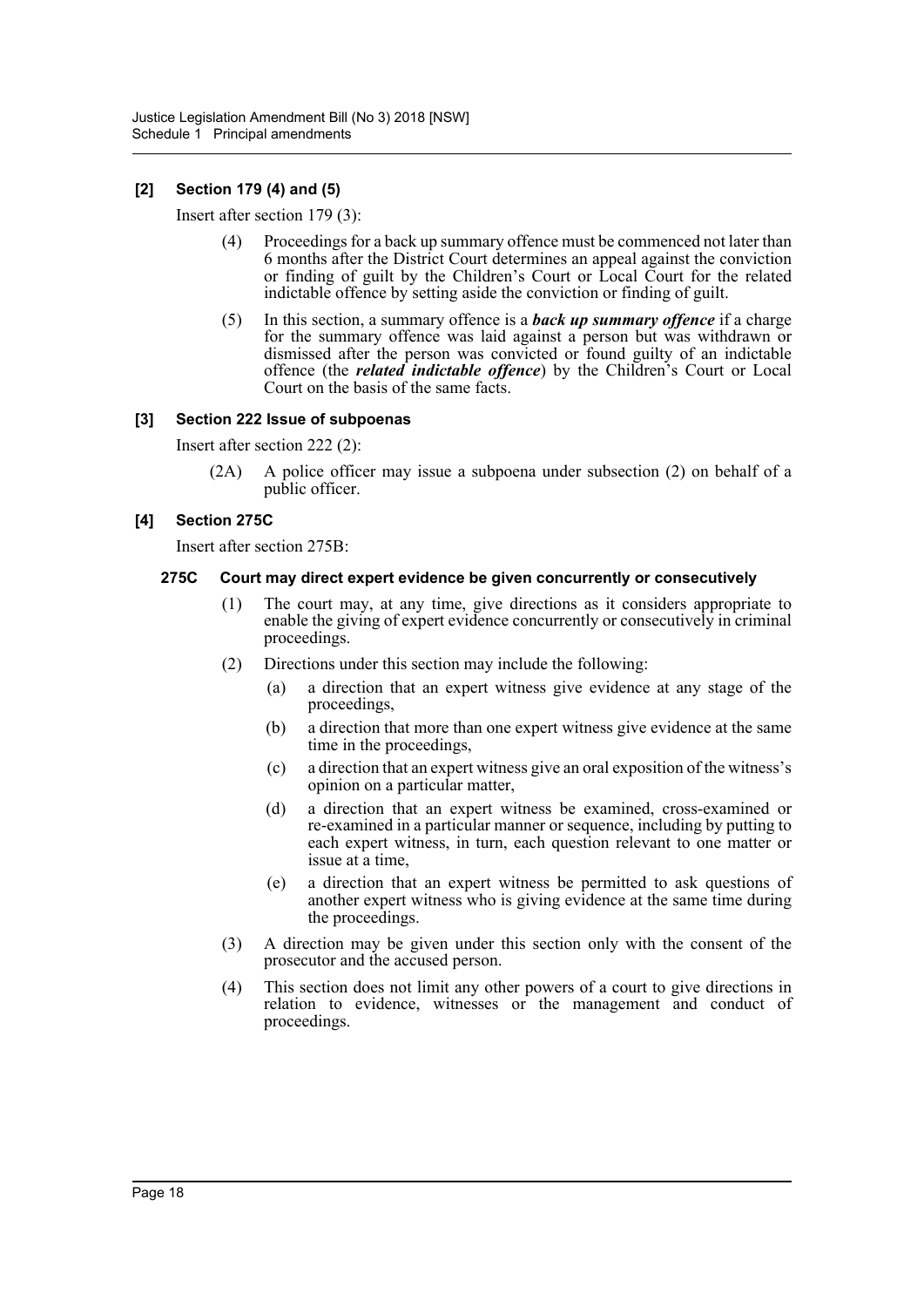## **[5] Section 280A**

Insert after section 280:

#### **280A Disclosure of personal information in subpoenaed documents and things**

- (1) A person to whom a subpoena is addressed is not required to disclose in any document or thing produced in compliance with the subpoena any personal information, unless:
	- (a) the personal information is a materially relevant part of the evidence, or
	- (b) the court makes an order requiring the disclosure.
- (2) An application for such an order may be made by the prosecution or the defence.
- (3) The court may make such an order only if it is satisfied that disclosure is not likely to present a reasonably ascertainable risk to the welfare or protection of any person or that the interests of justice outweigh any such risk.
- (4) Personal information that is not required to be disclosed may, without reference to the person to whom the personal information relates, be deleted from the document or thing, or rendered illegible, before the document or thing is produced to the court or given to the accused person in compliance with the subpoena.
- (5) This section does not prevent the disclosure of an address if the disclosure does not identify it as a particular person's address, or it could not reasonably be inferred from the matters disclosed that it is a particular person's address.
- (6) In this section:

*address* includes a private, business or official address. *personal information* means the address or telephone number of the person to whom the subpoena is addressed or of any other living person. *telephone number* includes a private, business or official telephone number.

## **[6] Chapter 6, Part 2A Sensitive evidence**

Insert before section 281A:

# **Division 1 Preliminary**

## **[7] Section 281A Definitions**

Insert in alphabetical order in section 281A (1):

*access supervisor*—see section 281FB.

*health authority* means any of the following:

- (a) a public health organisation (within the meaning of the *Health Services Act 1997*),
- (b) a public hospital (within the meaning of the *Health Services Act 1997*),
- (c) a private health facility (within the meaning of the *Private Health Facilities Act 2007*) that is licensed under that Act and that provides health services to the public on behalf of the Ministry of Health, the Health Administration Corporation constituted by the *Health*  Administration Act 1982 or a local health district (within the meaning of the *Health Services Act 1997*),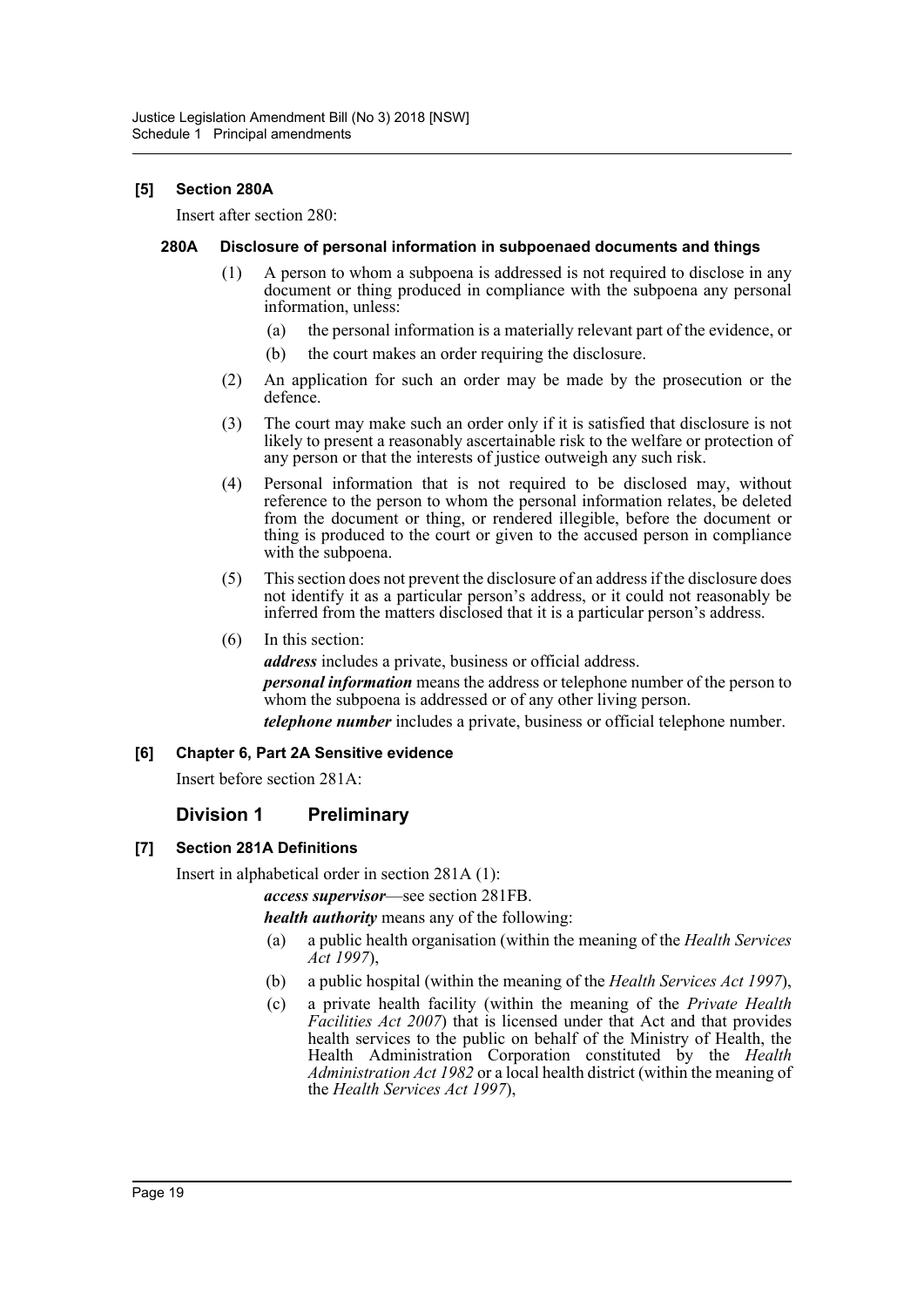(d) a person or body that provides health services and is prescribed by the regulations.

*supervised access arrangements*—see section 281FD.

## **[8] Chapter 6, Part 2A, Division 2, heading**

Insert after section 281B:

# **Division 2 Evidence held by prosecuting authority**

## **[9] Chapter 6, Part 2A, Division 3**

Insert after section 281F:

# **Division 3 Evidence held by health authority**

#### **281FA Accused person not entitled to obtain sensitive evidence from health authority**

- (1) In any criminal proceedings, a health authority is not required to produce, in response to a subpoena given by the accused person, anything the health authority reasonably considers to be sensitive evidence.
- (2) This section applies despite anything to the contrary in this or any other Act, or any other law.

## **281FB Health authority to give sensitive evidence notice**

- (1) If a health authority wishes to rely on this Division to refuse production of a thing that it would otherwise be required to produce under a subpoena, the health authority must give the court and the accused person a written notice (a *sensitive evidence notice*) that complies with this section.
- (2) The sensitive evidence notice must:
	- (a) describe the thing that the health authority considers to be sensitive evidence, and
	- (b) indicate that, as the health authority considers the thing to be sensitive evidence, the health authority is not required to produce the thing, and
	- (c) indicate that the thing will not be produced, and
	- (d) contain information to the effect that the accused person is entitled to view or listen to the thing in accordance with supervised access arrangements, and
	- (e) set out the name and contact details of the person (the *access supervisor*) who is responsible for arranging access to the thing under the supervised access arrangements.
- (3) The court must, on receipt of the sensitive evidence notice, set aside the subpoena (wholly or to the extent that it relates to the sensitive evidence) and order that the accused person be given access to the sensitive evidence in accordance with the sensitive evidence notice.
- (4) The Attorney General may approve the form of a notice to be used for the purposes of this section.

#### **281FC Access to be given to accused person**

(1) The access supervisor under a sensitive evidence notice must, as soon as practicable after receiving a written request from the accused person, give the accused person, and any other person who has been engaged to assist with the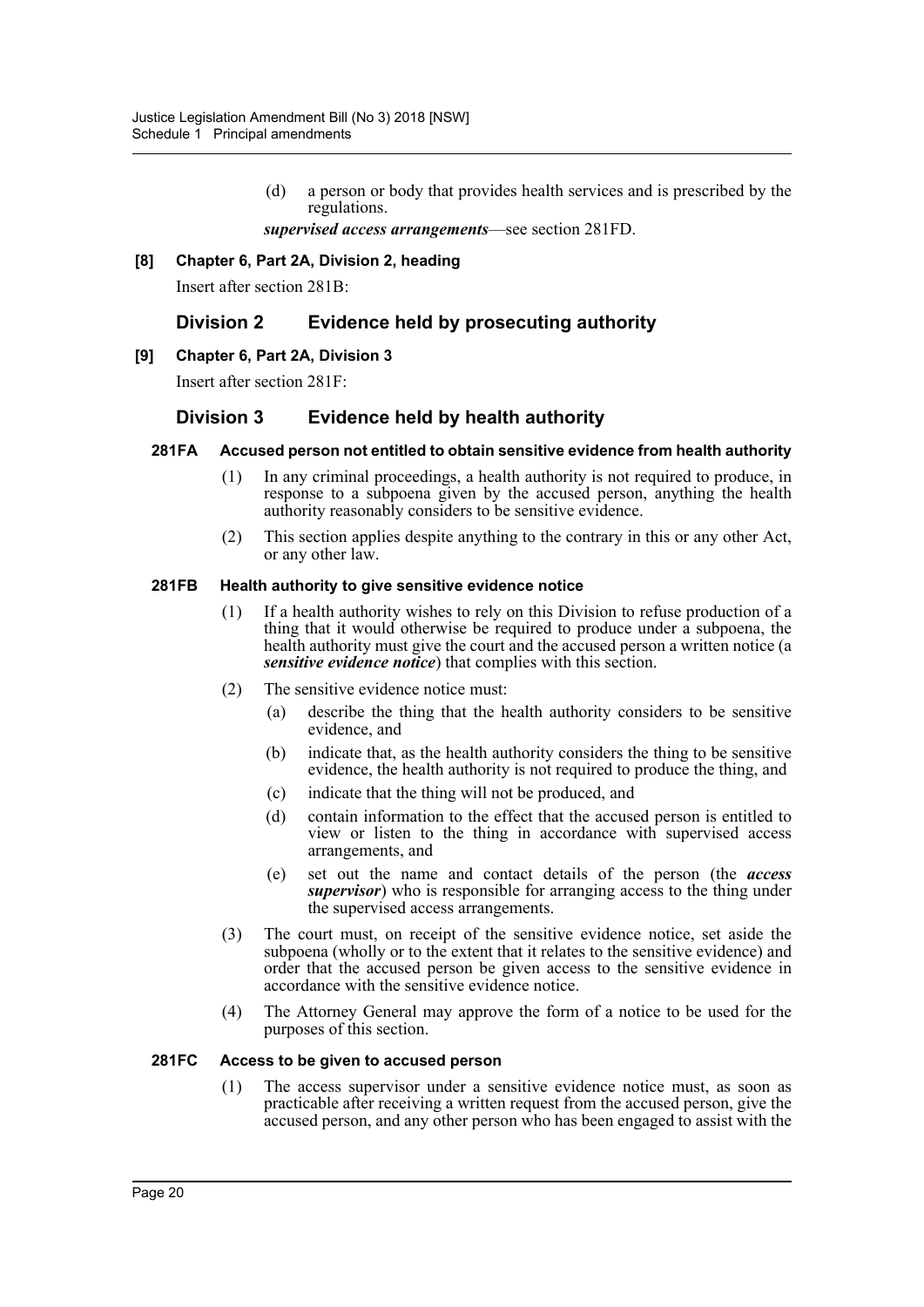accused person's case, access to the sensitive evidence under supervised access arrangements.

- (2) The access supervisor must ensure that reasonable access is given. This may require access to be given on more than one occasion.
- (3) A person who is given access to a thing under supervised access arrangements must not, without the permission of the access supervisor:
	- (a) copy, or permit a person to copy, the thing, or
	- (b) give the thing to another person, or
	- (c) remove the thing from the custody of the access supervisor.

Maximum penalty: 100 penalty units, or 2 years imprisonment, or both.

#### **281FD Supervised access arrangements**

- (1) A health authority may approve arrangements that enable an accused person, and any other person who has been engaged to assist with the accused person's case, to view or listen to (but not copy) sensitive evidence held by the health authority. Those arrangements are *supervised access arrangements*.
- (2) The supervised access arrangements may require access to take place subject to such conditions as the health authority considers appropriate to ensure that there is no unauthorised reproduction or circulation of the thing and that the integrity of the thing is protected.
- (3) Without limiting subsection (2), the conditions may require access to take place under the immediate or general supervision of the health authority.
- (4) A function of a health authority under a supervised access arrangement may, with the agreement of a prosecuting authority, be exercised by the prosecuting authority on behalf of the health authority.

#### **281FE Health authority entitled to retain possession of sensitive evidence**

- (1) If during any criminal proceedings an accused person is given sensitive evidence, or a copy of sensitive evidence, by a health authority, the court must, on application by the health authority, direct the accused person to return the sensitive evidence or copy to the custody of the health authority at or before the end of each day during which the proceedings are heard.
- (2) At the completion of any criminal proceedings in which sensitive evidence is produced by a health authority, or sensitive evidence given to the accused person by a health authority is tendered by the accused person, the court must, on application by the health authority, direct that the sensitive evidence, and any copies of the sensitive evidence made for the purposes of the proceedings, be returned to the custody of the health authority.
- (3) A function of a health authority under this section may, with the agreement of a prosecuting authority, be exercised by the prosecuting authority on behalf of the health authority. In that case, sensitive evidence is to be returned to the prosecuting authority instead of the health authority.

#### **281FF Improper copying or circulation of sensitive evidence**

- (1) A person who has possession of sensitive evidence that is health evidence must not copy, or permit a person to copy, the sensitive evidence, or give possession of the sensitive evidence to another person, except:
	- (a) for the legitimate purposes of a criminal investigation or criminal proceedings, or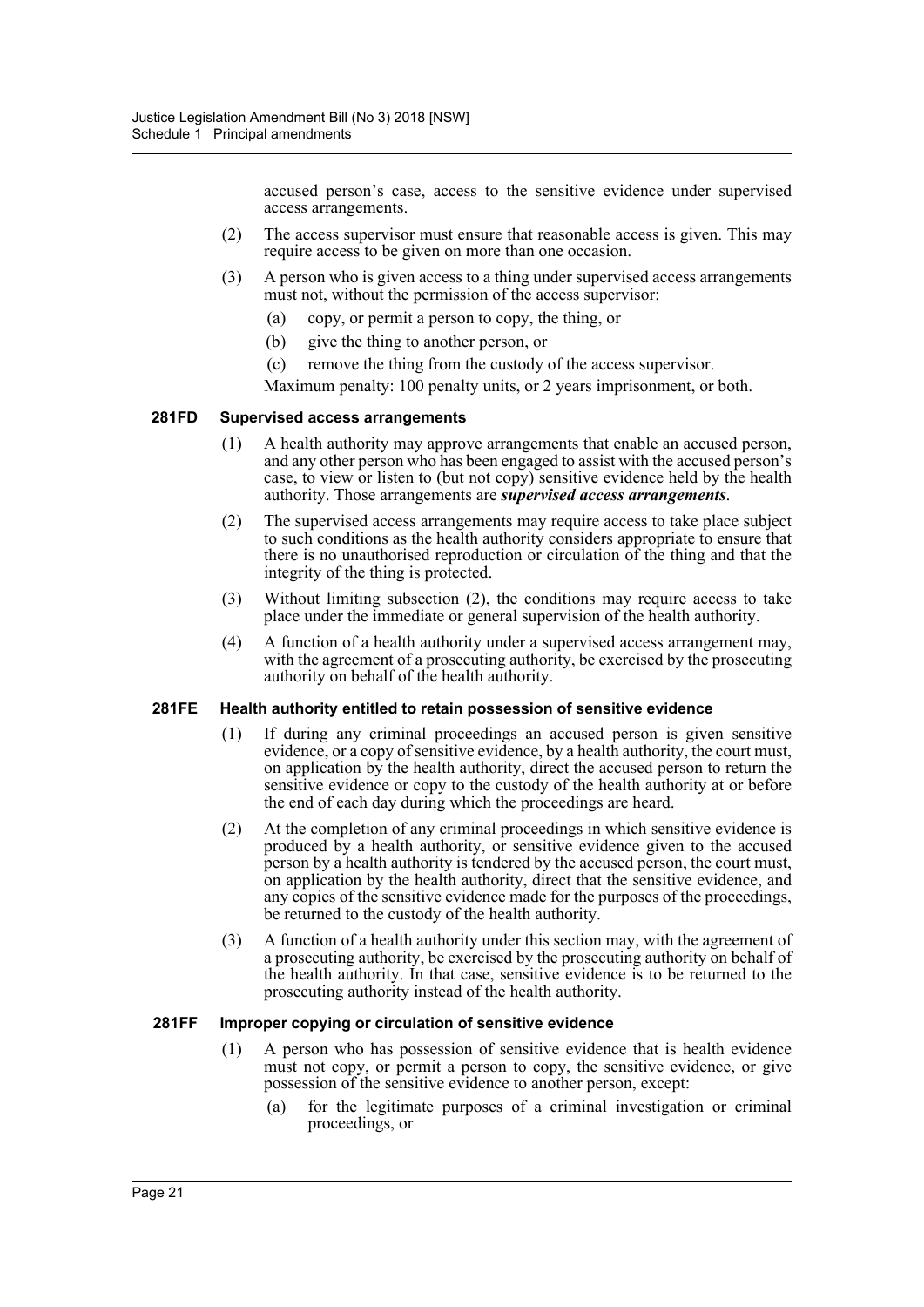(b) if the person is a public official, in the proper exercise of the person's public official functions (including any functions relating to education or training).

Maximum penalty: 100 penalty units, or 2 years imprisonment, or both.

- (2) For the purposes of this section, any sensitive evidence in the possession of a person is *health evidence* if:
	- (a) the person was given possession of the sensitive evidence by a health authority, or by a prosecuting authority exercising functions on behalf of a health authority, in or in connection with a criminal investigation or criminal proceedings, or
	- (b) the person is a public official who created, or obtained possession of, the sensitive evidence in the exercise of, or as a result of an opportunity that arose in the exercise of, public official functions in or in connection with a criminal investigation or criminal proceedings.
- (3) A person cannot be found guilty of an offence against this section and an offence against section 281F in respect of the same act or omission.
- (4) In this section:

*public official* has the same meaning as in the *Independent Commission Against Corruption Act 1988*.

## **281FG Evidence may be provided to prosecuting authority**

This Part does not prevent a health authority from giving a police officer or prosecuting authority access to sensitive evidence held by the health authority in connection with any criminal investigation or criminal proceedings.

## **[10] Section 306M Definitions**

Omit paragraph (b) of the definition of *investigating official*. Insert instead:

(b) in relation to the questioning of a child—a person who is engaged, in conjunction with an investigating official described in paragraph (a), in an investigation caused to be made by the Secretary of the Department of Family and Community Services under the *Children and Young Persons (Care and Protection) Act 1998* or caused to be made under child protection legislation of another State or a Territory, or

#### **[11] Section 306Q Regulations may require interviews with vulnerable persons to be recorded**

Insert at the end of section 306Q (2) (b):

, or

(c) an investigating official of another State or a Territory acting under child protection legislation of the other State or Territory.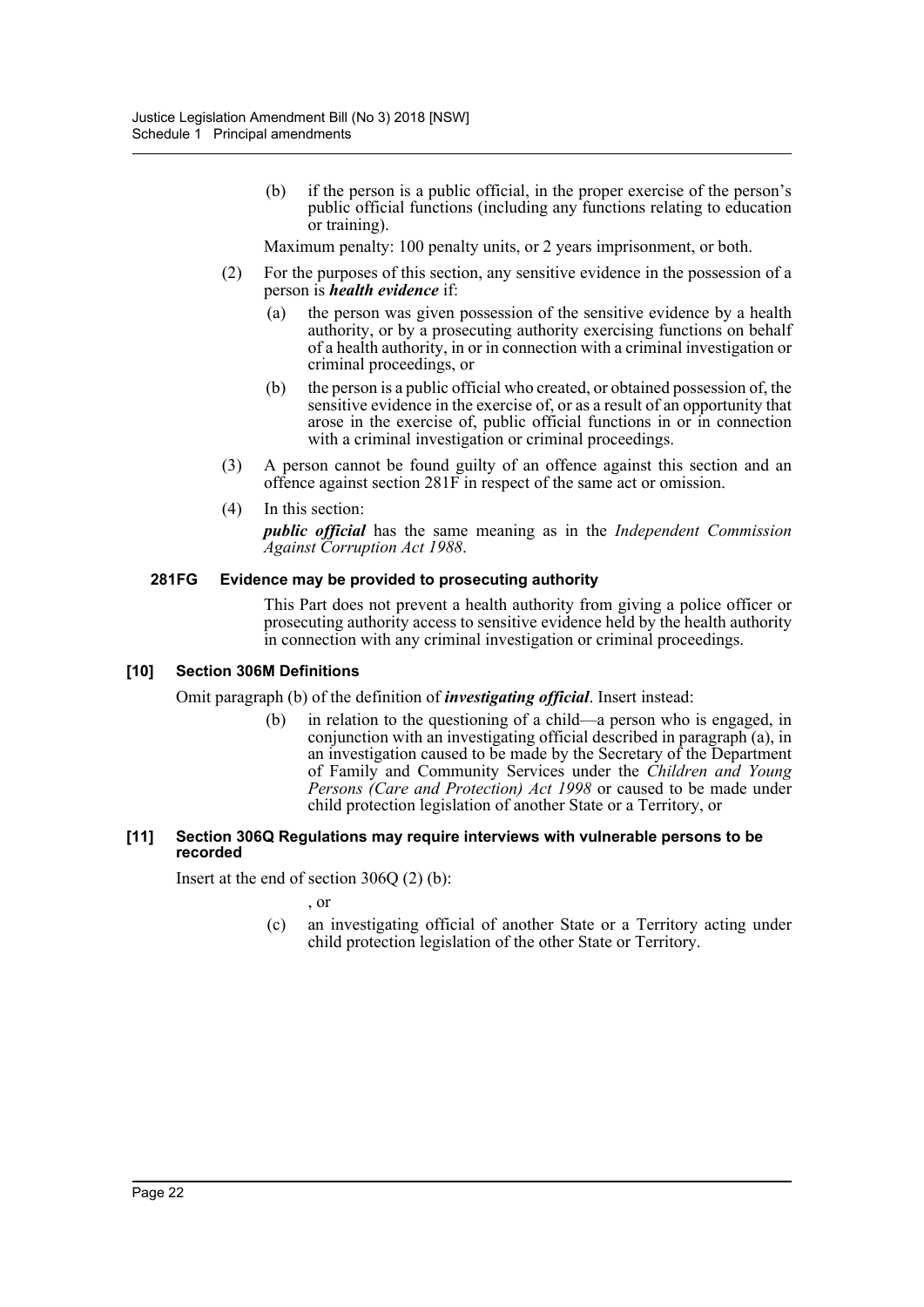## **[12] Schedule 2 Savings, transitional and other provisions**

Insert at the end of the Schedule, with appropriate Part and clause numbering:

# **Part Provisions consequent on enactment of Justice Legislation Amendment Act (No 3) 2018**

#### **Definition**

In this Part, *amending Act* means the *Justice Legislation Amendment Act (No 3) 2018*.

#### **Back up summary offences**

The amendments made to section 179 by the amending Act do not apply in respect of a back up summary offence if the conviction for the related indictable offence is set aside by the District Court on appeal before the commencement of the amendments.

#### **Giving of evidence by vulnerable persons**

- (1) Part 6 of Chapter 6, as amended by the amending Act, extends to an interview carried out, or a recording made, by an interstate investigating official before the commencement of the amendments to that Part made by that Act.
- (2) An *interstate investigating official* means a person who is an investigating official because of the amendments to section 306M made by the amending Act.

#### **Explanatory note**

Items [1] and [2] of the proposed amendments enable proceedings for a summary offence to be brought outside the usual 6-month time limit if the summary offence was a back up offence to an indictable offence that was withdrawn or dismissed at the time the accused person was found guilty or convicted of the indictable offence and if the conviction for the related indictable offence is later set aside by the District Court on appeal. Proceedings for the summary offence may be brought up to 6 months after the related indictable offence conviction is set aside on appeal. Item [12] inserts a transitional provision.

Item [3] enables a police officer to issue a subpoena on behalf of a public officer where the public officer is the prosecutor. A public officer includes the Director of Public Prosecutions.

Item [4] provides that a court in criminal proceedings may give directions to enable expert witnesses to give evidence concurrently or consecutively, rather than prosecution and defence expert witnesses giving evidence in the usual order and manner. Directions may only be given with the consent of the prosecutor and accused person.

Item [5] provides that telephone numbers and addresses are not required to be disclosed in material produced in compliance with a subpoena, unless they are a materially relevant part of the evidence or the court makes an order requiring the disclosure.

Item [9] enables a health authority to refuse to produce sensitive evidence in response to a subpoena given by an accused person in criminal proceedings. Sensitive evidence includes an obscene or indecent image, or an image of a person the provision of which would interfere with the person's privacy. The health authority may instead make arrangements for an accused person to listen to or view (but not copy) the sensitive evidence under general or immediate supervision. The amendments also enable a health authority to retain custody of any sensitive evidence produced by the health authority that is tendered in criminal proceedings. The provisions are similar to the arrangements that apply to sensitive evidence that is in the custody of a prosecuting authority. Items [6]–[8] are consequential amendments.

Item [10] extends the special arrangements for the giving of evidence by children in criminal proceedings so that they apply when a child is interviewed, in connection with a possible offence, by an interstate official conducting an investigation under a child protection law of another State or a Territory in conjunction with police. This will enable a recording made by an investigating official of another State or a Territory of an interview with a child about the commission of an offence to be admitted in evidence as the evidence in chief of the child. Item [11] is a consequential amendment and item [12] inserts a transitional provision.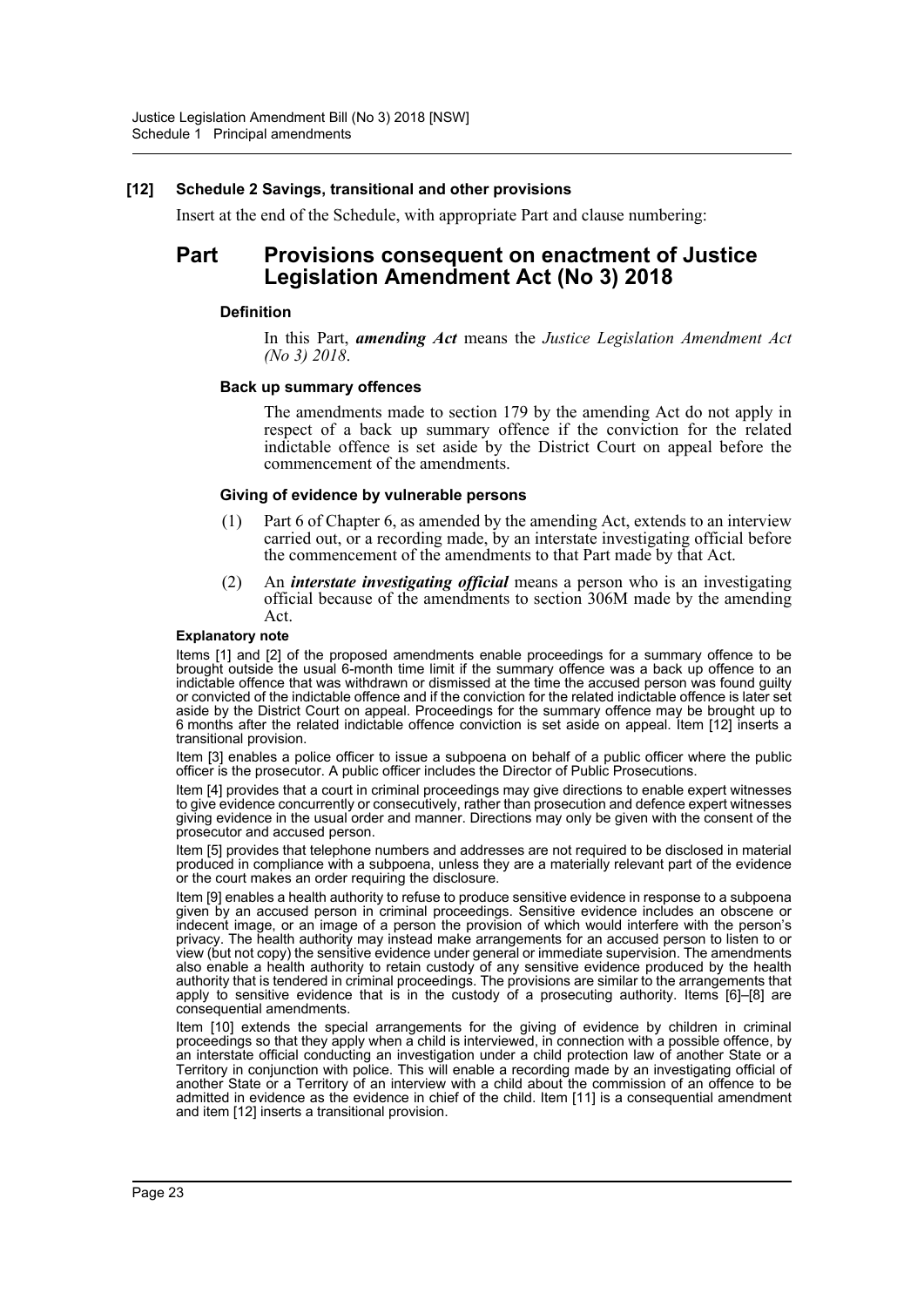# **1.16 District Court Act 1973 No 9**

## **[1] Section 44 Actions**

Insert after section 44 (1) (c):

(c1) subject to paragraph (c), any action arising out of a commercial transaction in which the amount (if any) claimed does not exceed the Court's jurisdictional limit, whether on a balance of account or after an admitted set-off or otherwise,

## **[2] Schedule 3 Savings and transitional provisions consequent on amendments to this Act**

Insert at the end of clause 1 (1):

any other Act that amends this Act

## **[3] Schedule 3**

Insert at the end of the Schedule, with appropriate Part and clause numbering:

# **Part Provisions consequent on enactment of Justice Legislation Amendment Act (No 3) 2018**

## **Application of amendment to section 44**

- (1) Section 44 (1) (c1), as inserted by the *Justice Legislation Amendment Act (No 3) 2018*, is taken to have applied on and after 2 February 1998 in respect of the jurisdiction of the Court.
- (2) Accordingly, any action determined by the Court on or after 2 February 1998 that would have been within the Court's jurisdiction to determine had section 44 (1) (c1) been in force at the time is taken to have been within the jurisdiction of the Court.
- (3) The reference in section 44 (1) (c1), as applied by this clause, to the Court's jurisdictional limit is to be read as a reference to the amount that was the Court's jurisdictional limit for the purposes of section 44  $(1)$  (a) (ii) at the time concerned.

#### **Explanatory note**

Section 44 (1) (a) of the *District Court Act 1973* confers jurisdiction on the District Court over actions, which if brought in the Supreme Court, would be assigned to the Common Law Division of the Supreme Court. In *Forsyth v Deputy Commissioner of Taxation* (2007) 231 CLR 531, the High Court decided that section 44 (1) (a) confers jurisdiction by reference to what was assigned to the Common Law Division of the Supreme Court when the Divisions of the Supreme Court were restructured on 2 February 1998. As part of that restructuring, the Commercial Division of the Supreme Court was abolished. Subject to some exceptions, proceedings arising out of commercial transactions were assigned to the Commercial Division.

The Supreme Court in *The NTF Group Pty Ltd v PA Putney Finance Australia Pty Ltd* [2017] NSWSC 1194 and *Nova 96.9 Pty Ltd v Natvia Pty Ltd* [2018] NSWSC 1288 has held that section 44 (1) (a) did not confer jurisdiction on the District Court to determine certain actions arising out of commercial transactions because those kinds of actions were assigned to the abolished Commercial Division of the Supreme Court rather than the Common Law Division.

Item [1] of the proposed amendments to the *District Court Act 1973* makes it clear that the District Court has jurisdiction to determine actions arising out of a commercial transaction in which the amount (if any) claimed does not exceed the Court's jurisdictional limit.

Item [3] ensures that the District Court is to be treated as having had this jurisdiction since 2 February 1998. Item [2] enables further savings and transitional regulations to be made about these amendments if required.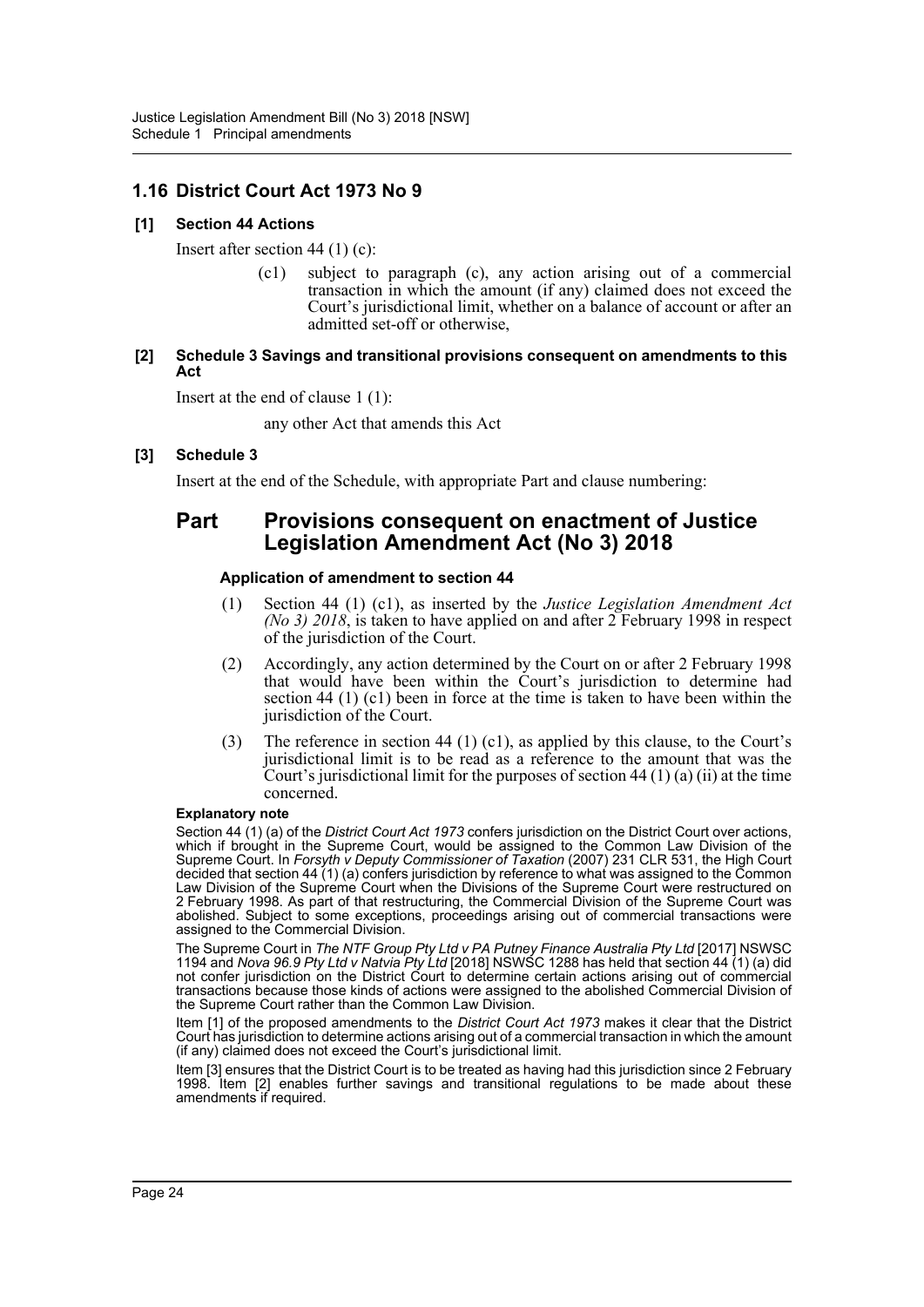# **1.17 Drug Court Act 1998 No 150**

## **[1] Section 12A**

Insert after section 12:

## **12A Special jurisdiction—traffic matters**

- (1) If a drug offender's program is terminated, the Drug Court may, on application by the drug offender, exercise the same functions as the Local Court under Division 3A of Part 7.4 of Chapter 7 of the *Road Transport Act 2013* in relation to any licence disqualifications to which the drug offender is then subject.
- (2) Accordingly, the Drug Court may make any order under section 221B of that Act removing all licence disqualifications to which the drug offender is then subject in the circumstances provided for by that Division.

**Note.** Section 221B of the *Road Transport Act 2013* permits licence disqualifications to be removed on application by a disqualified person if the Court considers it appropriate to do so. Licence disqualifications may be removed only if the disqualified person has not been convicted of any driving offence for conduct during the relevant offence-free period.

- (3) Division 3A of Part 7.4 of Chapter 7 of the *Road Transport Act 2013* applies to the Drug Court as if a reference to the Local Court included a reference to the Drug Court.
- (4) No appeal under the *Crimes (Appeal and Review) Act 2001* or section 5AF of the *Criminal Appeal Act 1912* lies against a decision of the Drug Court under that Division.
- (5) The rules of court may include provisions relating to the practice and procedure for applications and orders by the Drug Court under this section.

## **[2] Section 18A Definitions**

Omit "probation and parole officer" from paragraph (b) of the definition of *multi-disciplinary team*.

Insert instead "community corrections officer (within the meaning of the *Crimes (Administration of Sentences) Act 1999*)".

## **[3] Section 18A, definition of "probation and parole officer"**

Omit the definition.

## **[4] Section 27 Rules of court**

Insert at the end of section 27 (b):

, and

(c) any matter for or with respect to which a power to make rules is conferred by this Act.

#### **Explanatory note**

Item [1] of the proposed amendments confers on the Drug Court the same powers as the Local Court has under Division 3A of Part 7.4 of Chapter 7 of the *Road Transport Act 2013* to remove all licence disqualifications to which a disqualified person is subject. The power may be exercised by the Drug Court after it terminates a drug offender's program. On terminating a drug offender's program, the Drug Court must determine the final sentence of the drug offender. The proposed section will enable the Drug Court to remove licence disqualifications in conjunction with determining the final sentence of the drug offender (instead of referring any outstanding licence disqualifications to the Local Court). The proposed section also enables the Drug Court to make rules about the practice and procedure to be adopted in relation to removal of licence disqualifications. Item [4] is a consequential amendment. Items [2] and [3] update references to Corrective Services NSW staff.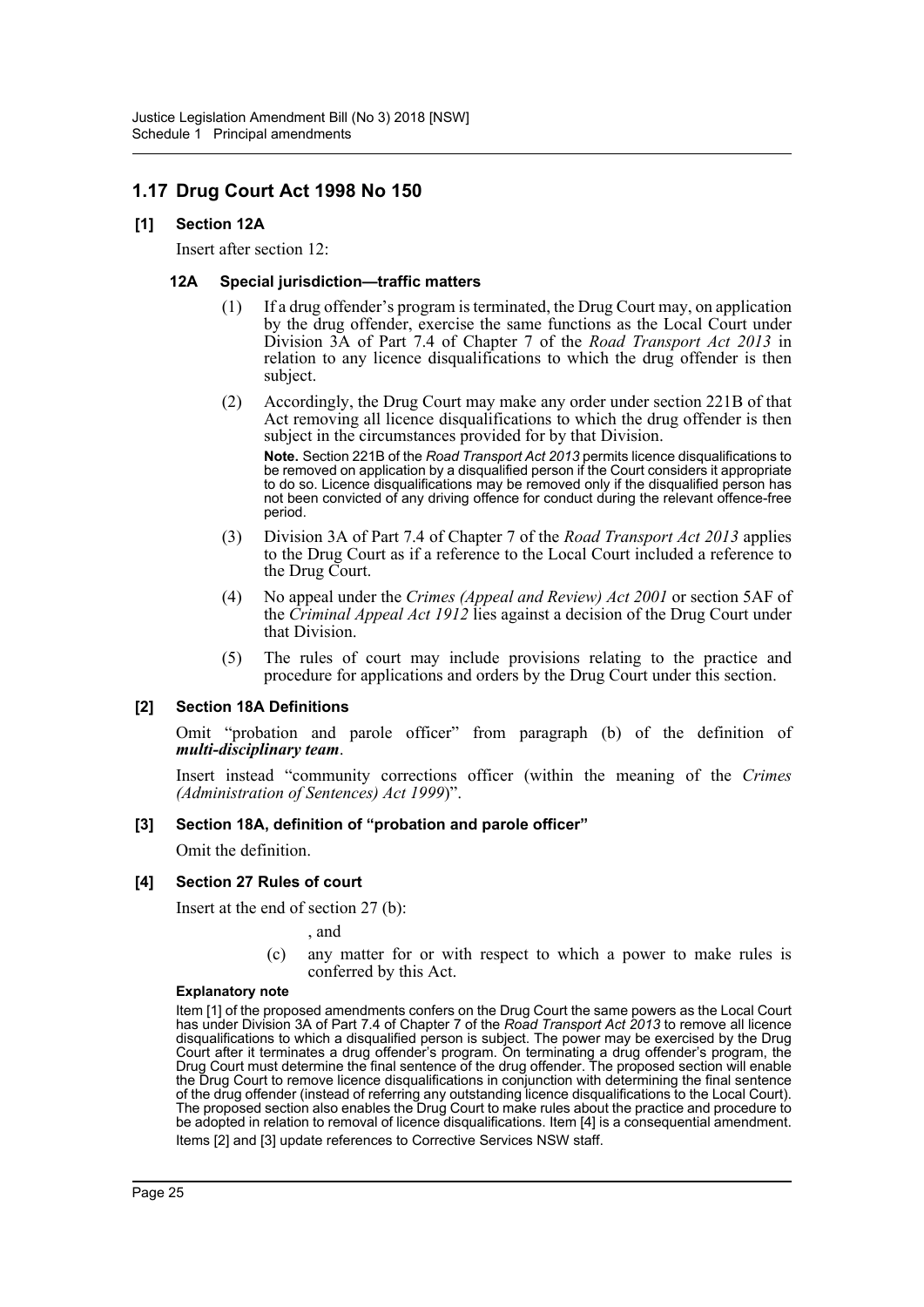# **1.18 Interpretation Act 1987 No 15**

## **Section 76 Service by post**

Omit "fourth" from section 76 (1) (b). Insert instead "seventh".

#### **Explanatory note**

The proposed amendment provides that a document served by post is presumed to have been served on the seventh working day after it is posted, rather than on the fourth working day, as a consequence of changes to Australia Post delivery times.

# **1.19 Law Enforcement (Powers and Responsibilities) Act 2002 No 103**

## **Section 210M Application for stock mustering order**

Omit "a legal practitioner" from section 210M (5).

Insert instead "an Australian legal practitioner or police prosecutor".

#### **Explanatory note**

The proposed amendment makes it clear that the Commissioner of Police or a police officer may be represented by a police prosecutor in proceedings for a stock mustering order. The amendment also clarifies a reference to legal practitioners, so that it is clear that the reference is to an Australian legal practitioner (as defined in the *Interpretation Act 1987*).

# **1.20 Local Court Act 2007 No 93**

## **[1] Section 29 Jurisdictional limit of Court**

Omit "\$10,000" from section 29 (1) (b). Insert instead "\$20,000".

## **[2] Schedule 4 Savings, transitional and other provisions**

Insert at the end of the Schedule, with appropriate Part and clause numbering:

# **Part Provision consequent on enactment of Justice Legislation Amendment Act (No 3) 2018**

## **Changes to jurisdictional limit**

The amendment made to section 29 by the *Justice Legislation Amendment Act (No 3) 2018* does not apply to proceedings instituted in the Court before the commencement of the amendment.

#### **Explanatory note**

Item [1] of the proposed amendments increases the jurisdiction of the Small Claims Division of the Local Court from \$10,000 to \$20,000. Item [2] is a transitional provision.

# **1.21 Parole Orders (Transfer) Act 1983 No 190**

## **Section 10A Definitions**

Omit ", compliance and monitoring officer or probation and parole officer" from the definition of *local law enforcement officer*.

Insert instead "or community corrections officer".

## **Explanatory note**

The proposed amendment updates references to Corrective Services NSW staff.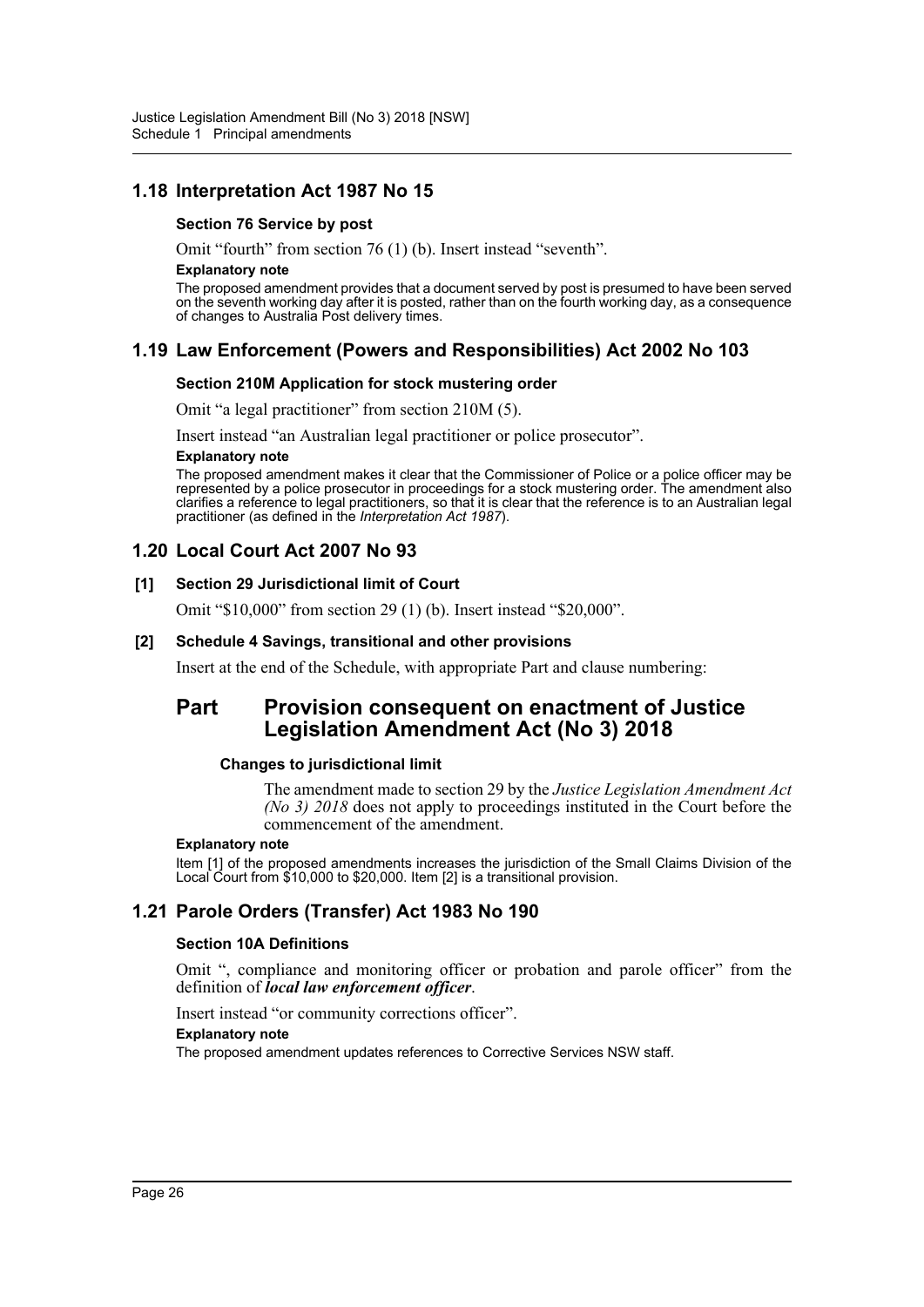# **1.22 Relationships Register Act 2010 No 19**

## **Section 16A**

Insert after section 16:

## **16A Registrar may provide celebratory services**

- (1) The Registrar may, at the request of an applicant for registration, provide or arrange for the provision of celebratory services in connection with registration of the person's relationship under this Act.
- (2) The Registrar may charge a fee for providing or arranging for the provision of those services.
- (3) If the regulations do not prescribe a fee for providing or arranging for the provision of those services, the fee (if any) for those services is the fee fixed by negotiation between the Registrar and the person who requests the services.

#### **Explanatory note**

The proposed amendment enables the Registrar of Births, Deaths and Marriages to provide, or to arrange for the provision of, celebratory services in connection with registration of a relationship under the *Relationships Register Act 2010*.

# **1.23 Road Transport Act 2013 No 18**

## **[1] Section 221A Definitions**

Omit "if any of those licence disqualifications was imposed because the person was convicted of" from paragraph (a) of the definition of *relevant offence-free period*.

Insert instead "if the person has been convicted of any of the following offences within the period of 4 years before the determination of the person's application by the Local Court under this Division (whether or not the licence disqualification imposed for that offence has been completed)".

## **[2] Schedule 4 Savings, transitional and other provisions**

Insert after clause 65 (2):

- (2A) In particular, section 220, as in force immediately before its repeal by the amending Act, continues to apply with the following modifications:
	- (a) a person who was declared to be a habitual traffic offender by operation of section 217 (as in force immediately before its repeal by the amending Act) may, on or after the repeal of section 220, apply to the Local Court for the declaration to be quashed, even if the Local Court was not the court that convicted the person of the relevant offence,
	- (b) the Local Court may determine the application to quash the person's habitual traffic offender declaration, as if section 220 had not been repealed, even if the Local Court was not the court that convicted the person of the relevant offence.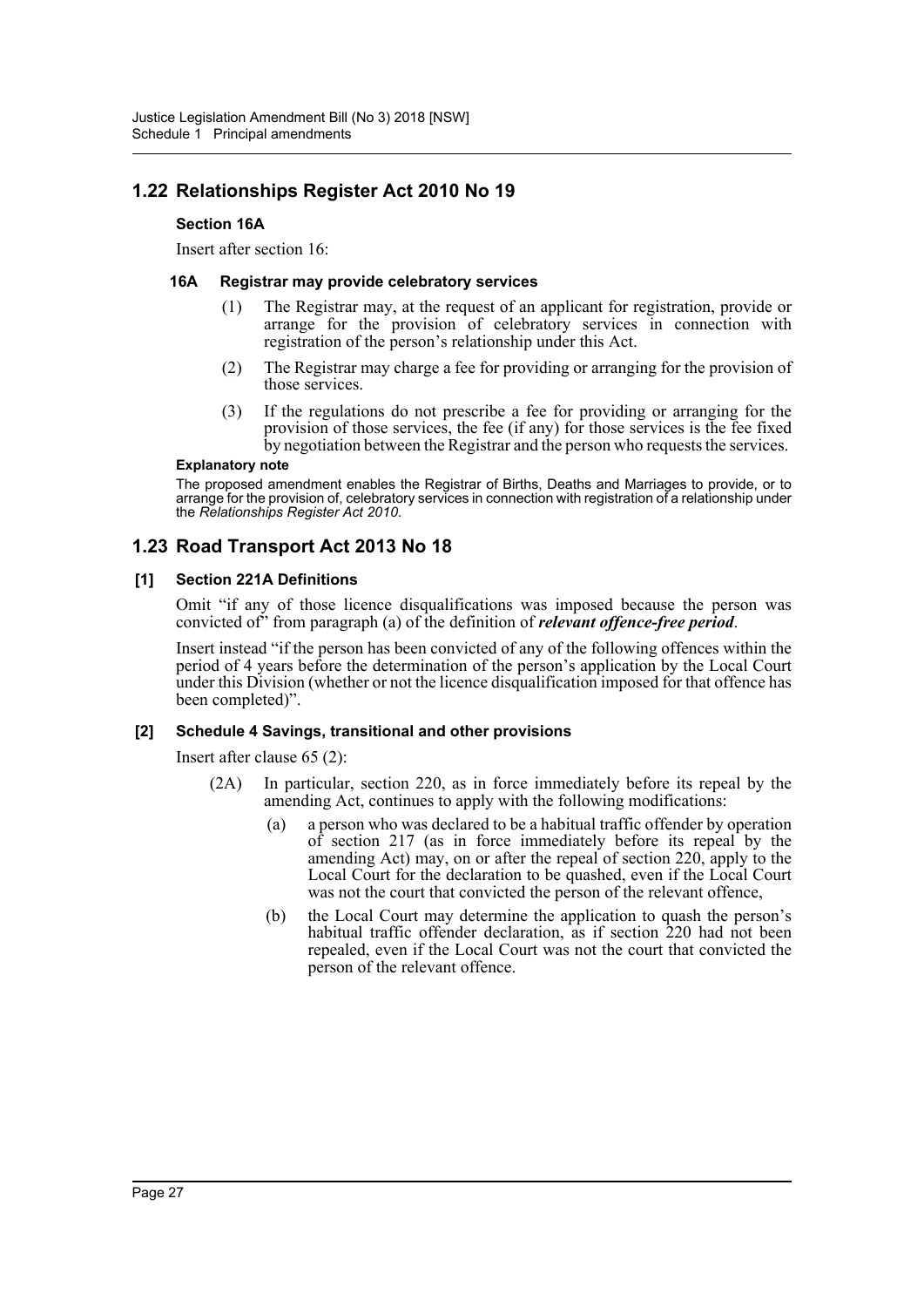# **[3] Schedule 4**

Insert at the end of the Schedule, with appropriate Part and clause numbering:

# **Part Provision consequent on enactment of Justice Legislation Amendment Act (No 3) 2018**

#### **Relevant offence-free period for licence disqualification removals**

Section 221A, as amended by the *Justice Legislation Amendment Act (No 3) 2018*, extends to an application under Division 3A of Part 7.4 made to the Local Court before the commencement of the amendment to that section but not finally determined immediately before that commencement.

#### **Explanatory note**

Item [1] of the proposed amendments clarifies the definition of *relevant offence-free period*, being the period during which a person disqualified from holding a driver licence must not commit a driving offence and after which the Local Court may remove any outstanding licence disqualifications, if it considers it appropriate to do so. The 4-year relevant offence-free period applies to a person convicted of certain serious driving offences, whether or not the licence disqualification for that offence has been completed. Item [3] is a transitional provision.

Item [2] makes it clear that a person who was declared to be a habitual traffic offender before the abolition of the habitual traffic offender scheme in 2017 may apply to the Local Court to have the declaration quashed, and the Local Court may determine the application, despite the abolition of the scheme and even if the Local Court was not the court that convicted the person of the offence that gave rise to the habitual traffic offender declaration.

# **1.24 Succession Act 2006 No 80**

#### **Schedule 1 Savings, transitional and other provisions**

Insert at the end of the Schedule, with appropriate Part and clause numbering:

# **Part Provisions consequent on enactment of Justice Legislation Amendment Act (No 3) 2018**

## **Definitions**

In this Part:

*recognised divorce or annulment* means a divorce or annulment of a recognised same sex marriage, being a divorce or annulment:

- (a) that occurred before 9 December 2017, and
- (b) was recognised as valid in Australia on 9 December 2017 because of the *Marriage Amendment (Definition and Religious Freedoms) Act 2017* of the Commonwealth.

*recognised same sex marriage* means a marriage that:

- (a) was solemnised before 9 December 2017, and
- (b) was recognised as valid in Australia on 9 December 2017 because of Part 5 of Schedule 1 to the *Marriage Amendment (Definition and Religious Freedoms) Act 2017* of the Commonwealth, and
- (c) would not have been recognised apart from that Part.

**Note.** 9 December 2017 is the day on which Part 5 of Schedule 1 to the *Marriage Amendment (Definition and Religious Freedoms) Act 2017* of the Commonwealth commenced.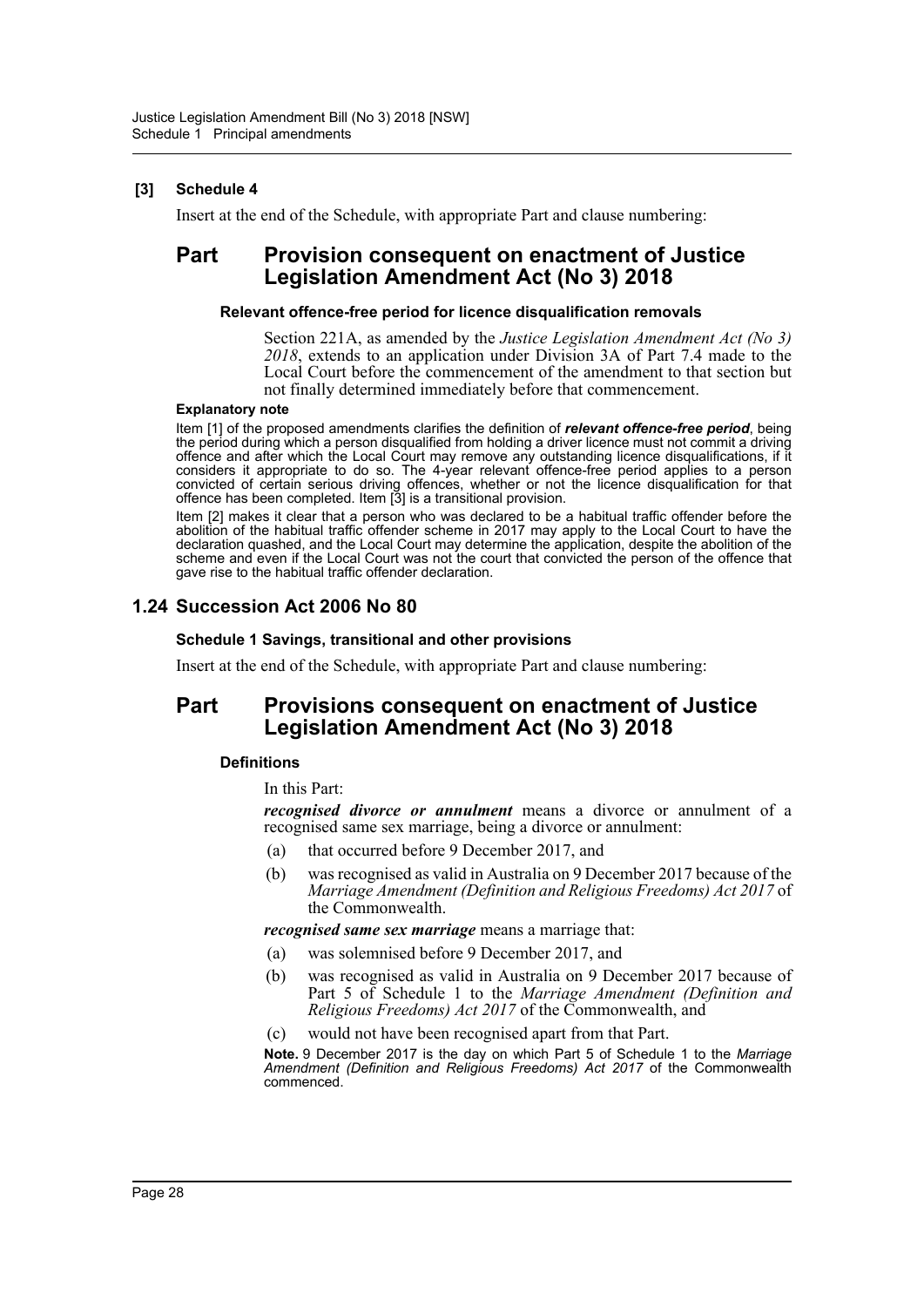#### **Recognition of same sex marriages entered into before 9 December 2017**

- (1) Section 12 (1) extends to a recognised same sex marriage, subject to this clause.
- (2) A will made by a testator before 9 December 2017 is taken to have been revoked under section 12 (1) by the marriage of the testator if:
	- the marriage of the testator was solemnised after the will was made, and
	- (b) the marriage is a recognised same sex marriage.
- (3) The will is taken to have been revoked on 9 December 2017, even if by that date the recognised same sex marriage had been annulled or had ended in divorce.
- (4) However, section 12 (1) does not apply to a recognised same sex marriage of a testator if the testator died before 9 December 2017.
- (5) A will made after the date on which a recognised same sex marriage was solemnised is not revoked under section  $12 \times (1)$  because of the marriage, even if the marriage did not become a recognised same sex marriage until after the date the will was made.
- (6) This clause is subject to the exceptions provided for in section 12.
- (7) If a will was made before the commencement of this Act (1 March 2008) and the marriage was solemnised before that date, section 15 of the *Probate and Administration Act 1898* (as in force immediately before that date) applies in relation to the will in the same way as section 12 of this Act applies under the modifications provided for by this clause.

**Note.** Accordingly, a same sex marriage that was solemnised before 9 December 2017 and that, from 9 December 2017, became recognised in Australia as valid is taken to have revoked a will that was made before the marriage was solemnised, unless the testator died before 9 December 2017.

#### **Recognition of same sex divorces and annulments before 9 December 2017**

- (1) Section 13 (1) extends to a recognised divorce or annulment, subject to this clause.
- (2) A disposition, appointment or grant in a will made before 9 December 2017 is taken to be revoked under section 13 (1) by the divorce of the testator or the annulment of the testator's marriage if:
	- (a) the divorce or annulment occurred after the will was made, and
	- (b) the divorce or annulment is a recognised divorce or annulment.
- (3) The disposition, appointment or grant is taken to have been revoked on 9 December 2017.
- (4) However, section 13 (1) does not apply to a recognised divorce or annulment if the testator died before 9 December 2017.
- (5) If a will was made after the date on which a recognised divorce or annulment occurred, a disposition, appointment or grant made by the will is not revoked under section 13 (1), even if the divorce or annulment did not become a recognised divorce or annulment until after the date the will was made.
- (6) This clause is subject to the exceptions provided for in section 13.
- (7) If a will was made before the commencement of this Act (1 March 2008) and the divorce or annulment occurred before that date, section 15A of the *Probate and Administration Act 1898* (as in force immediately before that date) applies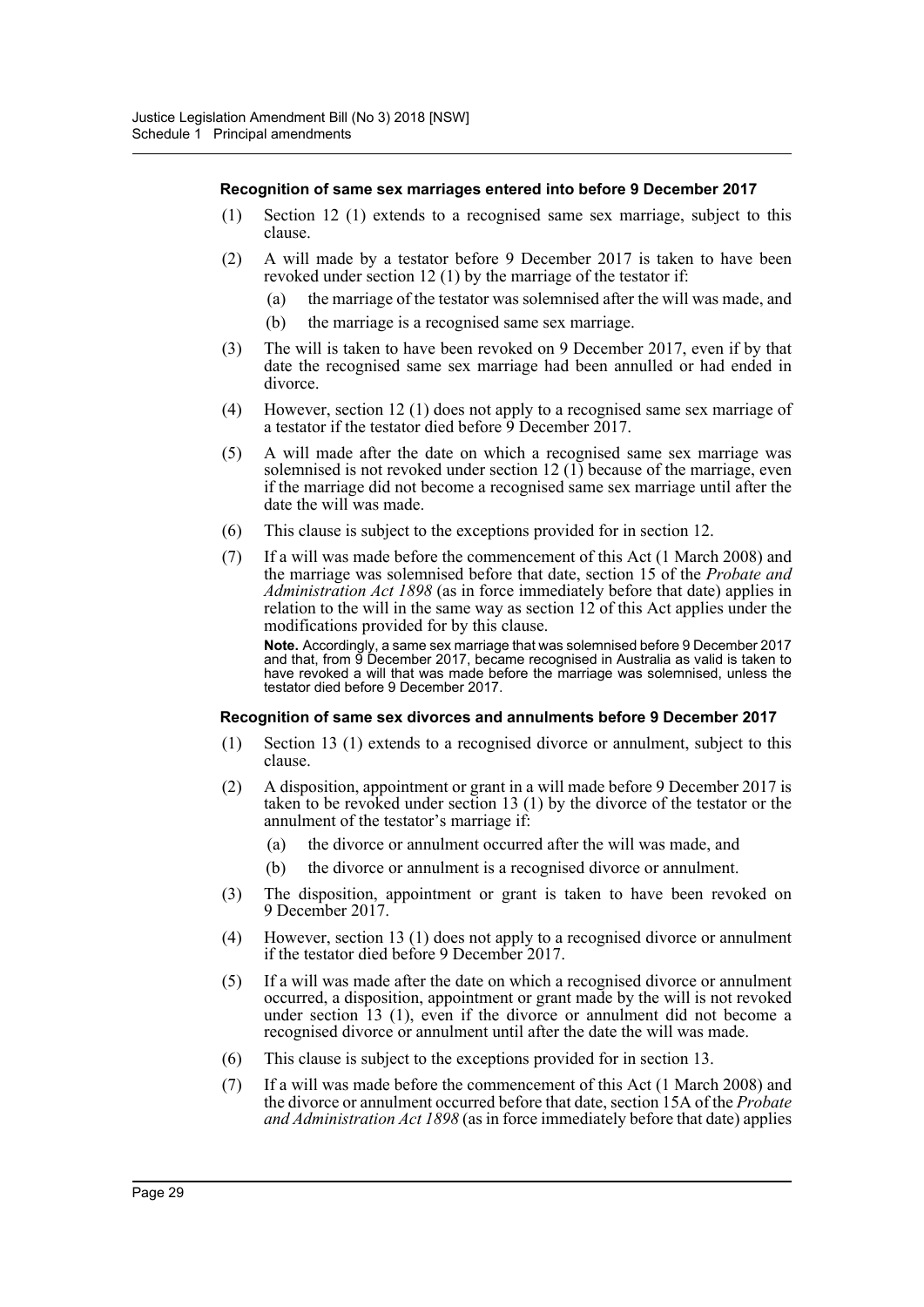in relation to the will in the same way as section 13 of this Act applies under the modifications provided for by this clause.

(8) In this clause:

*disposition, appointment or grant* means a disposition, appointment or grant referred to in section 13 (1) (a), (b) or (c) respectively.

#### **Validation**

Anything done or omitted to be done by a person on or after 9 December 2017 that would have been lawful if this Part had applied at the time concerned is taken to be (and to always have been) lawful.

#### **Explanatory note**

The proposed amendments clarify the circumstances in which a will, or part of a will, made before 9 December 2017 is revoked by a same sex marriage or divorce or annulment of a same sex marriage that became recognised as valid in Australia on 9 December 2017.

The *Marriage Amendment (Definition and Religious Freedoms) Act 2017* of the Commonwealth enabled same sex partners to marry, on and from 9 December 2017, and provided for the recognition in Australia of some same sex marriages that were solemnised before 9 December 2017 (generally marriages that took place overseas).

The proposed amendments clarify the effect of this recognition on wills made before 9 December 2017, with the object of ensuring that a same sex marriage, divorce or annulment that became recognised on 9 December 2017 has the same effect on a will as a marriage, divorce or annulment of marriage of a man and a woman.

The proposed amendments provide for the following:

- (a) a will, or part of a will, made before 9 December 2017 is revoked by a marriage that is solemnised after the will is made, or by a divorce or annulment that occurs after the will is made, if the marriage, divorce or annulment became recognised as valid in Australia on 9 December 2017 as a result of the *Marriage Amendment (Definition and Religious Freedoms) Act 2017* of the Commonwealth,
- (b) the revocation has effect on 9 December 2017 (when recognition had effect),
- (c) a will, or part of a will, made before 9 December 2017 is not revoked by a same sex marriage, divorce or annulment that occurred before the will was made, even if recognition did not occur until after the will was made,
- (d) the recognition of a same sex marriage, divorce or annulment has no effect on the will of a testator if the testator died before 9 December 2017,
- (e) the validation of anything done or omitted on or after 9 December 2017 that would have been lawful if the proposed amendments had been in force at the time concerned.

# **1.25 Sydney Bethel Union Extension Act 1908**

## **Section 1A**

Insert after section 1:

#### **1A Company as trustee**

- (1) Any property that, immediately before the appointed day, was vested in the trustees under this Act is, on that day, divested from the trustees and is, to the extent that it was so vested, vested (without conveyance) in Sydney Bethel Union Pty Ltd (ACN 617 974 688) (the *new Trust*).
- (2) The vesting of the property in the new Trust does not affect:
	- (a) any reservation, mortgage, charge, encumbrance, lien or lease that affected the property immediately before the vesting, or
	- (b) any trust on which the property was held immediately before the vesting.
- (3) The new Trust has the functions that are conferred or imposed on a trustee by this Act.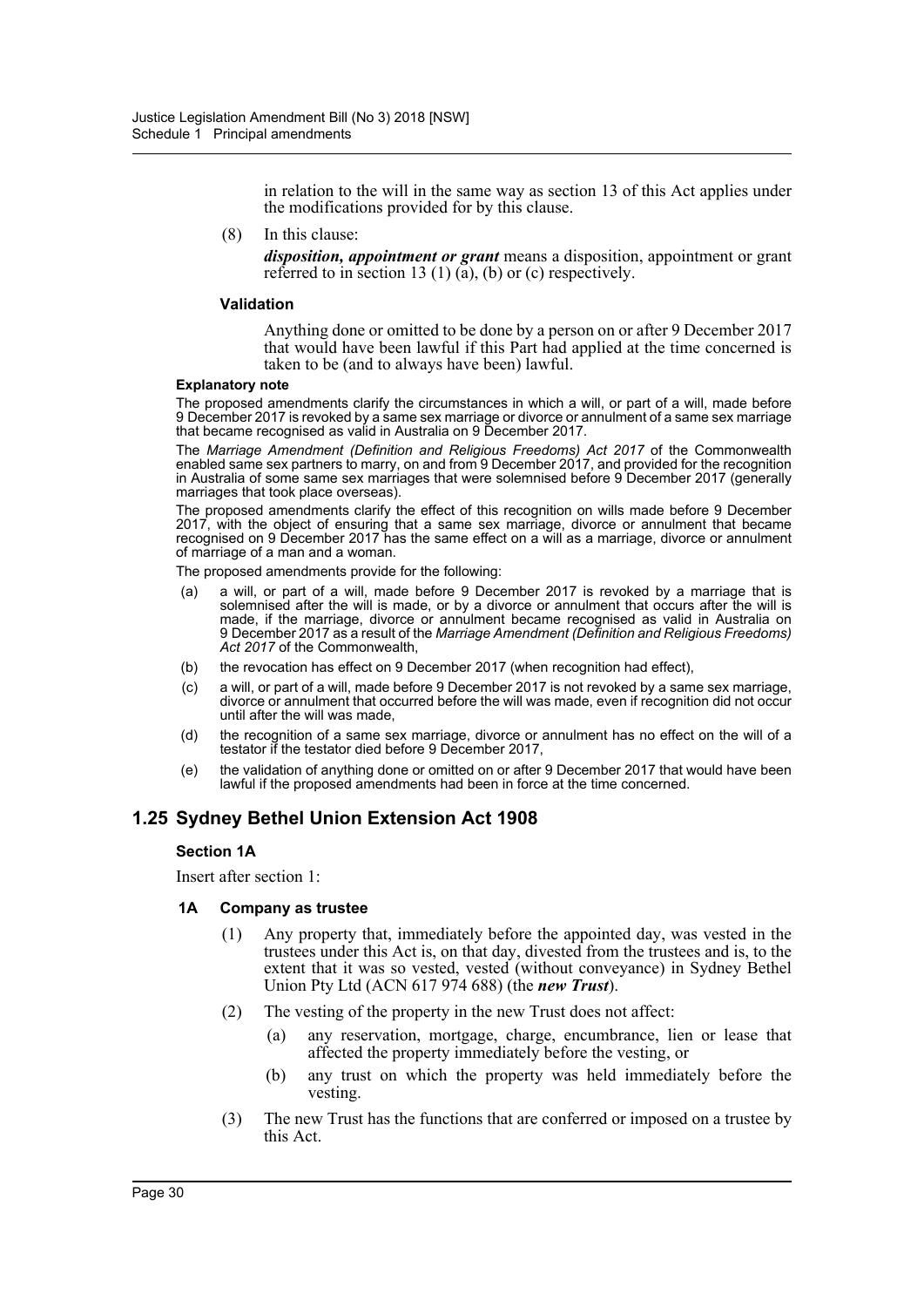(4) In this section, *appointed day* means the day on which this section commences.

#### **Explanatory note**

The proposed amendment vests the property held by the individual trustees of the Sydney Bethel Union in Sydney Bethel Union Pty Ltd. Sydney Bethel Union Pty Ltd will have the functions of the individual trustees under the *Sydney Bethel Union Extension Act 1908*.

# **1.26 Victims Rights and Support Act 2013 No 37**

## **[1] Section 3 Definitions**

Insert in alphabetical order in section 3 (1):

*victims group* means an organisation that provides support services for victims of crime.

## **[2] Section 10 Functions of Commissioner**

Insert after section 10 (1) (b):

(b1) to provide funding to victims groups approved by the Commissioner,

## **[3] Section 16 Payments from Fund**

Insert after section 16 (c):

(c1) any funding provided to victims groups approved by the Commissioner,

## **Explanatory note**

The proposed amendments enable the Commissioner of Victims Rights to provide funding from the Victims Support Fund to organisations that provide support services for victims of crime that are approved by the Commissioner.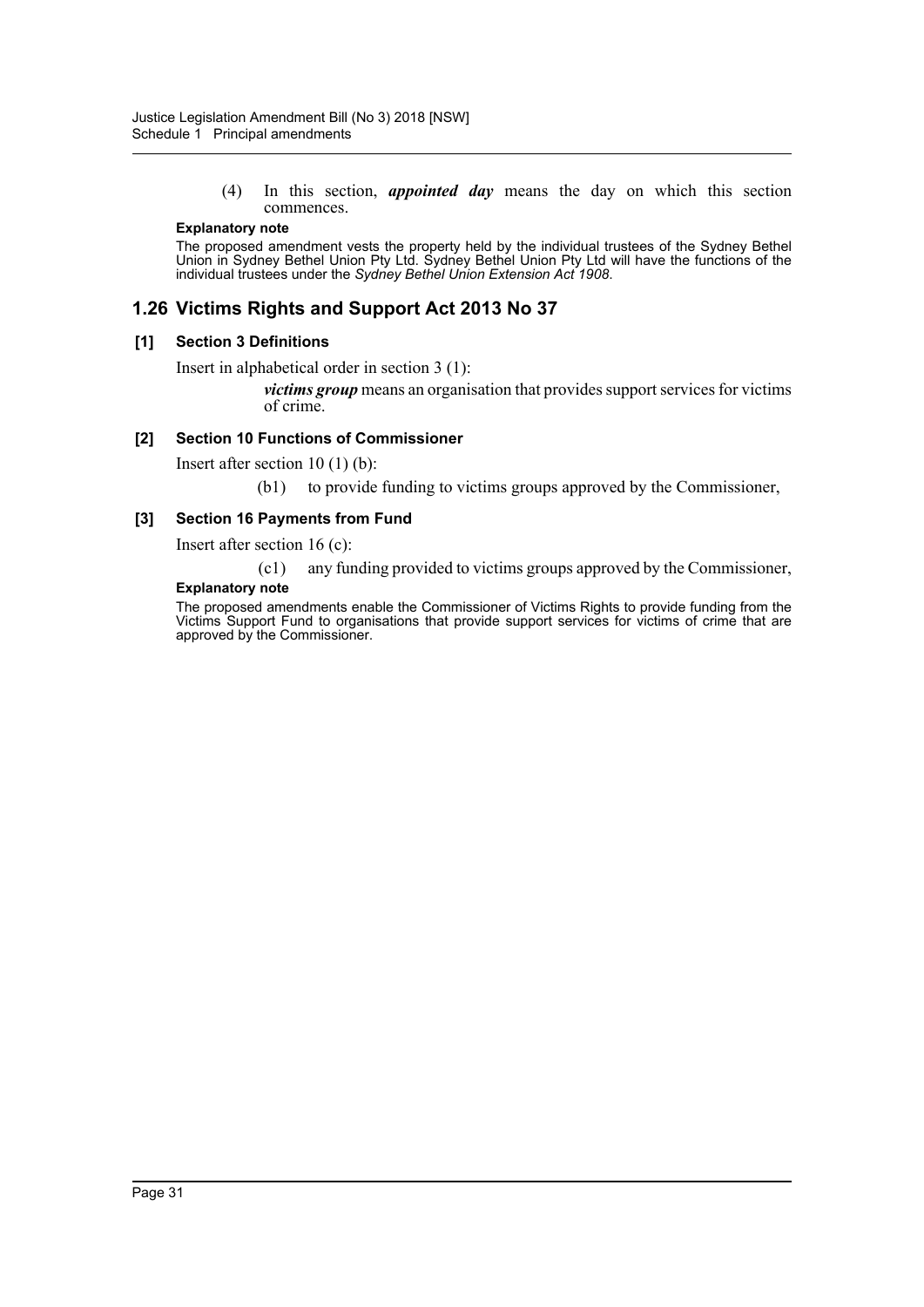# <span id="page-32-0"></span>**Schedule 2 Amendments relating to retirement age for judicial officers**

# **2.1 Director of Public Prosecutions Act 1986 No 207**

# **[1] Schedule 1 Provisions relating to Senior Officers**

Insert in alphabetical order in clause 1:

*increased retirement age day* means the day on which the amendments made to section 44 (Retirement of judicial officers) of the *Judicial Officers Act 1986* by the *Justice Legislation Amendment Act (No 3) 2018* commenced.

# **[2] Schedule 1, clause 2A (1)**

Omit "72 years". Insert instead "75 years".

# **[3] Schedule 1, clause 4 (1) (c) and (c1)**

Omit clause 4 (1) (c). Insert instead:

- (c) when the Officer is the Director—reaches the age of:
	- (i) if the Director was appointed or reappointed before the increased retirement age day—72 years, or
	- (ii) if the Director was appointed or reappointed on or after that day—75 years, or
- (c1) when the Officer is not the Director—reaches the age of 72 years, or

# **[4] Schedule 1, clause 4 (4)**

Omit "the age of 72 years".

Insert instead "the applicable retirement age referred to in subclause (1) (c) or  $(c1)$ ".

# **[5] Schedule 1, clause 10 (1) (b)**

Omit the paragraph. Insert instead:

- (b) section 4 of that Act applies as follows:
	- (i) for a person appointed Director before the increased retirement age day—section 4 (1) applies to the person if the person ceased to hold office as Director after having reaching the age of 60 years and serving as Director for not less than  $10$  years as if a reference in that subsection to retiring at the mandatory judicial retirement age were a reference to having vacated office under clause 4 (1) (c),
	- (ii) for a person appointed Director on or after the increased retirement age day—section 4 (2) applies to the person if the person ceased to hold office as Director after having attained the age of 65 years and serving as Director for not less than 10 years as if a reference in that subsection to retiring at the mandatory judicial retirement age were a reference to having vacated office under clause  $4(1)(c)$ , and

# **[6] Schedule 1, clause 10 (1) (c) and (d)**

Omit "age of 72 years" wherever occurring.

Insert instead "mandatory judicial retirement age".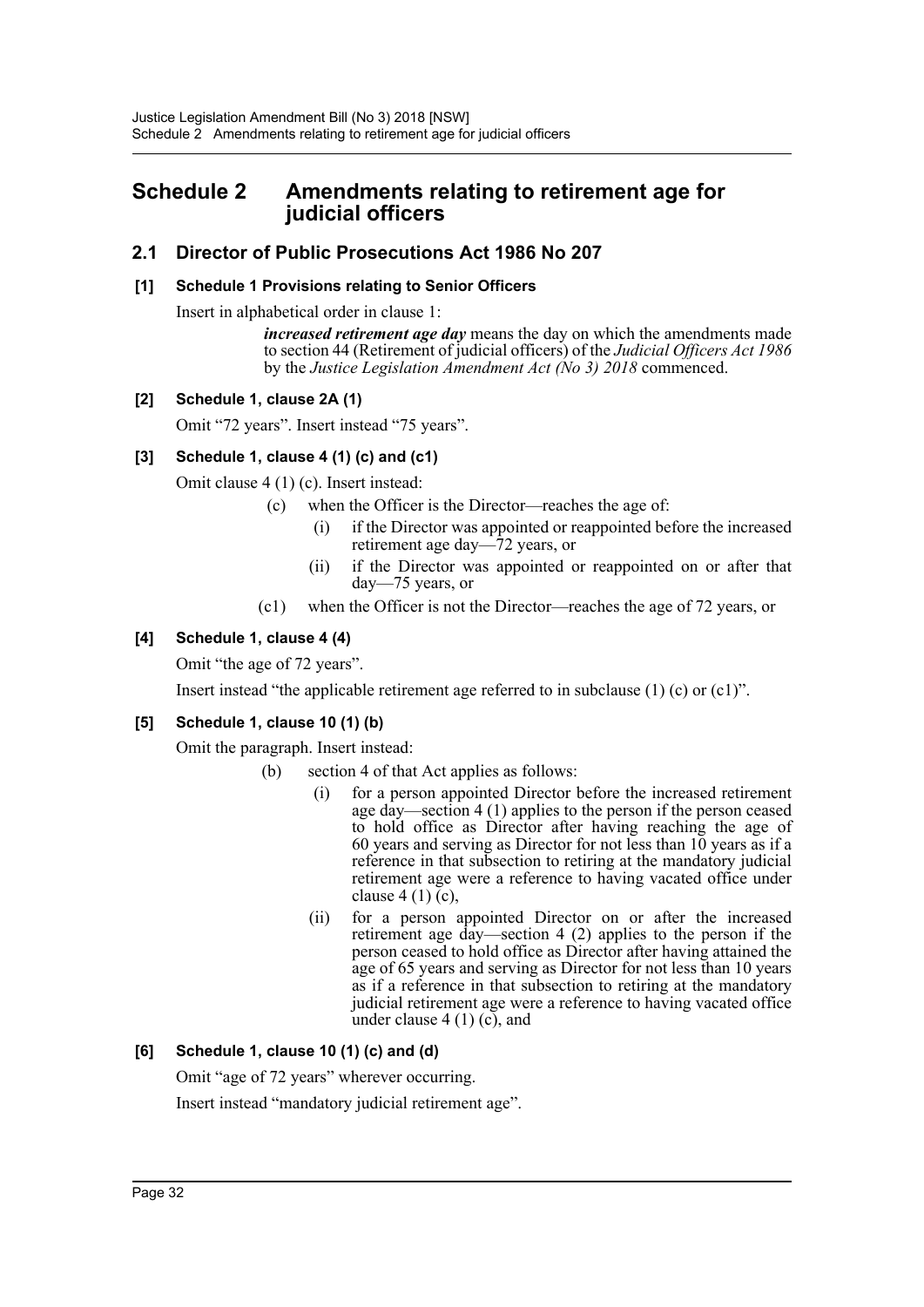# **[7] Schedule 1, clause 10 (2) (a) (ia)**

Insert after clause 10 (2) (a) (i):

(ia) for a person who was appointed as Director before the increased retirement age day—section 4 (1) of the *Judges' Pensions Act 1953* applies to the person instead of section 4 (2) of that Act even if the person was appointed as a judge on or after that day, and

## **[8] Schedule 1, clause 10 (2) (b) (ia)**

Insert after clause 10 (2) (b) (i):

(ia) for a person who was appointed as a judge before the increased retirement age day—section 4 (1) of the *Judges' Pensions Act 1953* as applied by this clause applies to the person instead of section  $4(2)$  of that Act even if the person was appointed as Director on or after that day, and

#### **Explanatory note**

Item [2] of the proposed amendments increases the retirement age for the Director of Public Prosecutions from 72 years to 75 years in conformity with the new retirement age for judicial officers. Items [1], [3] and [4] make consequential amendments.

Items [5]–[8] make amendments that are consequential on amendments made to the *Judges' Pensions Act 1953* by the proposed Act. In particular, a distinction is drawn between persons appointed before the change in the retirement age and those appointed after the change.

# **2.2 District Court Act 1973 No 9**

## **[1] Section 4 Definitions: general**

Insert in alphabetical order in section 4 (1):

*mandatory judicial retirement age* means the maximum age at which a Judge is required by law to retire.

**Note.** Section 44 of the *Judicial Officers Act 1986* provided for a maximum retirement age for Judges of 72 years before its amendment by the *Justice Legislation Amendment Act (No 3) 2018*.

Section 44 of the *Judicial Officers Act 1986*, as amended, has increased the maximum retirement age for Judges to 75 years. Clause 9 of Schedule 6 to the *Judicial Officers Act 1986* provides that the new retirement age does not apply to Judges holding office who were appointed before the amendments commenced unless they consent to the change applying to them as required by section 55 (2) of the *Constitution Act 1902*. The retirement age of 72 years continues to apply to Judges who do not consent to the increased retirement age applying to them.

## **[2] Section 18 Acting Judges**

Omit "age of 72 years" and "77 years" wherever occurring in section 18 (4), (4A) and (4B).

Insert instead "mandatory judicial retirement age" and "78 years", respectively.

#### **Explanatory note**

The proposed amendments enable acting Judges of the District Court to be appointed up to the age of 78 years even if they have reached the mandatory retirement age for Judges. Currently, acting Judges can only be appointed up to the age of 77 years.

# **2.3 Judges' Pensions Act 1953 No 41**

## **[1] Section 2 Definitions**

Insert in alphabetical order in section 2 (1):

*increased retirement age day* means the day on which the amendments made to section 44 (Retirement of judicial officers) of the *Judicial Officers Act 1986* by the *Justice Legislation Amendment Act (No 3) 2018* commenced.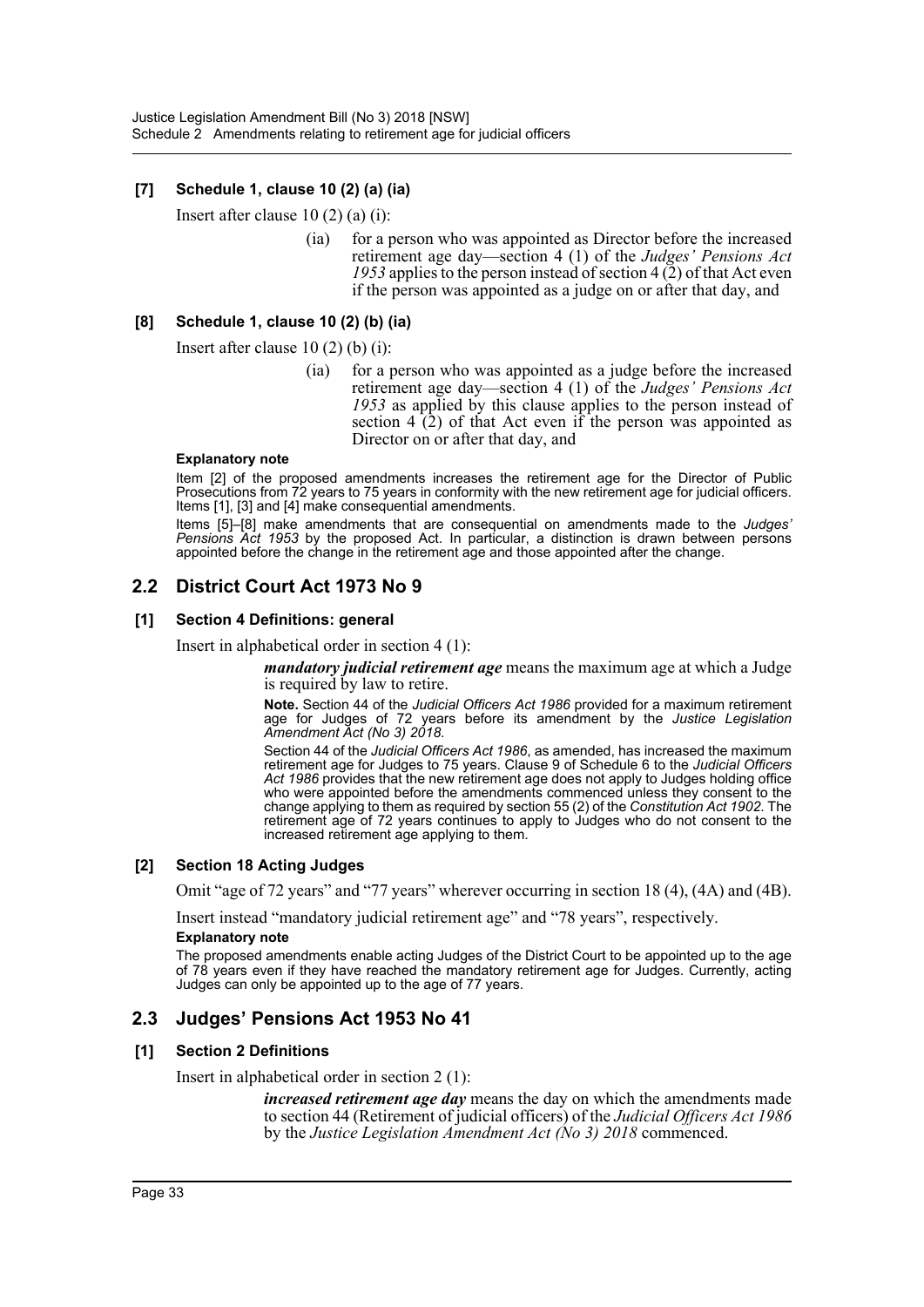*mandatory judicial retirement age*, in relation to a judge, means the maximum age at which the judge is required by law to retire.

**Note.** Before the increased retirement age day, section 44 of the *Judicial Officers Act 1986* provided for a maximum retirement age for judges of 72 years.

Section 44 of the *Judicial Officers Act 1986* was amended on the increased retirement age day by the *Justice Legislation Amendment Act (No 3) 2018* to increase the maximum retirement age for judges to 75 years. Clause 9 of Schedule 6 to the *Judicial Officers Act 1986* provides that the new retirement age does not apply to judges holding office who were appointed before the increased retirement age day unless they consent to the change applying to them as required by section 55 (2) of the *Constitution Act 1902*. The retirement age of 72 years continues to apply to judges who do not consent to the increased retirement age applying to them.

#### **[2] Section 3 Pension for certain judges who retired, or retire, at mandatory judicial retirement age**

Insert at the end of section 3 (1):

**Note.** Section 55 (2) of the *Judicial Officers Act 1986* provides for the reference in this section to the *Judges Retirement Act 1918* to be read as a reference to the *Judges Retirement Act 1918* or the *Judicial Officers Act 1986*.

## **[3] Section 4**

Omit the section. Insert instead:

#### **4 Pension for certain judges retiring voluntarily before mandatory judicial retirement age**

- (1) A judge appointed before the increased retirement age day who is at least 60 years of age and has served as a judge for not less than 10 years:
	- (a) may retire voluntarily from the judge's judicial office, and
	- (b) on retiring, is entitled to the annual pension to which the judge would have been entitled if the judge had retired from the office in accordance with law at the mandatory judicial retirement age.
- (2) A judge appointed on or after the increased retirement age day who is at least 65 years of age and has served as a judge for not less than 10 years:
	- (a) may retire voluntarily from the judge's judicial office, and
	- (b) on retiring, is entitled to the annual pension to which the judge would have been entitled if the judge had retired from the office in accordance with law at the mandatory judicial retirement age.

# **[4] Section 5 Pension for judge who retires on account of ill-health**

Omit "age of 72 years" from section 5 (2).

Insert instead "mandatory judicial retirement age".

## **[5] Section 6 Pension for surviving spouse of judge or retired judge**

Omit "age of 72 years" from section 6 (5).

Insert instead "mandatory judicial retirement age".

# **[6] Section 7A Pension in respect of children on death of judge or retired judge**

Omit "age of 60 years" from section 7A (2) (b).

Insert instead "age of 60 years (if appointed before the increased retirement age day) or 65 years (if appointed on or after that day)".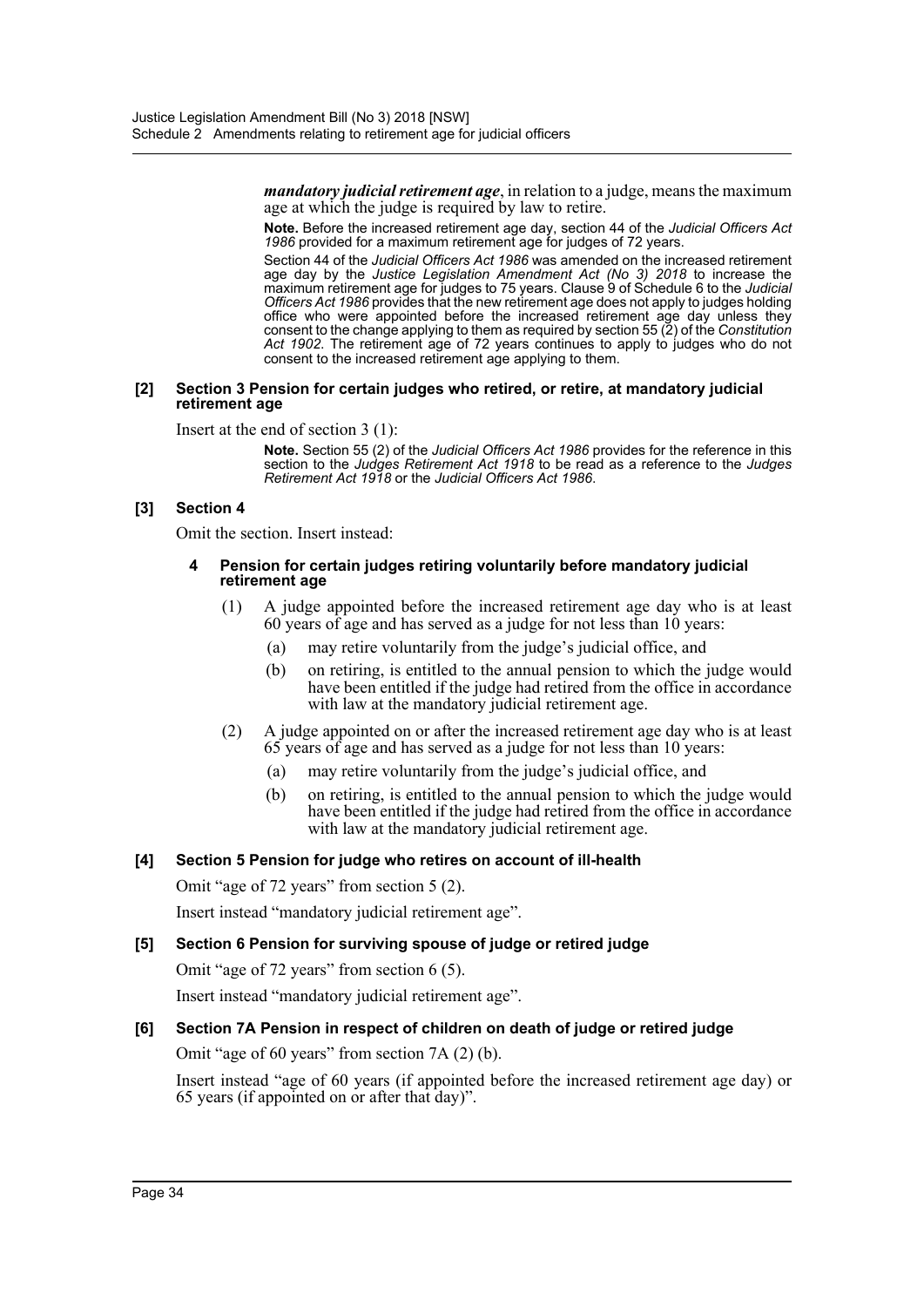#### **[7] Section 7B Pension in respect of children on death of surviving spouse of judge or retired judge**

Omit "age of 60 years" from section 7B (3) (b).

Insert instead "age of 60 years (if appointed before the increased retirement age day) or 65 years (if appointed on or after that day)".

#### **[8] Section 7C Pension in respect of certain children where judge or retired judge dies without leaving a surviving spouse**

Omit "age of 60 years" from section 7C (3) (b) (ii).

Insert instead "age of 60 years (if appointed before the increased retirement age day) or 65 years (if appointed on or after that day)".

#### **[9] Schedule 1 Savings and transitional provisions**

Insert after clause 4:

#### **5 Change of maximum judicial retirement age does not affect existing beneficiaries**

This Act, as in force before its amendment by the *Justice Legislation Amendment Act (No 3) 2018*, continues to apply in respect of judges and acting judges who retired or died before the increased retirement age day (and their spouses and children).

#### **Explanatory note**

The proposed amendments to the *Judges' Pensions Act 1953* (the *Act*) are consequential on the increasing of the retirement age for judicial officers from 72 years to 75 years.

Item [2] inserts a note that explains why section 3 of the Act extends to retirements under the *Judicial Officers Act 1986*.

Item [3] enables judges to take early retirement after 10 years of service if they are at least 60 years old (for those appointed before the retirement age increased) or at least 65 years old (for those appointed after that time). Items [6]–[8] make consequential amendments.

Items [4] and [5] make amendments to recognise that the mandatory retirement age for judges will depend on when they were appointed. Item [1] makes a consequential amendment.

Item [9] makes it clear that the proposed amendments do not affect the entitlements under the Act of judges and acting judges who have already retired or died or the entitlements of their spouses and children.

# **2.4 Judicial Officers Act 1986 No 100**

## **[1] Section 3 Definitions**

Insert after section 3 (7):

(8) Notes included in this Act do not form part of this Act.

#### **[2] Section 44 Retirement of judicial officers**

Omit "72 years" wherever occurring in section 44 (1) and (3). Insert instead "75 years".

#### **[3] Section 44**

Insert at the end of the section:

**Note.** This section provided for a maximum retirement age for judicial officers (including Magistrates) of 72 years before its amendment by the *Justice Legislation Amendment Act (No 3) 2018*.

This section, as amended, has increased the maximum retirement age for judicial officers (including Magistrates) to 75 years. Clause 9 of Schedule 6 provides that the new retirement age does not apply to judicial officers (including Magistrates) holding office who were appointed before the amendments commenced unless they consent to the change applying to them as required by section 55 (2) of the *Constitution Act*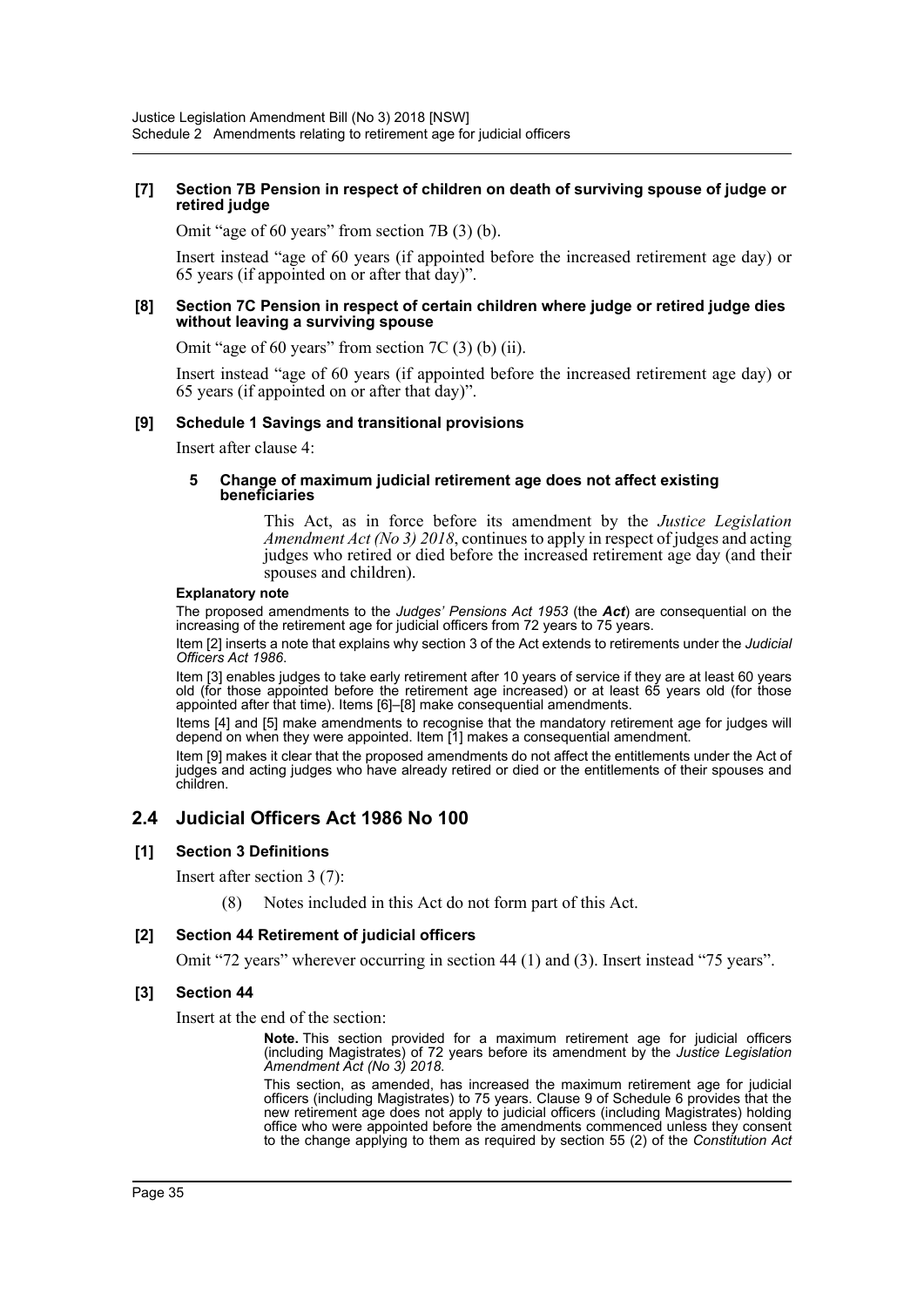*1902*. The retirement age of 72 years continues to apply to judicial officers (including Magistrates) who do not consent to the increased retirement age applying to them.

#### **[4] Schedule 6 Savings and transitional provisions**

Insert after Part 7:

# **Part 8 Provision consequent on enactment of Justice Legislation Amendment Act (No 3) 2018**

## **9 Application of new retirement age**

(1) The amendments made to section 44 by the *Justice Legislation Amendment Act (No 3) 2018* changing the retirement age of judicial officers and Magistrates from 72 years of age to 75 years of age do not apply to a person (a *current judicial officer*) who held office as a judicial officer or Magistrate immediately before the commencement of those amendments unless the officer consents to the change applying to the officer as required by section 55 (2) of the *Constitution Act 1902*.

**Note.** The retirement age of 72 years will continue to apply to current judicial officers who do not consent to the new retirement age applying to them.

- (2) A current judicial officer may communicate whether or not the officer consents to the change applying by:
	- (a) for an officer who is a relevant head of jurisdiction—a written notice addressed to the Governor, or
	- (b) for any other officer—written notices addressed to the Governor and the relevant head of jurisdiction in relation to the officer.
- (3) Nothing in this clause prevents a current judicial officer from communicating whether or not the officer consents to the change applying in any other way permitted under section 55 (2) of the *Constitution Act 1902*.

#### **Explanatory note**

Item [2] of the proposed amendments increases the retirement age for judicial officers (including Magistrates) from 72 years to 75 years.

Item [4] extends the increased retirement age to current judicial officers, but only with their consent as required by section 55 (2) of the *Constitution Act 1902*. It also provides for a non-exhaustive mechanism for current judicial officers to communicate whether or not they consent to the increased retirement age applying to them. Item [1] makes a consequential amendment concerning the status of a note that is being inserted by item [3].

# **2.5 Land and Environment Court Act 1979 No 204**

## **[1] Section 4 Definitions**

Insert in alphabetical order in section 4 (1):

*mandatory judicial retirement age* means the maximum age at which a Judge is required by law to retire.

**Note.** Section 44 of the *Judicial Officers Act 1986* provided for a maximum retirement age for Judges of 72 years before its amendment by the *Justice Legislation Amendment Act (No 3) 2018*.

Section 44 of the *Judicial Officers Act 1986*, as amended, has increased the maximum retirement age for Judges to 75 years. Clause 9 of Schedule 6 to the *Judicial Officers Act 1986* provides that the new retirement age does not apply to Judges holding office who were appointed before the amendments commenced unless they consent to the change applying to them as required by section 55 (2) of the *Constitution Act 1902*. The retirement age of 72 years continues to apply to Judges who do not consent to the increased retirement age applying to them.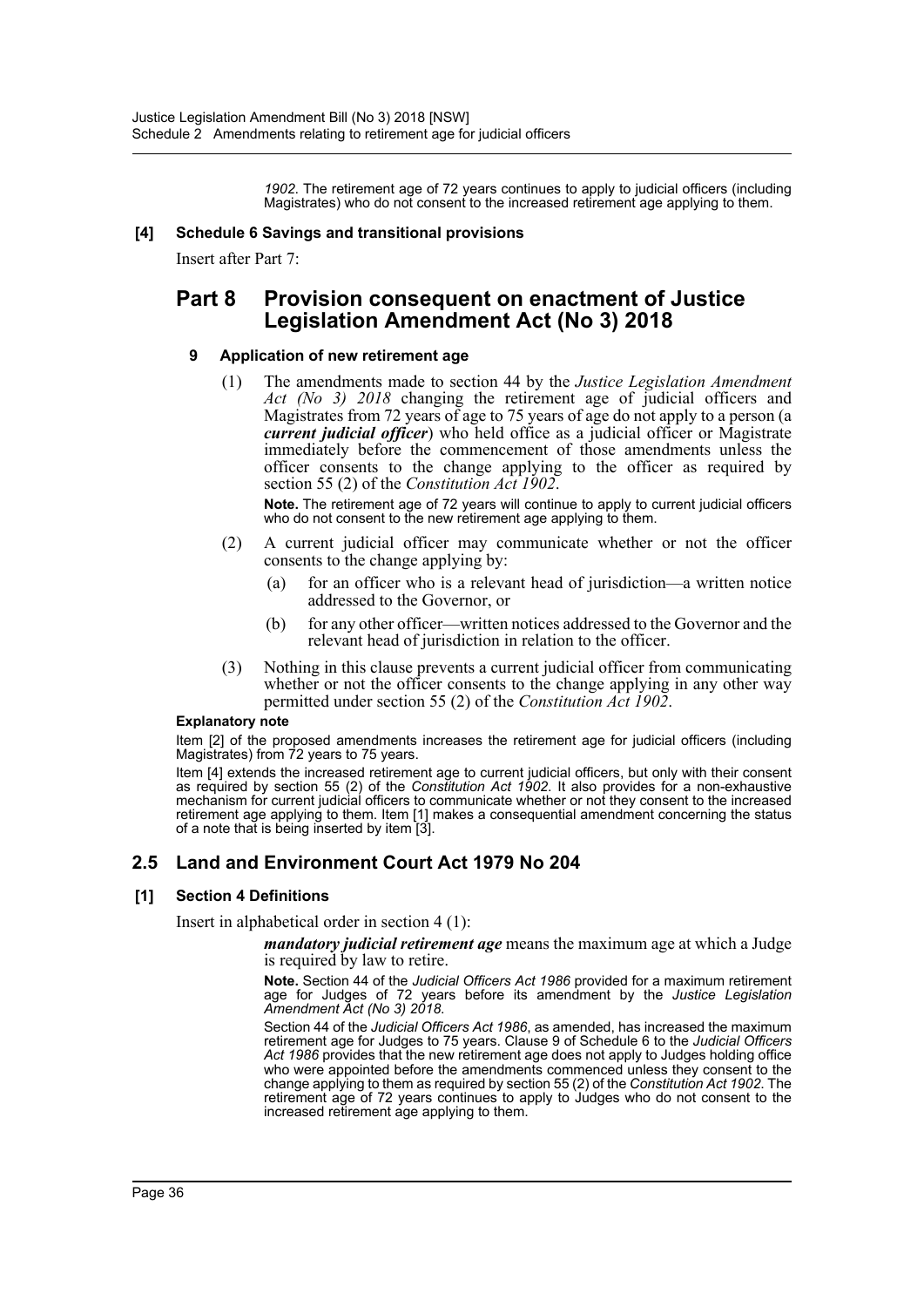## **[2] Section 11 Acting Judges**

Omit "age of 72 years" and "77 years" from section 11 (4).

Insert instead "mandatory judicial retirement age" and "78 years", respectively. **Explanatory note**

The proposed amendments enable acting Judges of the Land and Environment Court to be appointed up to the age of 78 years even if they have reached the mandatory retirement age for Judges. Currently, acting Judges can only be appointed up to the age of 77 years.

# **2.6 Local Court Act 2007 No 93**

## **[1] Section 3 Definitions**

Insert in alphabetical order in section 3 (1):

*mandatory judicial retirement age* means the maximum age at which a Magistrate is required by law to retire.

**Note.** Section 44 of the *Judicial Officers Act 1986* provided for a maximum retirement age for Magistrates of 72 years before its amendment by the *Justice Legislation Amendment Act (No 3) 2018*.

Section 44 of the *Judicial Officers Act 1986*, as amended, has increased the maximum retirement age for Magistrates to 75 years. Clause 9 of Schedule 6 to the *Judicial Officers Act 1986* provides that the new retirement age does not apply to Magistrates holding office who were appointed before the amendments commenced unless they consent to the change applying to them as required by section 55 (2) of the *Constitution Act 1902*. The retirement age of 72 years continues to apply to Magistrates who do not consent to the increased retirement age applying to them.

## **[2] Section 16 Acting Magistrates**

Omit "age of 72 years" and "77 years" from section 16 (2).

Insert instead "mandatory judicial retirement age" and "78 years", respectively.

#### **Explanatory note**

The proposed amendments enable acting Magistrates of the Local Court to be appointed up to the age of 78 years even if they have reached the mandatory retirement age for Magistrates. Currently, acting Magistrates can only be appointed up to the age of 77 years.

# **2.7 Solicitor General Act 1969 No 80**

## **[1] Section 2 Appointment of Solicitor General**

Omit "72 years" wherever occurring in section 2 (2), (5) (e) and (8).

Insert instead "75 years".

## **[2] Section 6 Pension of Solicitor General**

Omit section 6 (2) (g). Insert instead:

- (g) section 4 of that Act applies as follows:
	- (i) for a person appointed Solicitor General before the increased retirement age day—section 4 (1) applies to the person if the person vacates office pursuant to section 2 (5) (d) of this Act after having reaching the age of 60 years and serving as Solicitor General for not less than 10 years as if a reference in section 4 (1) of that Act to retiring at the mandatory judicial retirement age were a reference to having vacated office under section 2 (5) (e) of this Act,
	- (ii) for a person appointed Solicitor General on or after the increased retirement age day—section 4 (2) applies to the person if the person vacates office pursuant to section  $2(5)(d)$  of this Act after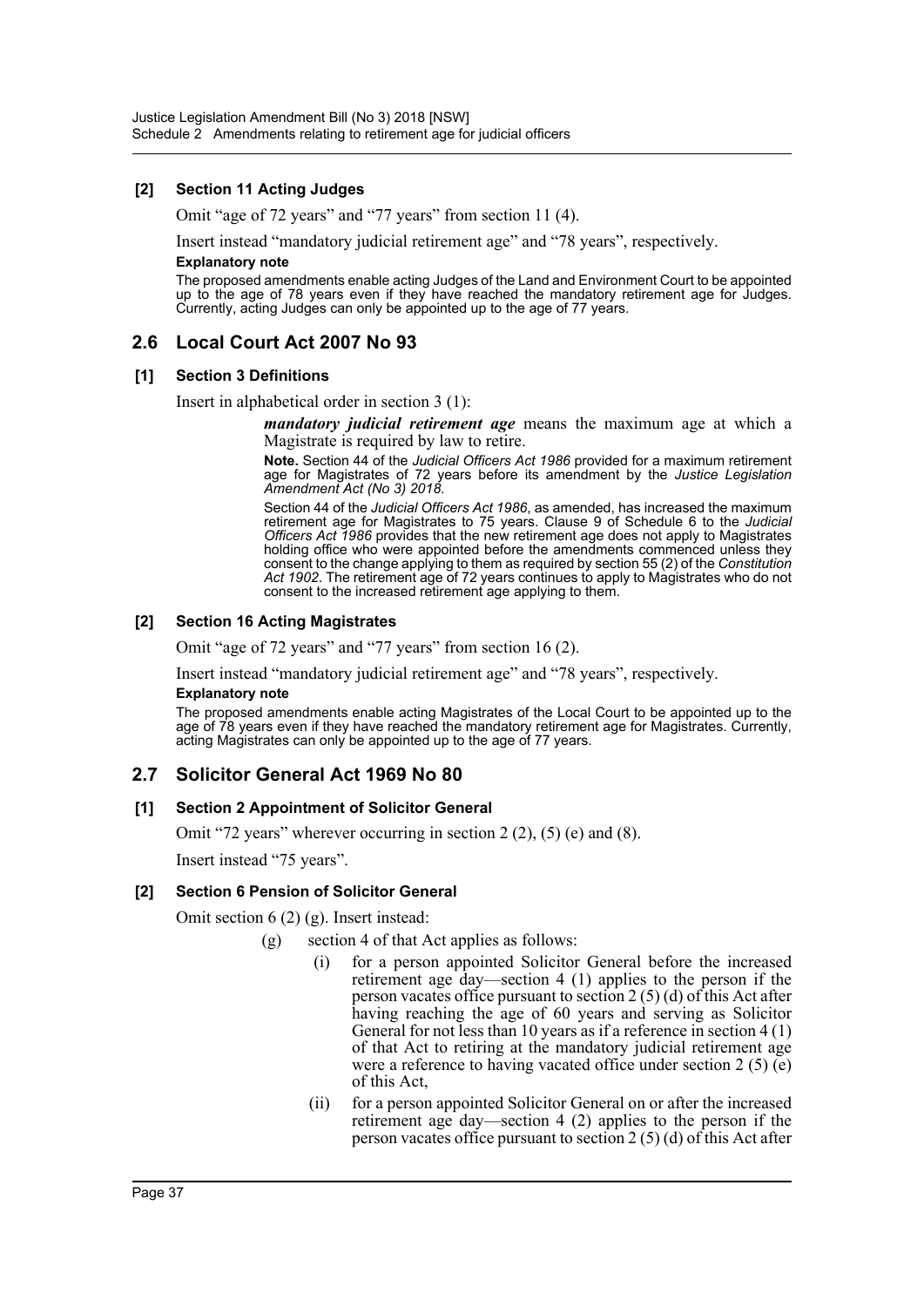having attained the age of 65 years and serving as Solicitor General for not less than 10 years as if a reference in section 4 (2) of that Act to retiring at the mandatory judicial retirement age were a reference to having vacated office under section 2 (5) (e) of this Act.

# **[3] Section 6 (5)**

Insert after section 6 (4):

(5) In this section:

*increased retirement age day* means the day on which the amendments made to section 44 (Retirement of judicial officers) of the *Judicial Officers Act 1986* by the *Justice Legislation Amendment Act (No 3) 2018* commenced.

## **[4] Schedule 1 Certain rights of Solicitor General**

Insert after clause 5 (1):

(1A) The amendments made to section 2 by the *Justice Legislation Amendment Act (No 3) 2018* do not apply in respect of the person holding the office of Solicitor General immediately before the commencement of those amendments.

## **[5] Schedule 1, clause 5 (2)**

Omit "that person". Insert instead "a person referred to in subclause (1) or (1A)".

#### **Explanatory note**

Item [1] of the proposed amendments increases the retirement age for the Solicitor General from 72 years to 75 years in conformity with the new retirement age for judicial officers.

Item [2] makes an amendment that is consequential on amendments made to the *Judges' Pensions Act 1953* by the proposed Act.

Item [3] ensures that the increased retirement age for the Solicitor General does not apply to the current Solicitor General. Items [4] and [5] make consequential amendments.

# **2.8 Supreme Court Act 1970 No 52**

## **[1] Section 19 Definitions generally**

Insert in alphabetical order in section 19 (1):

*mandatory judicial retirement age* means the maximum age at which a Judge or associate Judge is required by law to retire.

**Note.** Section 44 of the *Judicial Officers Act 1986* provided for a maximum retirement age for Judges and associate Judges of 72 years before its amendment by the *Justice Legislation Amendment Act (No 3) 2018*.

Section 44 of the *Judicial Officers Act 1986*, as amended, has increased the maximum retirement age for Judges and associate Judges to 75 years. Clause 9 of Schedule 6 to the *Judicial Officers Act 1986* provides that the new retirement age does not apply to Judges and associate Judges holding office who were appointed before the amendments commenced unless they consent to the change applying to them as required by section 55 (2) of the *Constitution Act 1902*. The retirement age of 72 years continues to apply to Judges and associate Judges who do not consent to the increased retirement age applying to them.

## **[2] Section 37 Acting Judges**

Omit "age of 72 years" and "77 years" wherever occurring in section 37 (4) and (4A).

Insert instead "mandatory judicial retirement age" and "78 years", respectively.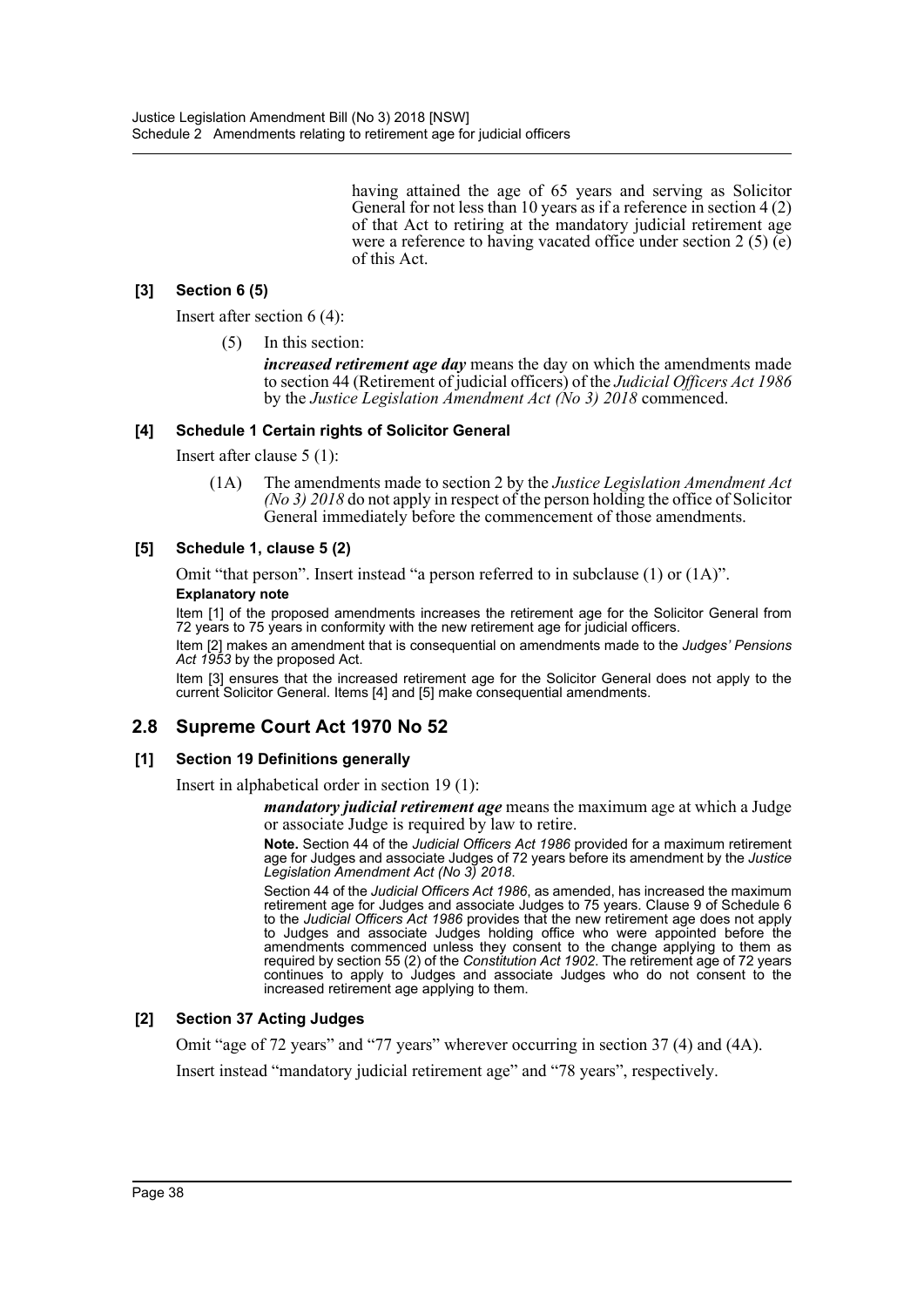## **[3] Section 111 Appointment of associate Judges and acting associate Judges**

Omit "age of 72 years" and "77 years" from section 111 (6).

Insert instead "mandatory judicial retirement age" and "78 years", respectively.

#### **[4] Section 115 Resignation and tenure of associate Judges and acting associate Judges**

Omit "age of 72 years" from section 115 (4).

Insert instead "mandatory judicial retirement age".

#### **Explanatory note**

Items [2] and [3] of the proposed amendments enable acting Judges and acting associate Judges of the Supreme Court to be appointed up to the age of 78 years even if they have reached the mandatory retirement age for Judges and associate Judges. Currently, acting Judges and acting associate Judges can only be appointed up to the age of 77 years. Items [1] and [4] make consequential amendments.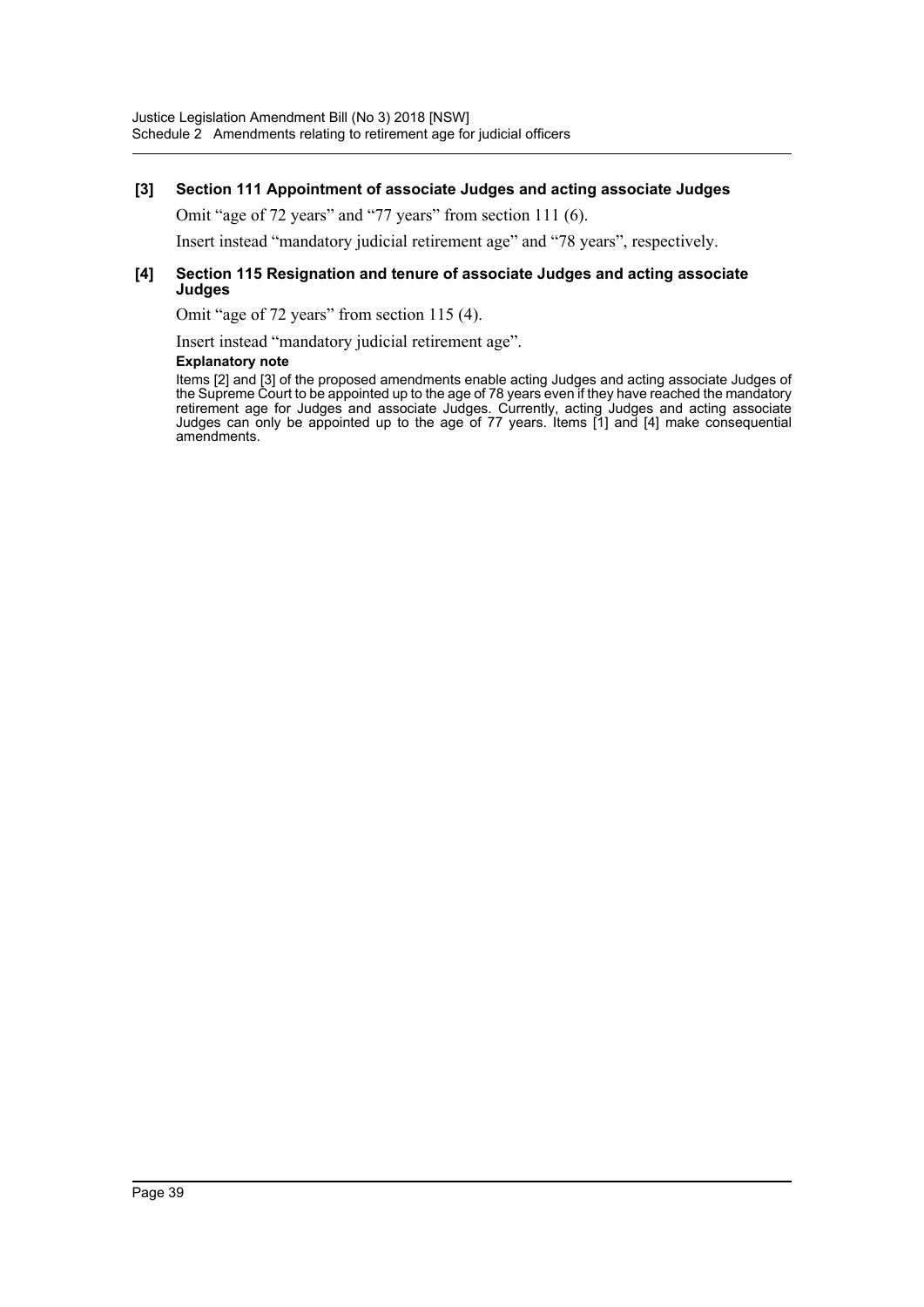# <span id="page-40-0"></span>**Schedule 3 Amendment of Legal Profession Uniform Law application legislation**

# **3.1 Legal Profession Uniform Law Application Act 2014 No 16**

# **[1] Section 49 Trustees of the Public Purpose Fund**

Omit "3" from section 49 (2) (a). Insert instead "4".

# **[2] Section 49 (2) (a) (ii)**

Omit "appropriate qualifications and experience".

Insert instead "the financial and investment expertise".

# **[3] Section 49 (2) (a) (iii)**

Insert after section 49  $(2)$  (a) (ii):

(iii) 1 is to be a person whom the Attorney General considers to have appropriate qualifications and experience to act as a trustee, and

# **[4] Section 50A**

Insert after section 50:

## **50A Community legal services account**

- (1) The Trustees are to establish a separate account (the *community legal services account*) in the Public Purpose Fund for money paid to the Fund:
	- (a) from the assets of the Solicitors Mutual Indemnity Fund under clause 12 of Schedule 9, and
	- (b) under clause 18 of Schedule 9.
- (2) Payments are not to be made from the capital of the community legal services account other than for the purposes of the investment of amounts in accordance with section 50.
- (3) The income from investment of the community legal services account is to be allocated to that account.

# **[5] Section 55 Discretionary payments from Fund for other purposes**

Insert after section 55 (1):

- (1A) The Trustees may from time to time, with the concurrence of the Attorney General, determine that an amount is to be paid from income earned from the investment of the community legal services account established in the Public Purpose Fund for the purposes of the community legal services program managed by the Legal Aid Commission.
- (1B) Subsection (1A) does not limit the payment of any other money from the Public Purpose Fund under any other provision of this section.

# **[6] Section 55 (3)**

Insert "or a purpose specified in subsection (1A)" after "Legal Aid Fund" where firstly occurring.

## **[7] Part 8 Professional indemnity insurance**

Omit Divisions 2, 3, 4 and 5 from Part 8.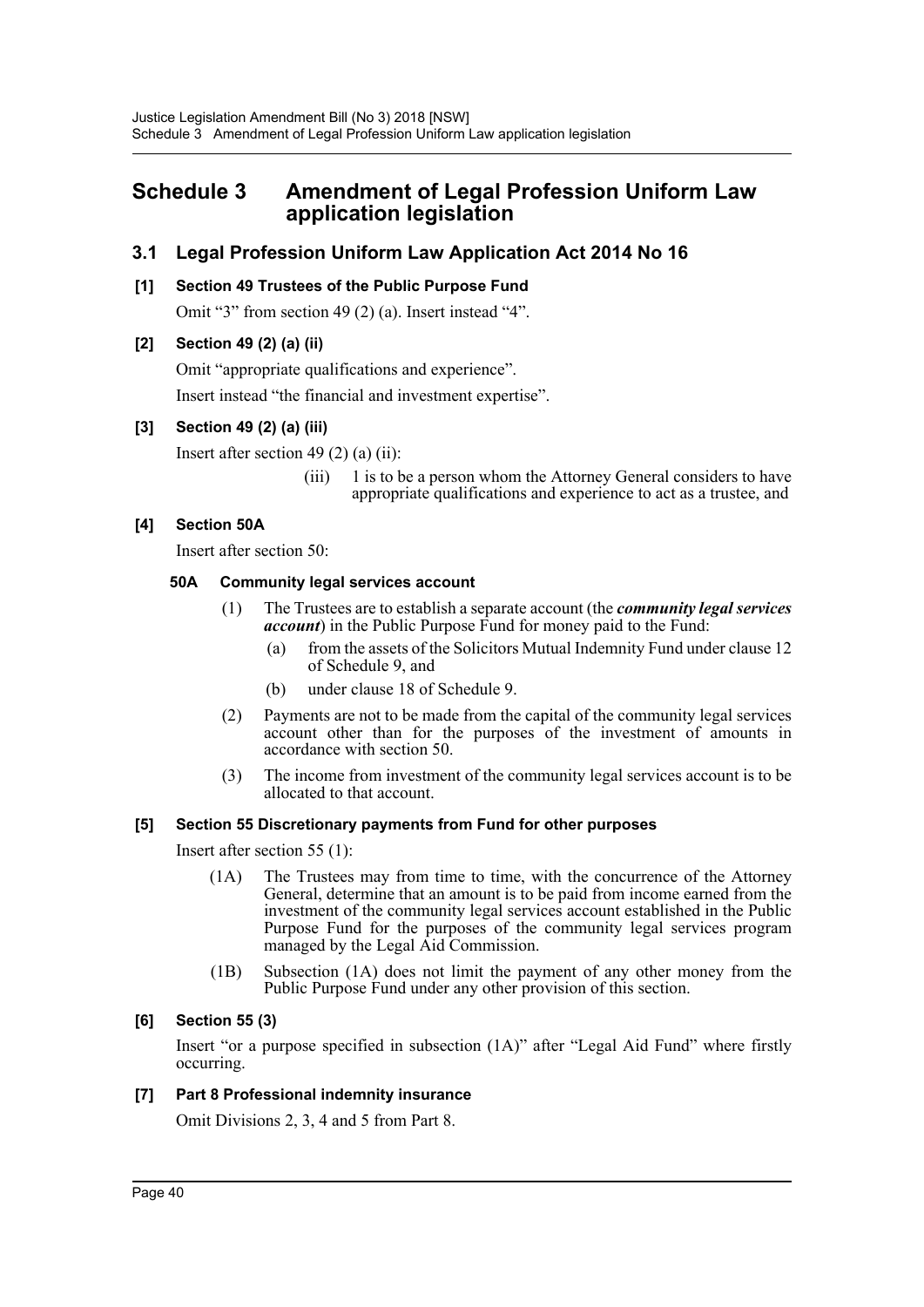| [8]    | Schedule 5 Trustees of the Public Purpose Fund<br>Omit "3" from clause 11. Insert instead "4".                                                                                                                          |                                                                                                                 |  |  |
|--------|-------------------------------------------------------------------------------------------------------------------------------------------------------------------------------------------------------------------------|-----------------------------------------------------------------------------------------------------------------|--|--|
| [9]    | Schedule 7 Professional indemnity insurance-provisions relating to HIH insurance<br>Insert in alphabetical order in clause $1(1)$ :<br>Lawcover Insurance means Lawcover Insurance Pty Limited (ABN 15 095<br>082 509). |                                                                                                                 |  |  |
| $[10]$ |                                                                                                                                                                                                                         | Schedule 7, clause 1 (2) and (3)<br>Omit the subclauses.                                                        |  |  |
| [11]   |                                                                                                                                                                                                                         | Schedule 7, clause 2 (1)<br>Omit "the Company from the Indemnity Fund". Insert instead "Lawcover Insurance".    |  |  |
| $[12]$ |                                                                                                                                                                                                                         | Schedule 7, clause 2 (2)<br>Omit "from the Indemnity Fund, the Company". Insert instead ", Lawcover Insurance". |  |  |
| $[13]$ |                                                                                                                                                                                                                         | Schedule 7, clause 2 (4)<br>Omit "The Company". Insert instead "Lawcover Insurance".                            |  |  |
| $[14]$ |                                                                                                                                                                                                                         | Schedule 7, clause 2 (5)-(8)<br>Omit "the Company" wherever occurring. Insert instead "Lawcover Insurance".     |  |  |
| $[15]$ | Schedule 7, clause 2 (6) and (7)<br>Omit "from the Indemnity Fund" wherever occurring.                                                                                                                                  |                                                                                                                 |  |  |
| $[16]$ | Schedule 7, clause 2 (8)<br>Omit "from the Indemnity Fund". Insert instead "by Lawcover Insurance".                                                                                                                     |                                                                                                                 |  |  |
| $[17]$ | Schedule 7, clause 2 (9) and (10)<br>Omit the subclauses.                                                                                                                                                               |                                                                                                                 |  |  |
| $[18]$ | Schedule 7, clause 3<br>Omit the clause.                                                                                                                                                                                |                                                                                                                 |  |  |
| $[19]$ |                                                                                                                                                                                                                         | Schedule 9 Savings, transitional and other provisions<br>Insert at the end of the Schedule:                     |  |  |
|        | Part 4                                                                                                                                                                                                                  | <b>Provisions consequent on enactment of Justice</b><br><b>Legislation Amendment Act (No 3) 2018</b>            |  |  |

# **11 Definitions**

## In this Part:

*amending Act* means the *Justice Legislation Amendment Act (No 3) 2018*.

*assets* means any legal or equitable estate or interest (whether present or future, whether vested or contingent and whether personal or assignable) in real or personal property of any description (including money), and includes securities, choses in action and documents.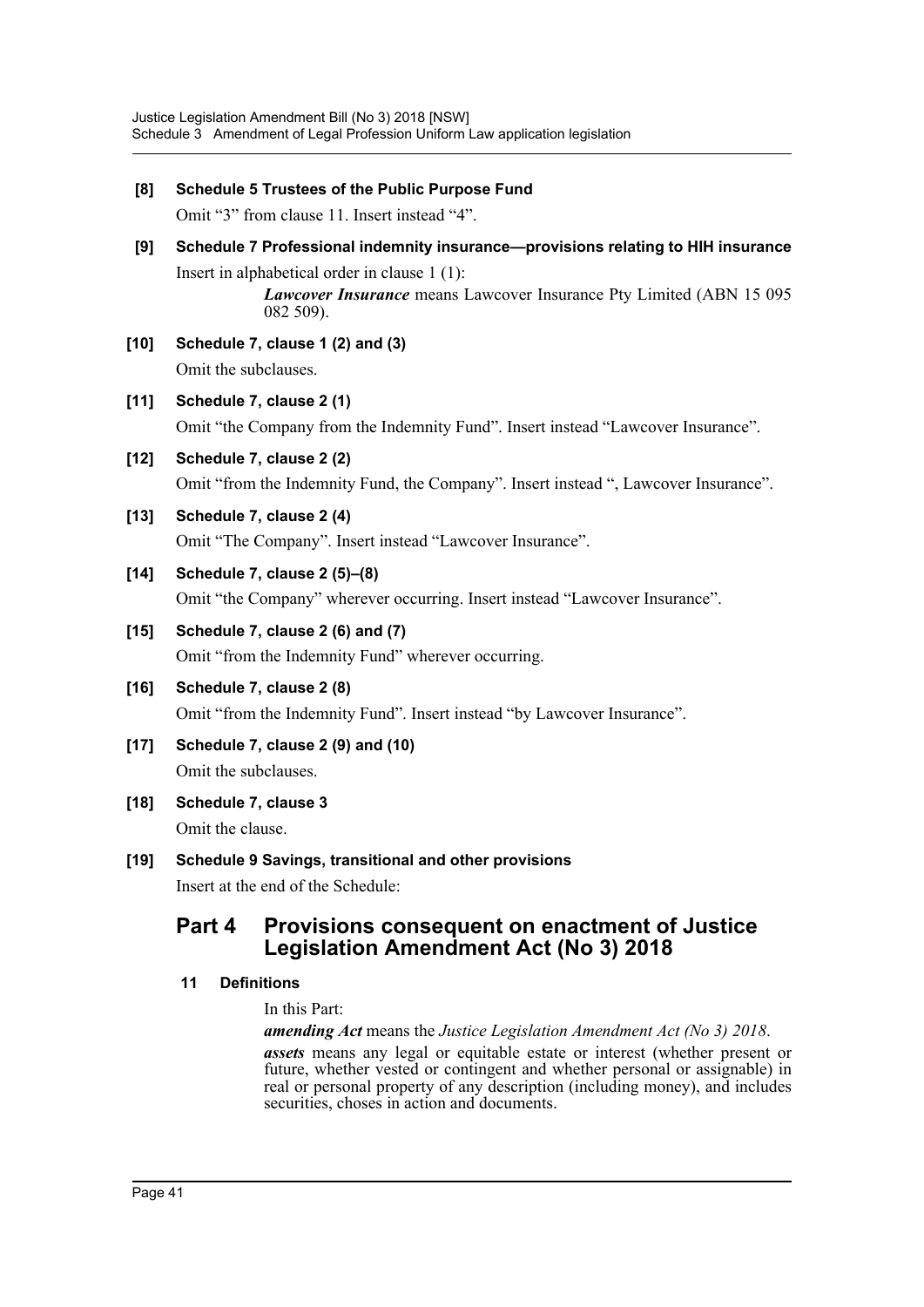*Indemnity Fund* means the Solicitors Mutual Indemnity Fund established under section 101 of this Act (as in force immediately before the repeal day). *insolvent insurer agreements* means the following agreements entered into on 27 November 2001:

(a) the LawCover scheme loan and claims authority agreement between CIC Insurance Limited (in liquidation), Lawcover Pty Limited, the Law Society of New South Wales and Anthony McGrath and Alexander Macintosh as liquidators,

- (b) the LawCover scheme loan and claims authority agreement between HIH Casualty and General Insurance Limited (in liquidation), Lawcover Pty Limited, the Law Society of New South Wales and Anthony McGrath and Alexander Macintosh as liquidators,
- (c) the LawCover scheme loan and claims authority agreement between FAI General Insurance Company Limited (in liquidation), Lawcover Pty Limited, the Law Society of New South Wales and Anthony McGrath and Alexander Macintosh as liquidators.

*instrument* means an instrument (other than this Act or an instrument made under this Act) or any other document that creates, modifies or extinguishes rights or liabilities (or would do so if lodged, filed or registered in accordance with any law), and includes any judgment, order, process or other instrument issued by a court or tribunal.

*Lawcover Insurance* means Lawcover Insurance Pty Limited (ABN 15 095 082 509).

*Lawcover Pty Ltd* means Lawcover Pty Limited (ABN 48 003 326 618).

*liabilities* means any liabilities, debts or obligations (whether present or future, whether vested or contingent and whether personal or assignable).

*repeal day* means the day on which Division 3 of Part 8 of this Act is repealed by the amending Act.

*rights* means any rights, powers, privileges or immunities (whether present or future, whether vested or contingent and whether personal or assignable).

# **12 Closure of Indemnity Fund and transfer of contents**

- (1) On the repeal day, the following has effect:
	- (a) half of the monetary assets of the Indemnity Fund are transferred to, and become the assets of, the Law Society,
	- (b) half of the monetary assets of the Indemnity Fund are transferred to, and become the assets of, the Public Purpose Fund,
	- (c) all assets of the Indemnity Fund that are not monetary assets are transferred to, and become the assets of, Lawcover Insurance.
- (2) On the repeal day, the following has effect:
	- (a) the rights and liabilities arising in connection with the monetary assets transferred to the Law Society vest in the Law Society,
	- (b) the rights and liabilities arising in connection with the monetary assets transferred to the Public Purpose Fund vest in the Trustees of the Public Purpose Fund,
	- (c) all other rights and liabilities arising in connection with the Indemnity Fund or assets of the Indemnity Fund, and of Lawcover Pty Ltd as manager of the Indemnity Fund, vest in Lawcover Insurance.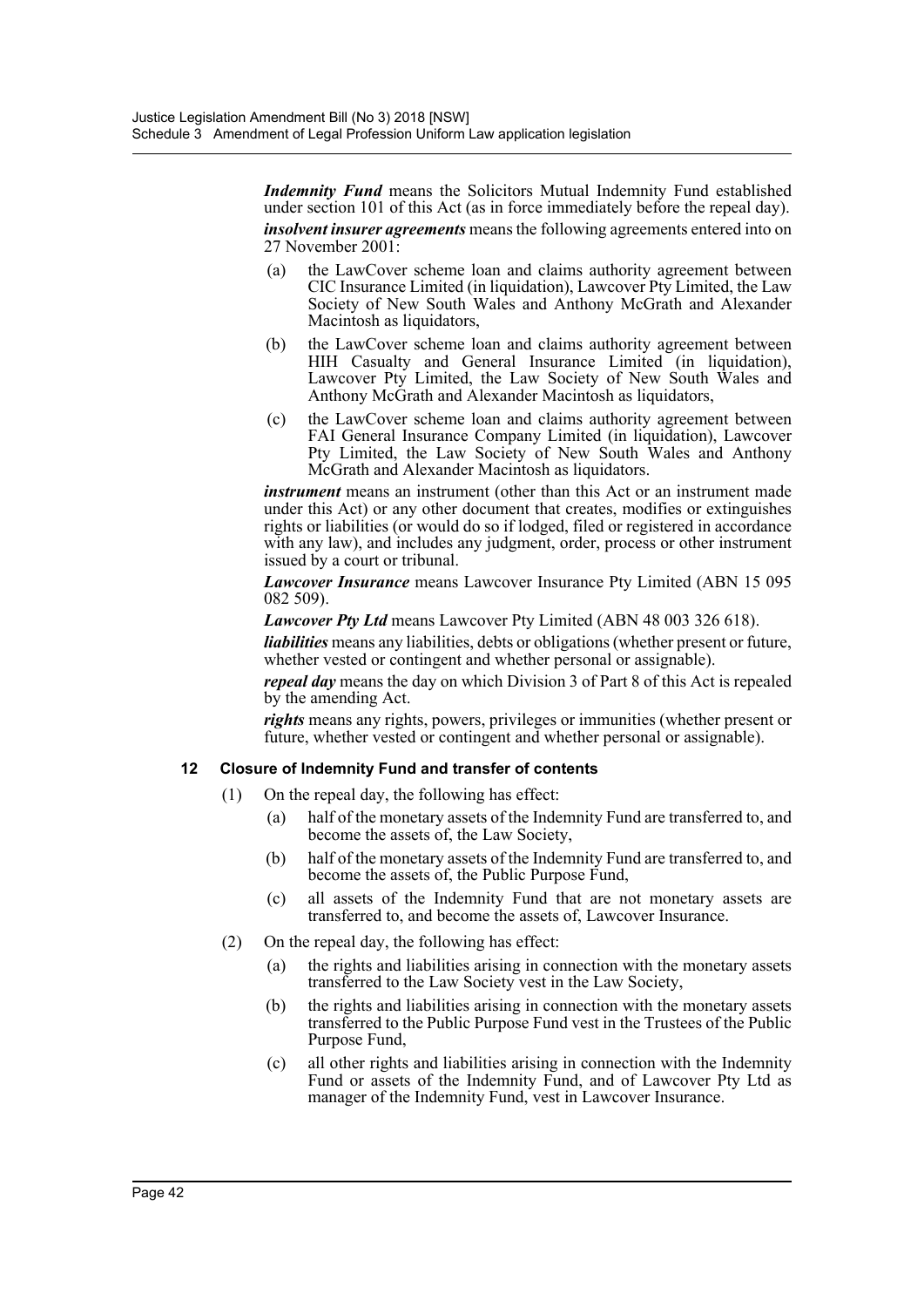- (3) Without limiting subclause (2) (c), the rights or liabilities transferred to Lawcover Insurance include any rights or liabilities relating to the Indemnity Fund, and Lawcover Pty Ltd as the manager of that Fund, under the insolvent insurer agreements.
- (4) Assets, rights and liabilities may be transferred to the Public Purpose Fund, the Law Society or Lawcover Insurance under this Part despite any other law or agreement (including the insolvent insurer agreements) and whether or not the consent of the Trustees of the Public Purpose Fund, the Law Society or Lawcover Insurance has been obtained.
- (5) In this clause: *monetary assets* means money and any property that may be realised as money.

## **13 Vesting of assets, rights and liabilities in transferees**

- (1) The following provisions apply to assets, rights or liabilities transferred under this Part:
	- (a) the assets vest by virtue of clause 12 and without the need for any further conveyance, transfer, assignment or assurance,
	- (b) the rights or liabilities become by virtue of clause 12 the rights or liabilities of the transferee.
	- (c) all proceedings relating to the assets, rights or liabilities commenced before the transfer by or against the transferor or a predecessor of the transferor and pending immediately before the transfer are taken to be proceedings pending by or against the transferee,
	- (d) any act, matter or thing done or omitted to be done in relation to the assets, rights or liabilities before the transfer by, to or in respect of the transferor or a predecessor of the transferor is (to the extent to which that act, matter or thing has any force or effect) taken to have been done or omitted by, to or in respect of the transferee,
	- (e) the transferee has all the entitlements and obligations of the transferor in relation to those assets, rights and liabilities that the transferor would have had but for the transfer, whether or not those entitlements and obligations were actual or potential at the time the transfer took effect,
	- (f) a reference in any Act, in any instrument made under any Act or in any document of any kind to:
		- (i) the transferor, or
		- (ii) any predecessor of the transferor,

to the extent to which the reference relates to those assets, rights or liabilities, is taken to be, or include, a reference to the transferee.

- (2) No attornment to the transferee by a lessee from the transferor is required.
- (3) In this clause:

*transferee*, in relation to assets, rights or liabilities, means a person to whom the assets, rights or liabilities are transferred under this Part.

*transferor* means Lawcover Pty Ltd in its capacity as the manager of the Indemnity Fund.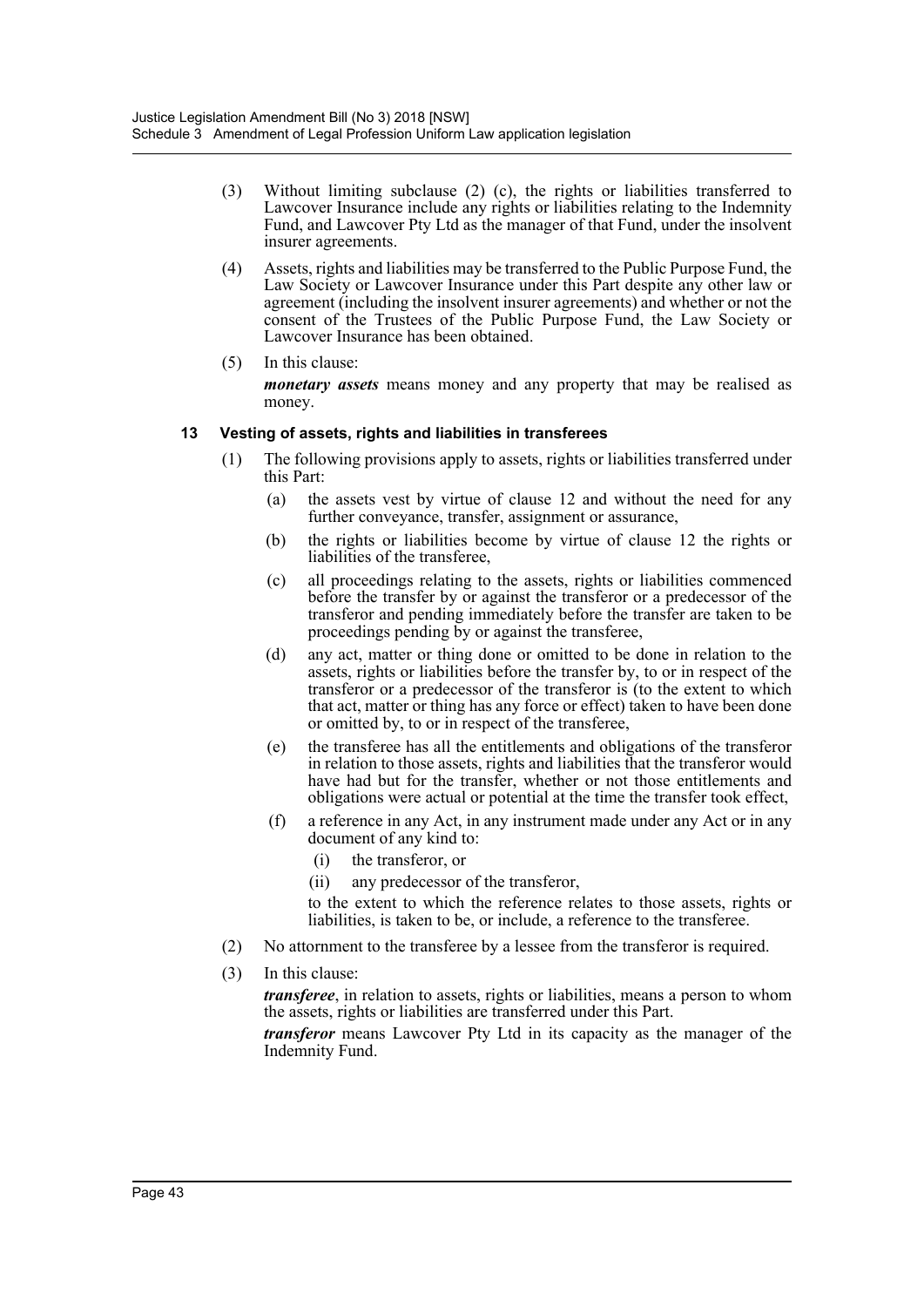## **14 No compensation payable**

No compensation is payable to any person or body in connection with a transfer under this Part.

## **15 Confirmation of vesting**

- (1) The Minister may, by notice in writing, confirm a transfer of particular assets, rights or liabilities under this Part.
- (2) The notice is conclusive evidence of the transfer.

## **16 Law Society to subscribe for shares in Lawcover Insurance**

- (1) The Law Society must, on or after the repeal day, subscribe to an amount of capital in Lawcover Insurance that is not less than the value, on the repeal day, of the monetary assets transferred to the Law Society under this Part.
- (2) The Law Society may deduct from that amount any costs incurred by the Law Society relating to the subscription.

## **17 Effect of amendment of Schedule 7**

Schedule 7, as amended by the amending Act, has effect despite any other law or agreement (including the insolvent insurer agreements).

## **18 Payment of amounts to be shared with Public Purpose Fund**

- (1) If an amount is recovered by Lawcover Insurance as a result of the exercise of its functions under Schedule 7 or this Part (including functions under the insolvent insurer agreements that are conferred under that Schedule or this Part):
	- (a) half the amount is to be retained by Lawcover Insurance, and
	- (b) half the amount is to be paid into the Public Purpose Fund.
- (2) This clause does not apply to an amount that is payable to another person under any other Act or law or the insolvent insurer agreements (subject to this Part).

## **19 Operation of Part**

The operation of this Part, or the operation of Schedule 7 as amended by the amending Act, is not to be regarded:

- (a) as a breach of contract or confidence or otherwise as a civil wrong, or
- (b) as a breach of any contractual provision prohibiting, restricting or regulating the assignment or transfer of assets, rights or liabilities, or
- (c) as giving rise to any remedy by a party to an instrument, or as causing or permitting the termination of any instrument, because of a change in the beneficial or legal ownership of any asset, right or liability, or
- (d) as an event of default under any contract or other instrument.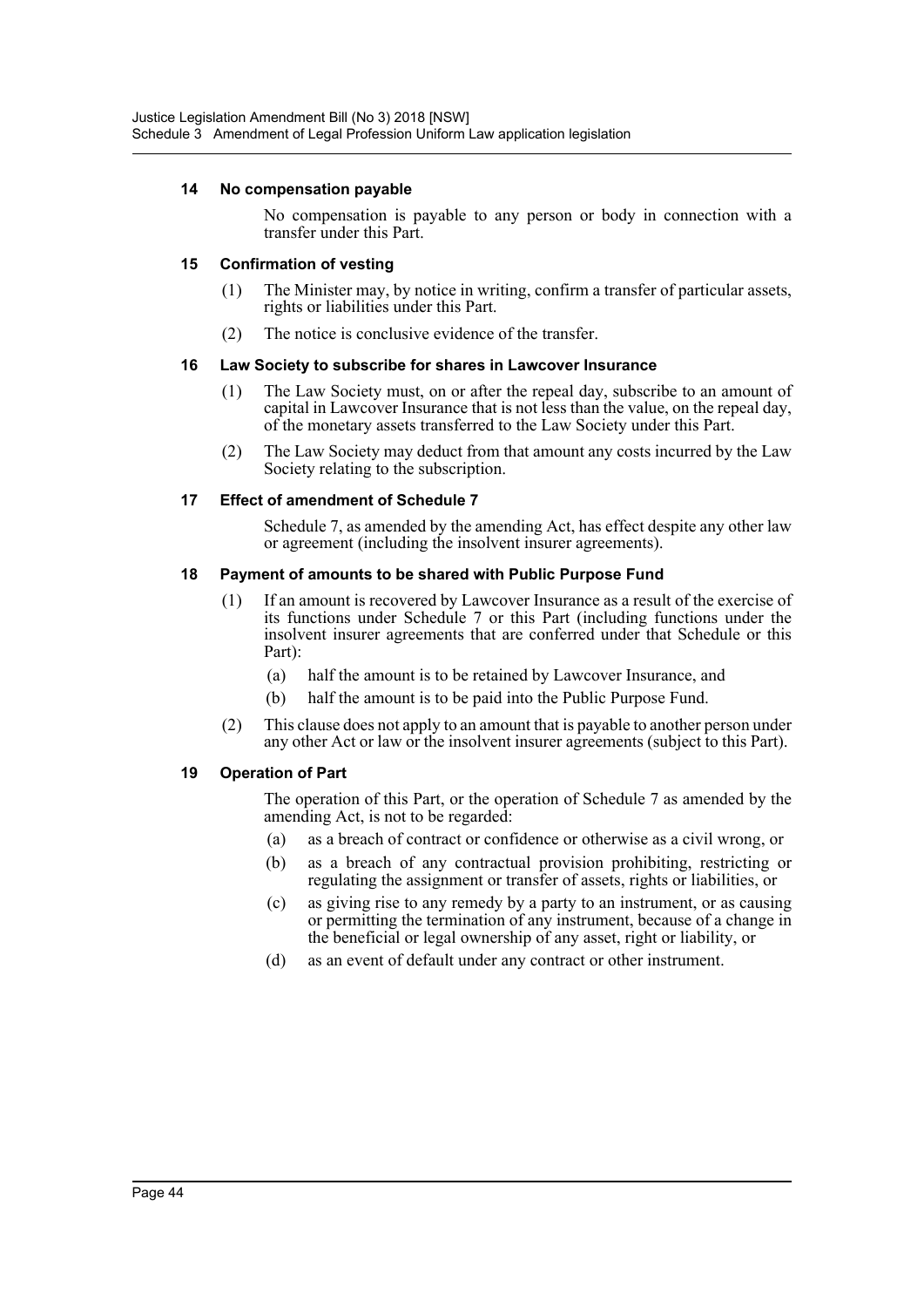#### **20 Additional matters relating to insolvent insurer agreements**

- (1) For the purposes of this Part, and the transfer of assets, rights and liabilities under this Part that arise under the insolvent insurer agreements:
	- (a) references in the agreements to Lawcover Pty Ltd acting in its capacity as the manager of the Indemnity Fund are taken to be references to Lawcover Insurance, and
	- (b) references in the agreements to the payment of amounts to or from the Indemnity Fund are taken to be references to payment of amounts to or from an account of Lawcover Insurance nominated by Lawcover Insurance for that purpose.
- (2) The amendments made to this Act by the amending Act do not affect:
	- (a) the operation of the insolvent insurer agreements, except as provided by or under this Schedule or Schedule 7, or
	- (b) the power of the Law Society and Lawcover Insurance to enter into amendments to those agreements to reflect the effect of the amendments made to this Act by the amending Act.

#### **21 Law Society consent to change in functions**

The Law Society is taken to consent to the exercise by Lawcover Insurance of functions conferred on Lawcover Insurance under this Part or as a result of the amendments made to this Act by the amending Act.

#### **22 Displacement of Corporations legislation**

This Part and Schedule 7 are declared to be Corporations legislation displacement provisions for the purposes of section 5G of the *Corporations Act 2001* of the Commonwealth in relation to section 477 of the Corporations legislation.

**Note.** Section 5G of the *Corporations Act 2001* of the Commonwealth provides that if a State law declares a provision of a State law to be a Corporations legislation displacement provision, any provision of the Corporations legislation with which the State provision would otherwise be inconsistent does not apply to the extent necessary to avoid the inconsistency.

#### **Explanatory note**

Item [1] of the proposed amendments increases the number of trustees of the Public Purpose Fund appointed by the Attorney General from 3 to 4. Items [2] and [3] require that 1 of the trustees appointed by the Attorney General is to be a person whom the Attorney General considers has the financial and investment expertise to act as a trustee and 1 trustee is to be a person whom the Attorney General considers has appropriate qualifications and experience to act as trustee. Item [8] makes a consequential amendment relating to the quorum for a meeting of the trustees.

Item [4] requires a community legal services account to be established in the Public Purpose Fund and for money received from assets of the Solicitors Mutual Indemnity Fund (the *Indemnity Fund*), which is being abolished by the proposed Act, to be allocated to the account. Money received from claims made against certain insolvent insurers will also be paid to the community legal services account. The only purpose for which the capital of the community legal services account may be used is investment and income from any such investment is to be allocated to the account.

Item [5] enables the trustees of the Public Purpose Fund, with the concurrence of the Attorney General, to pay amounts from income earned from the investment of the community legal services account for the purposes of the community legal services program managed by the Legal Aid Commission.

Item [6] prevents the requirement to consider whether adequate provision has been made from the Public Purpose Fund for the supplementation of the Legal Aid Fund before making a payment from the Public Purpose Fund from applying to payments for a purpose for which the income from investment of the community legal services account may be used.

Item [7] omits provisions relating to the establishment and use of the Indemnity Fund as well as provisions enabling contributions to the Fund to be obtained from legal practitioners.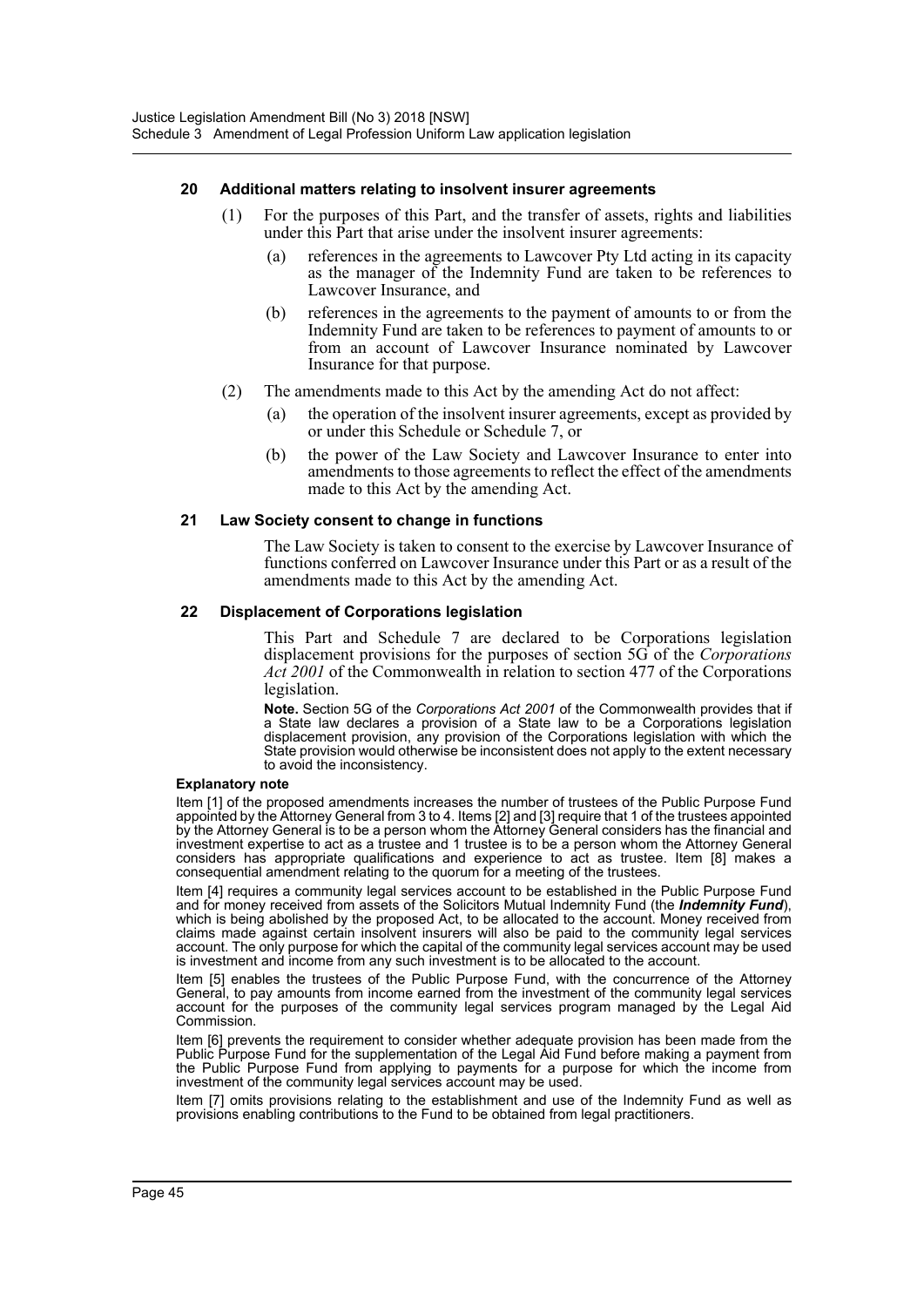Items [9]–[18] amend provisions relating to a scheme for indemnifying legal practitioners who obtained professional indemnity insurance from the insolvent HIH insurance group companies. The scheme, which formerly provided for payments to be made from the Indemnity Fund under the management of Lawcover Pty Ltd in its capacity as manager of the Indemnity Fund and conferred rights of recovery against the liquidators of the insurance group, will now provide for payments to be made directly by Lawcover Insurance Pty Ltd *(Lawcover Insurance)* from funds nominated by it and for the rights to be conferred on Lawcover Insurance. The proposed amendments also repeal a provision that enabled contributions to the Indemnity Fund to be required from solicitors or former solicitors.

Item [19] inserts savings, transitional and other provisions consequent on the abolition of the Indemnity Fund.The amendments:

- (a) transfer half of the monetary assets of the Indemnity Fund (and related rights and liabilities) to the Law Society and half to the Public Purpose Fund, and
- (b) transfer non-monetary assets to Lawcover Insurance, and the rights or liabilities relating to all the non-monetary assets of the Indemnity Fund to Lawcover Insurance, including the previous rights and liabilities of Lawcover Pty Ltd as manager of the Indemnity Fund that are specified under agreements entered into with the liquidators of the HIH insurance group, and
- (c) set out the effect of the transfers, and
- (d) provide that no compensation is payable in connection with the transfers, and
- (e) confer on the Attorney General the power to conclusively confirm a transfer of assets, rights or liabilities under the proposed amendments, and
- (f) require the Law Society to subscribe to an amount of capital in Lawcover Insurance that is not less than the monetary assets of the Indemnity Fund transferred to the Law Society, and
- (g) require half of all amounts payable to Lawcover Insurance under agreements entered into with the liquidators of the HIH insurance group to be paid by Lawcover Insurance to the Public Purpose Fund and indirectly amend references to the Indemnity Fund and Lawcover Insurance in those agreements, and
- (h) provide for the operation of the proposed amendments in relation to existing agreements and instruments, and
- (i) deem the Law Society to have consented to the exercise by Lawcover Insurance of the functions conferred by the proposed amendments, and
- (j) make a declaration for the purposes of the *Corporations Act 2001* of the Commonwealth that has the effect of providing that section 477 of that Act does not apply to the extent that it is inconsistent with the *Legal Profession Uniform Law Application Act 2014* as amended by the amending Act. In particular, the effect of the displacement of section 477 is to remove any requirement that the indirect amendments to the agreements made with the liquidators of the HIH insurance group require further approval by the Supreme Court (as may have been required if that section had continued to operate).

# **3.2 Legal Profession Uniform Law Application Regulation 2015**

## **[1] Clause 12 Applicable period**

Omit "12 months ending on 31 March" from clause 12 (1).

Insert instead "3 months ending on 31 March, 30 June, 30 September or 31 December".